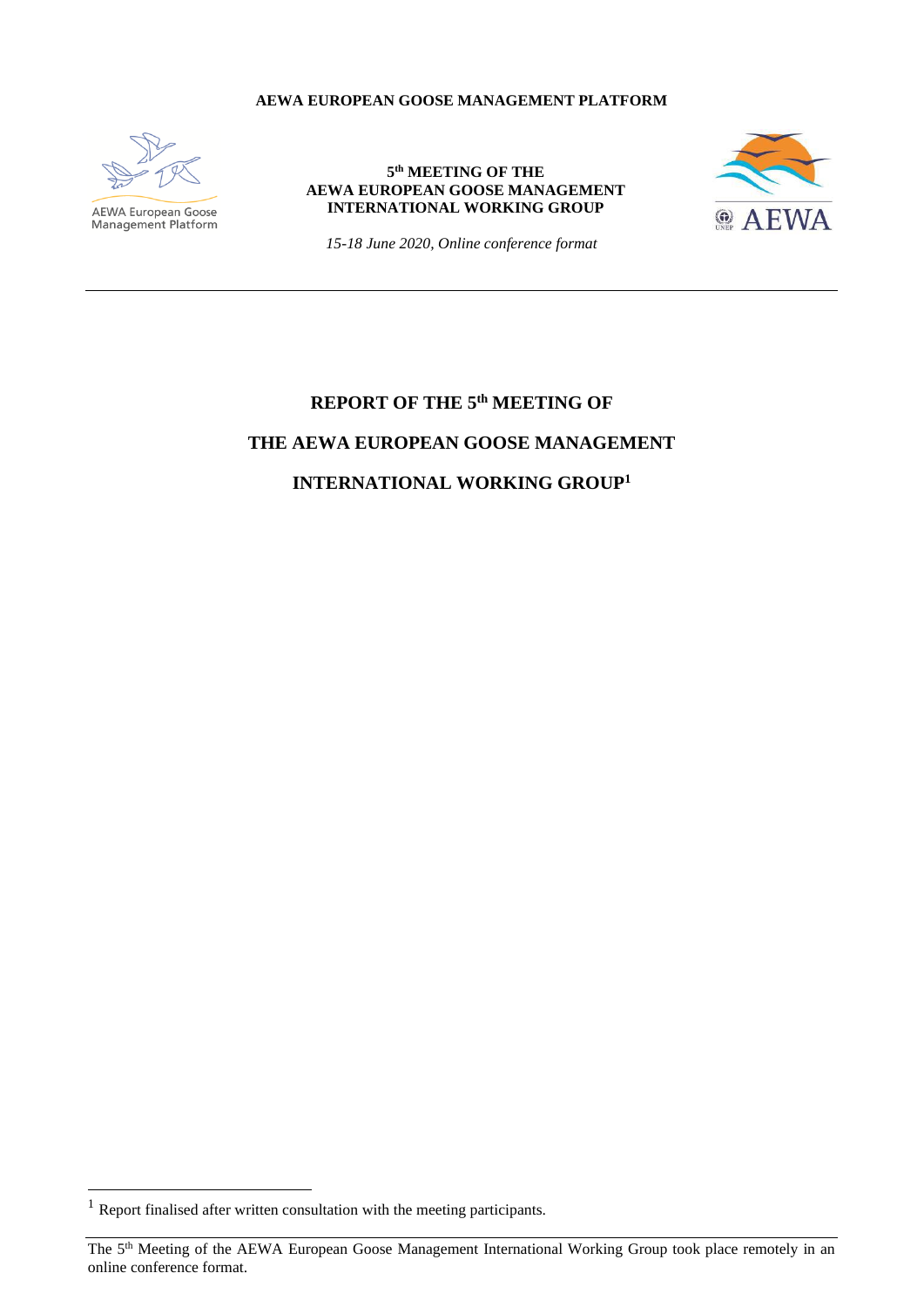# **List of abbreviations**

| <b>AFMP</b>                       | Adaptive Flyway Management Programme                                  |  |  |
|-----------------------------------|-----------------------------------------------------------------------|--|--|
| <b>AHM</b>                        | <b>Adaptive Harvest Management</b>                                    |  |  |
| <b>BG E. Greenland population</b> | East Greenland/Scotland & Ireland Population of the Barnacle<br>Goose |  |  |
| <b>BG Russia population</b>       | Russia/Germany & Netherlands Population of the Barnacle Goose         |  |  |
| <b>FRP</b>                        | Favourable Reference Population                                       |  |  |
| <b>FRVs</b>                       | <b>Favourable Reference Values</b>                                    |  |  |
| GG                                | Greylag Goose                                                         |  |  |
| <b>IPM</b>                        | <b>Integrated Population Model</b>                                    |  |  |
| <b>ISSMP</b>                      | <b>International Single Species Management Plan</b>                   |  |  |
| <b>MCDA</b>                       | Multi-Criteria Decision Analyis                                       |  |  |
| MU                                | Management Unit                                                       |  |  |
| <b>PfG</b>                        | Pink-footed Goose                                                     |  |  |
| <b>TBG</b>                        | Taiga Bean Goose                                                      |  |  |
| <b>TF</b>                         | <b>Task Force</b>                                                     |  |  |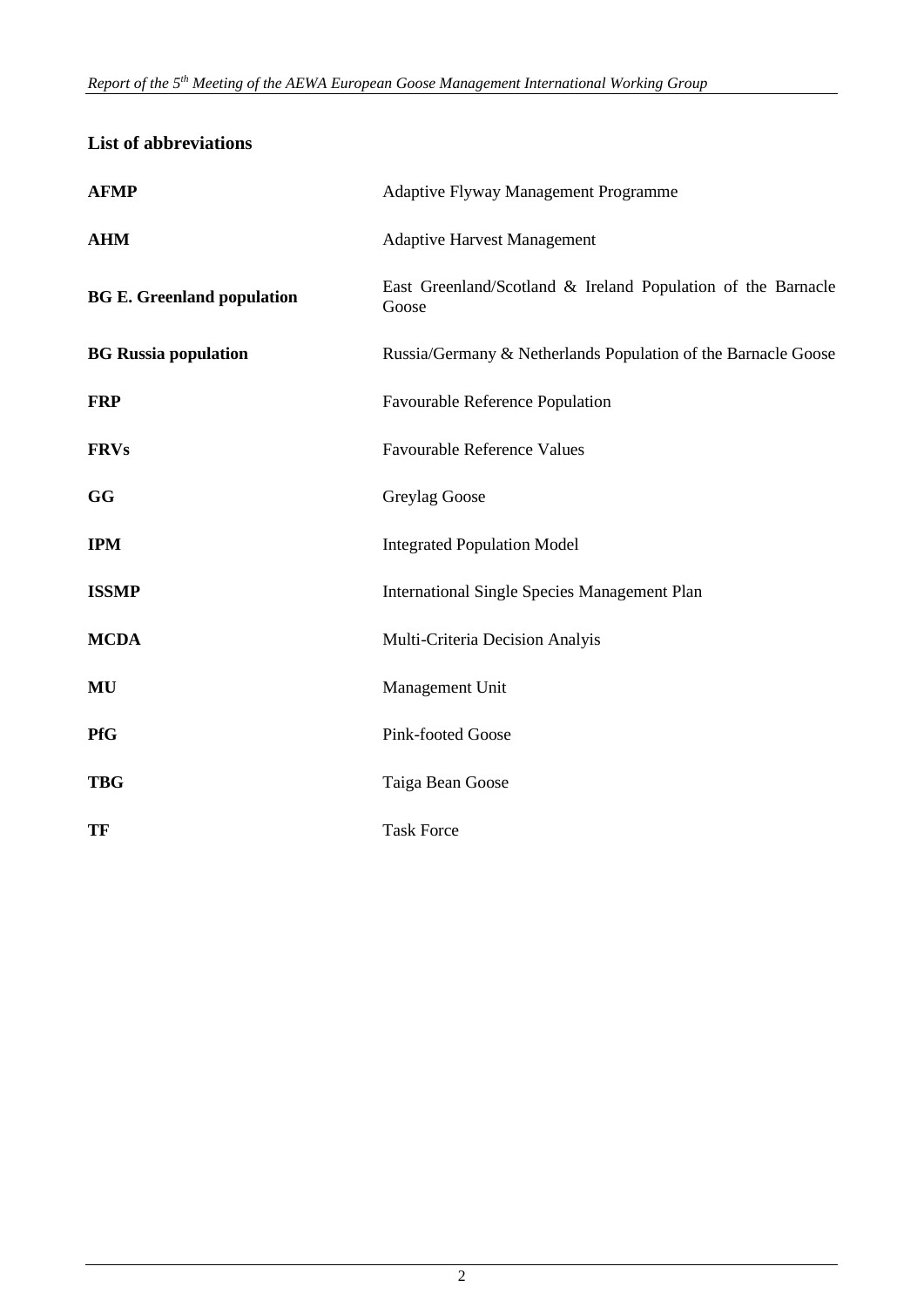| <b>AGENDA ITEM</b>                                                   | <b>DECISION</b>                                                                                                                     | <b>ACTION</b>                                                                                                                                                                                                                                                                                                         |
|----------------------------------------------------------------------|-------------------------------------------------------------------------------------------------------------------------------------|-----------------------------------------------------------------------------------------------------------------------------------------------------------------------------------------------------------------------------------------------------------------------------------------------------------------------|
| <b>Adoption of agenda</b>                                            | <b>AEWA/EGM</b><br>meeting<br>The<br>agenda<br>doc.<br>IWG/5.2/Rev.1)<br>adopted<br>with<br>was<br>no<br>amendments.                |                                                                                                                                                                                                                                                                                                                       |
| Admission of permanent observers and<br>expert observers to EGM IWG5 | The Range States accepted the participation of<br>Ireland and Spain in the meeting as Range State<br>observers.                     |                                                                                                                                                                                                                                                                                                                       |
| <b>Report of the EGMP Secretariat and</b><br>Data Centre (2019-2020) | The EGM IWG took note of the report of the<br>EGMP Secretariat and Data Centre (2019-2020).                                         |                                                                                                                                                                                                                                                                                                                       |
| <b>EGMP Finance report for 2019-2020</b>                             | The EGM IWG took note of the EGMP Finance<br>report for 2019-2020.                                                                  | In the run-up to the EGM IWG6, the Secretariat will circulate a<br>request for information on in-kind contributions from the Range<br>States which will subsequently be included into the next finance<br>report.<br>The Range States will continue to seek funding for the contributions<br>to the EGMP core budget. |
| Revision of the Modus Operandi of the<br><b>EGM IWG</b>              | The proposal of Norway for amending Rule 16<br>was not accepted as it did not meet approval of<br>the majority of the Range States. |                                                                                                                                                                                                                                                                                                                       |
| <b>Summary of EGMP National Reports</b><br>2020                      | The EGM IWG took note of the summary of the<br>EGMP national reports for 2020.                                                      | Recommendations and conclusions presented by the Secretariat will<br>be taken into account in the decision-making process.                                                                                                                                                                                            |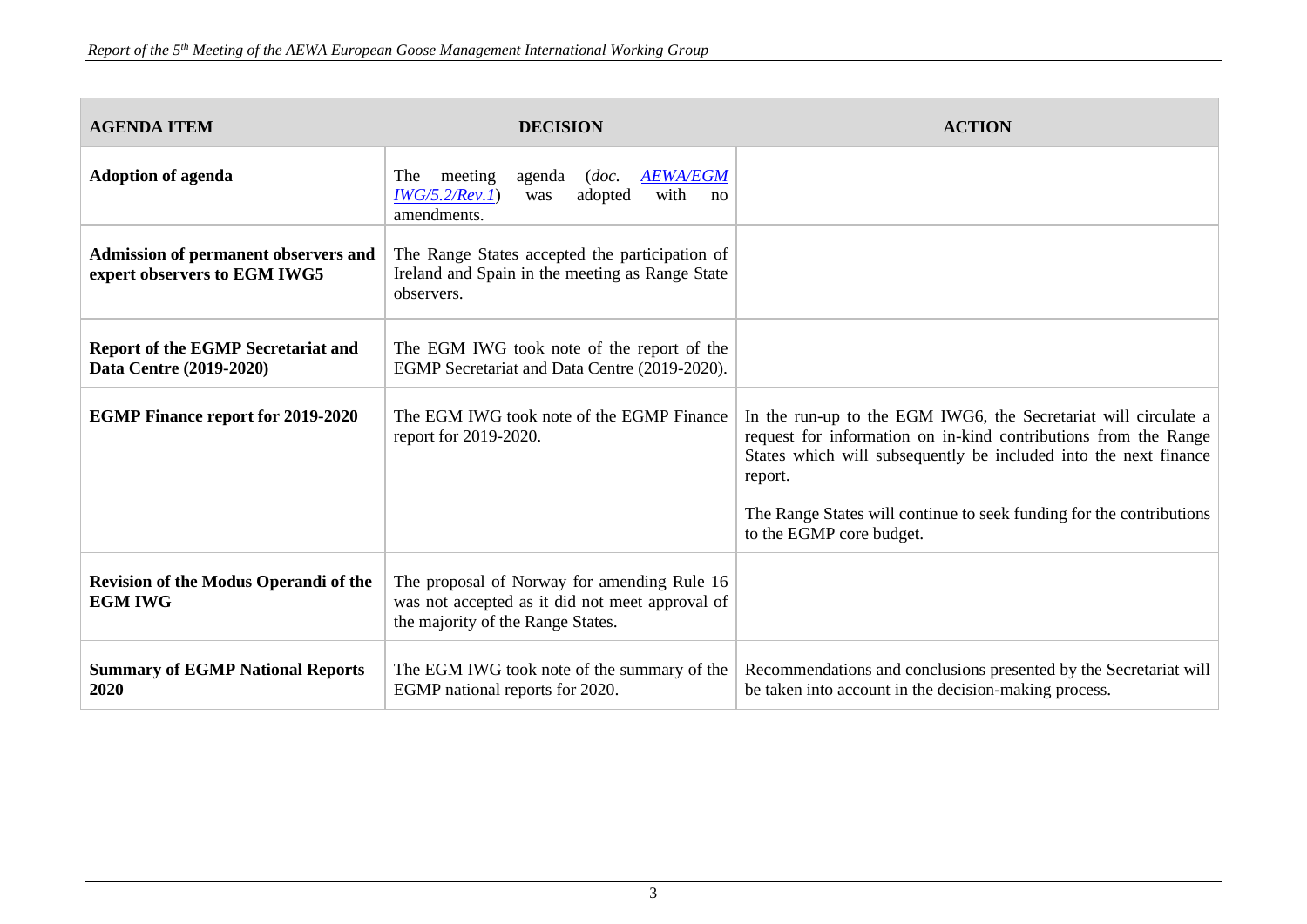| Report and recommendations from the<br><b>PfG Task Force</b> | The EGM IWG took note of the Pink-footed<br>Goose Task Force report, adopted the workplan<br>for 2020-2021 and accepted the use of spring<br>population estimates as population target<br>reference.                                               |                                                                                                                                                                                                                                                                                                                                                                                                                                                                                                                                                                      |
|--------------------------------------------------------------|----------------------------------------------------------------------------------------------------------------------------------------------------------------------------------------------------------------------------------------------------|----------------------------------------------------------------------------------------------------------------------------------------------------------------------------------------------------------------------------------------------------------------------------------------------------------------------------------------------------------------------------------------------------------------------------------------------------------------------------------------------------------------------------------------------------------------------|
| PfG population status report 2019-<br>2020                   | The EGM IWG took note of the Pink-footed<br>Goose population status report for 2019-2020.                                                                                                                                                          |                                                                                                                                                                                                                                                                                                                                                                                                                                                                                                                                                                      |
| PfG AHM for 2020                                             | The EGM IWG adopted the preferred<br>management option for the period 2020-2021; the<br>agreed offtake quota of 22,000 individuals will be<br>distributed according to the agreed 30/70 ratio<br>between Norway $(6,600)$ and Denmark $(15,400)$ . |                                                                                                                                                                                                                                                                                                                                                                                                                                                                                                                                                                      |
| Report and recommendations from the<br><b>TBG Task Force</b> | The Range States took note of the report and<br>recommendations from the Taiga Bean Goose<br>Task Force.<br>The non-AHM workplan for 2020-2022 was<br>adopted (presented in Annex 1 of this report).                                               | The Range States agreed to proceed with the October and March<br>counts in the Central Management Unit beyond 2021.<br>The Taiga Bean Goose Task Force will continue the search for a<br>suitable candidate to fulfil the capacity of a second coordinator in the<br>Eastern 1&2 Management Unit.<br>The Range States will designate dedicated experts to further boost<br>the activities of the Task Force.<br>The Integrated Population Model will be used to estimate the<br>population and guide the management decisions with the anniversary<br>date in March. |
| TBG population status report 2019-<br>2020                   | The EGM IWG took note of the Taiga Bean<br>Goose Population Status Report for 2019-2020.                                                                                                                                                           |                                                                                                                                                                                                                                                                                                                                                                                                                                                                                                                                                                      |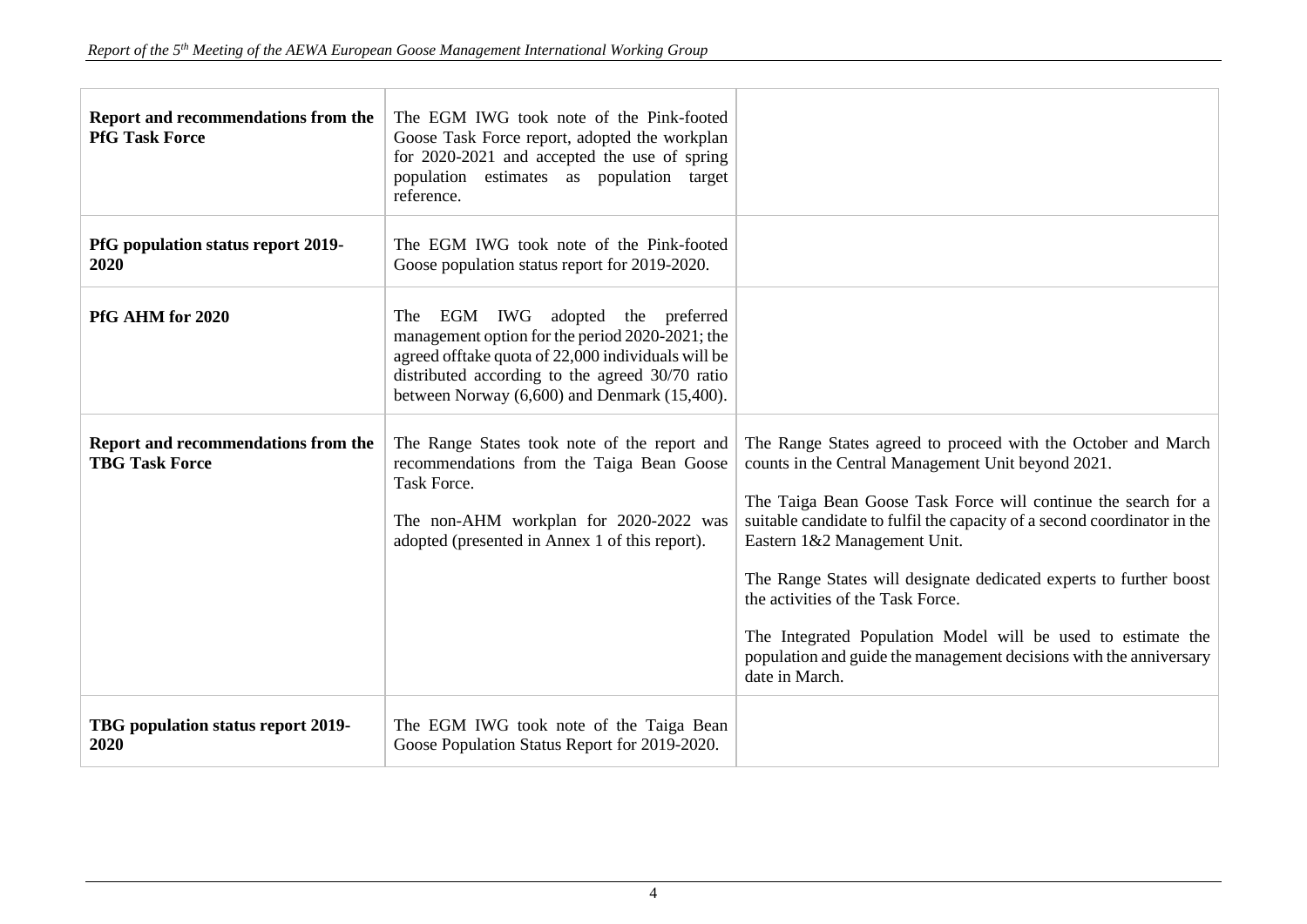| TBG harvest assessment for 2020-2021                         | The Range States agreed on the preferred<br>management option for 2020-2021, suggesting an<br>interim harvest quota of 9% (6,500) in the Central<br>Management Unit, of which 3,770 is allocated to<br>Finland, 1,950 to Sweden, and 780 to Denmark,<br>which will maintain the population at 70,000. |  |
|--------------------------------------------------------------|-------------------------------------------------------------------------------------------------------------------------------------------------------------------------------------------------------------------------------------------------------------------------------------------------------|--|
| Report and recommendations from the<br><b>Agriculture TF</b> | The EGM IWG took note of the report and<br>recommendations from the Agriculture Task<br>Force and adopted the workplan for 2020-2021.                                                                                                                                                                 |  |
| <b>BG E. Greenland population AFMP</b><br>process            | The Range States adopted the document<br>AEWA/EGMIWG/5.19/Rev.1, agreeing on the<br>indicative timeline and process for the further<br>development and implementation of the Adaptive<br>Flyway Management Programme and taking note<br>of the resources that are required for the entire<br>process. |  |
| <b>BG E. Greenland population AFMP</b><br>framework          | The Range States adopted the document<br>AEWA/EGMIWG/5.20/Rev.1,<br>accepting<br>the<br>indicative timeline and the process<br>for<br>development and implementation of the Adaptive<br>Flyway Management Programme and taking note<br>of the resources required for its implementation.              |  |
| <b>BG Svalbard population AFMP</b><br>process and FRVs       | The Range States agreed on the proposed FRVs<br>and next steps for the planning and development<br>Adaptive<br>Flyway<br>the<br>Management<br>of<br>Programme.                                                                                                                                        |  |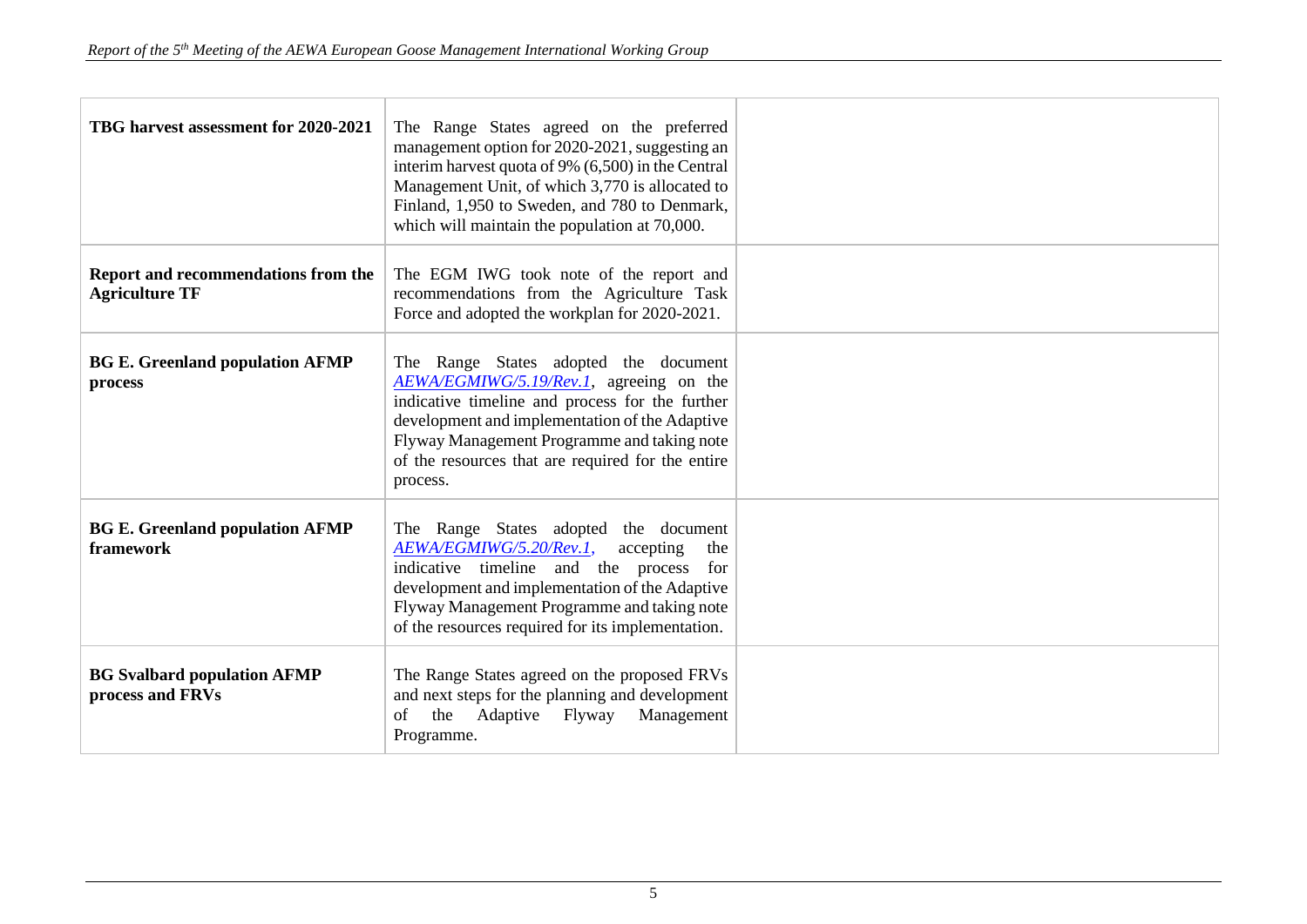| <b>BG Russia population AFMP process</b>                                                         | The Range States adopted the document<br>AEWA/EGMIWG/5.16,<br>agreeing<br>on<br>the<br>indicative timeline and process for the further<br>development and implementation of the Adaptive<br>Flyway Management Programme and taking note<br>of the resources that are required for the entire<br>process.                                   |                                                                                                                                                                                                                                                                |
|--------------------------------------------------------------------------------------------------|--------------------------------------------------------------------------------------------------------------------------------------------------------------------------------------------------------------------------------------------------------------------------------------------------------------------------------------------|----------------------------------------------------------------------------------------------------------------------------------------------------------------------------------------------------------------------------------------------------------------|
| <b>BG Russia population Status Report</b><br>and population IPM                                  | The EGM IWG took note of the population status<br>report and the Integrated Population Model for<br>the Barnacle Goose Russia/Germany &<br>Netherlands population.                                                                                                                                                                         |                                                                                                                                                                                                                                                                |
| <b>BG Russia population AFMP</b><br>framework                                                    | The Range States agreed on the indicative<br>timeline and the process for development and<br>implementation of the Adaptive Flyway<br>Management Programme and took note of the<br>resources required for its implementation.                                                                                                              |                                                                                                                                                                                                                                                                |
| <b>BG AFMP: FRVs for the Barnacle</b><br><b>Goose Russia population</b>                          | The Range States agreed on the principles of<br>setting Favourable Reference<br>Values as<br>described<br>the<br>in<br>documents<br>AEWA/EGMIWG/5.18<br>and<br>AEWA/EGMIWG/Inf.5.11.                                                                                                                                                       | The Range States will do their utmost to provide the revised values<br>on populations and/or ranges by the end of 2020.<br>The Secretariat will revise the document with the values provided by<br>the Range States; the revised draft will be issued in 2021. |
| <b>BG Russia population AFMP:</b><br><b>Cumulative impact of derogation and</b><br>legal hunting | The Range States agreed on the principle<br>underlining the proposal of 200 % threshold<br>above the Favourable Reference Population as a<br>trigger for additional measures, under the<br>provision that an additional inclusive discussion<br>would be arranged once coordination of<br>derogation and hunting will need to be launched. |                                                                                                                                                                                                                                                                |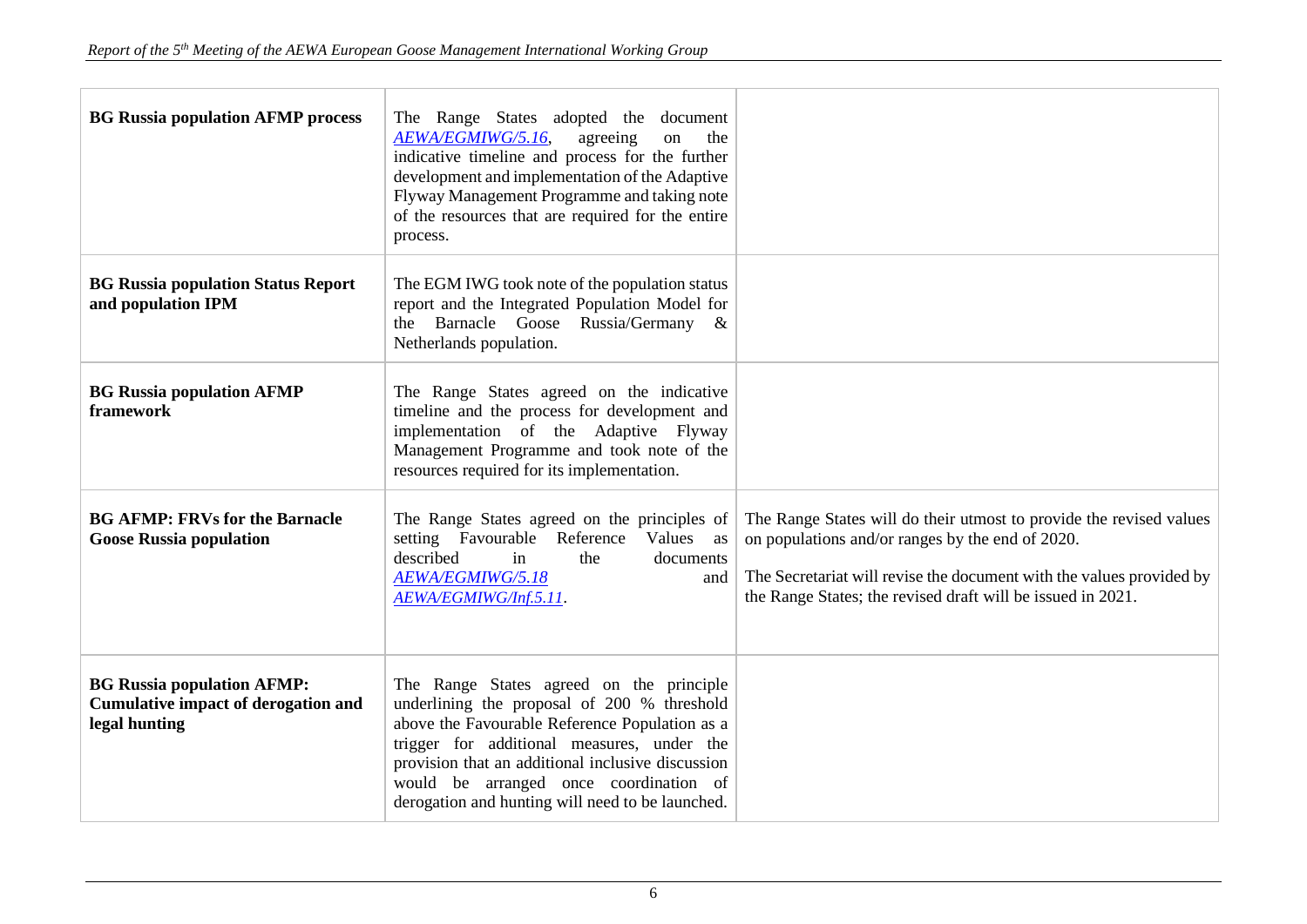| <b>BG Russia population AFMP:</b><br><b>Indicators</b>                   | The Range States agreed on the indicators<br>presented in the Adaptive Flyway Management<br>Programme.                                                                                                                                                                                  |                                                                                                                                                                  |
|--------------------------------------------------------------------------|-----------------------------------------------------------------------------------------------------------------------------------------------------------------------------------------------------------------------------------------------------------------------------------------|------------------------------------------------------------------------------------------------------------------------------------------------------------------|
| <b>BG Russia population AFMP: Iterative</b><br>phase                     | The Range States agreed on the iterative phase<br>presented in the Adaptive Flyway Management<br>Programme.                                                                                                                                                                             | The Secretariat will amend the timelines with respect to the provision<br>of derogation data in order to more clearly align it with the process<br>under the EC. |
| <b>BG Russia population AFMP: Annual</b><br>workplans                    | The Range States agreed on the approach and<br>timeline for the development of annual<br>workplans presented in the Adaptive Flyway<br>Management Programme.                                                                                                                            |                                                                                                                                                                  |
| <b>Final adoption of BG Russian</b><br>population AFMP                   | The Range States adopted the Adaptive Flyway<br>Management Programme process document<br>$(\underline{A EWA/EGMIWG/5.18})$ , pending the missing<br>sections.                                                                                                                           |                                                                                                                                                                  |
| <b>Establishment of Barnacle Goose Task</b><br><b>Forces</b>             | The Range States agreed on the establishment<br>and Terms of Reference of two Task Forces – for<br>Russia/ Germany & Netherlands population and<br>for E. Greenland, Svalbard and Scotland<br>population of the Barnacle Goose.                                                         |                                                                                                                                                                  |
| Summary and adoption of the BG<br><b>Russian population AFMP process</b> | The Range States agreed on the indicative<br>timeline and process for the further development<br>and implementation of the Adaptive Flyway<br>Management Programme and the steps that are<br>involved and took note of the resources that are<br>required for implementing the process. |                                                                                                                                                                  |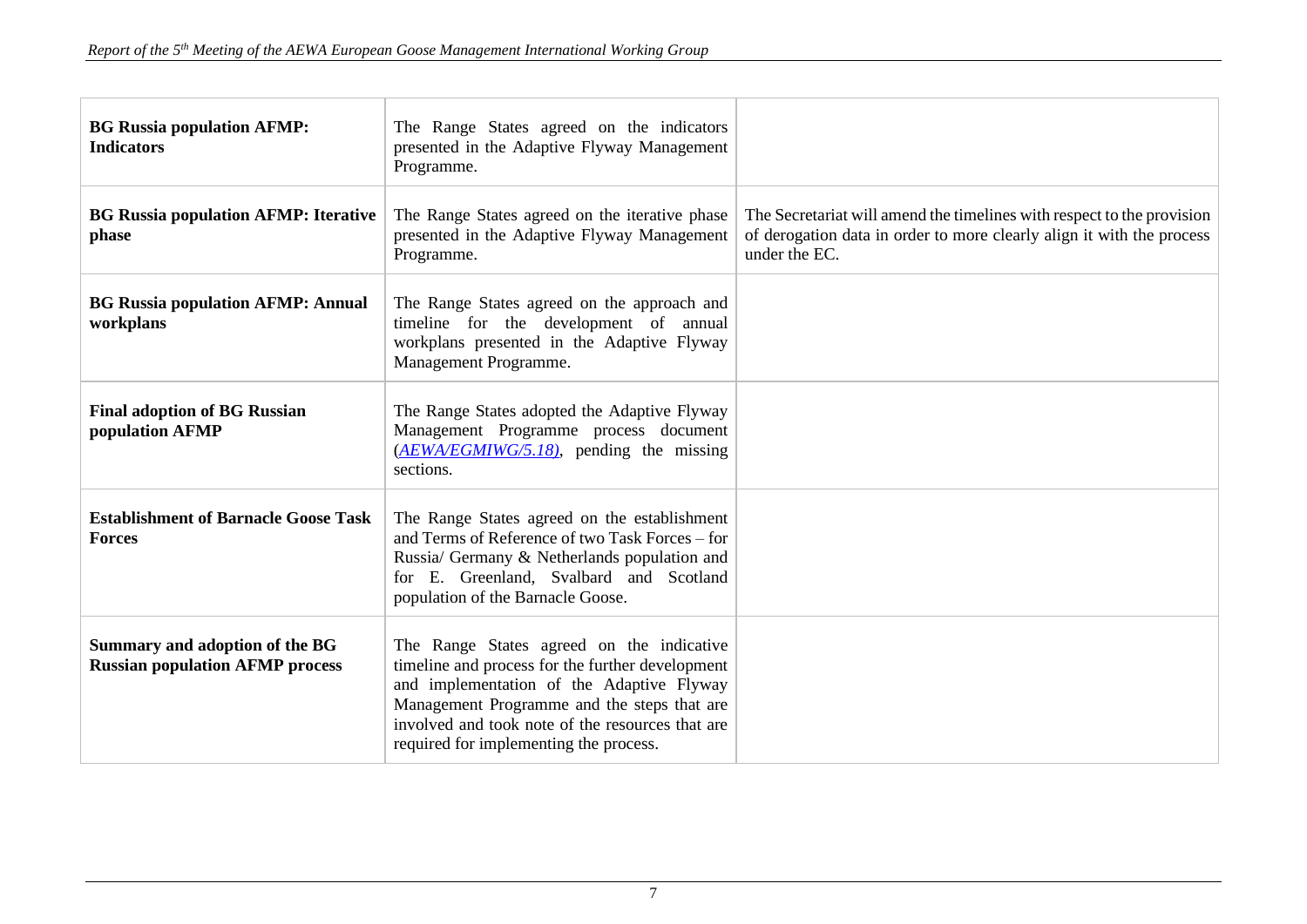| <b>GG AFMP process</b>                                                 | The Range States adopted the document<br>AEWA/EGMIWG/5.12,<br>agreeing<br>the<br>on<br>indicative timeline and process for the further<br>development and implementation of the Adaptive<br>Flyway Management Programme and taking note<br>of the resources that are required for the entire<br>process.                                                                                       |                                                                                                                   |
|------------------------------------------------------------------------|------------------------------------------------------------------------------------------------------------------------------------------------------------------------------------------------------------------------------------------------------------------------------------------------------------------------------------------------------------------------------------------------|-------------------------------------------------------------------------------------------------------------------|
| GG population status report                                            | The EGM IWG took note of the Greylag Goose<br>population status report.                                                                                                                                                                                                                                                                                                                        | The Secretariat will revise the document to include the amendments<br>requested by Spain and Belgium.             |
|                                                                        |                                                                                                                                                                                                                                                                                                                                                                                                | The Range States will do their utmost to ensure timely provision of<br>monitoring data to the Data Centre.        |
| <b>GG AFMP framework: Introduction</b>                                 |                                                                                                                                                                                                                                                                                                                                                                                                | The Secretariat will amend the document by including Belgium in<br>the list of Range States in Management Unit 1. |
| <b>GG AFMP: Definition of FRVs</b>                                     | The Range States agreed on the outlined<br>Favourable Reference Values under the condition<br>that the values would be revised following<br>submission of data from the Range States by the<br>end of 2020.                                                                                                                                                                                    |                                                                                                                   |
| <b>GG AFMP: Population targets above</b><br><b>FRVs (MCDA results)</b> | The Range States agreed on the population target<br>of 70,000 breeding pairs for Management Unit 1,<br>option B (80,000 breeding pairs) was adopted as<br>a population target for Management Unit 2. The<br>decision will be reviewed if any changes occur in<br>the Favourable Range Population<br>after<br>submission of data from the Range States with a<br>deadline end of December 2020. | The Secretariat will revise the document incorporating amendments<br>requested by the Netherlands.                |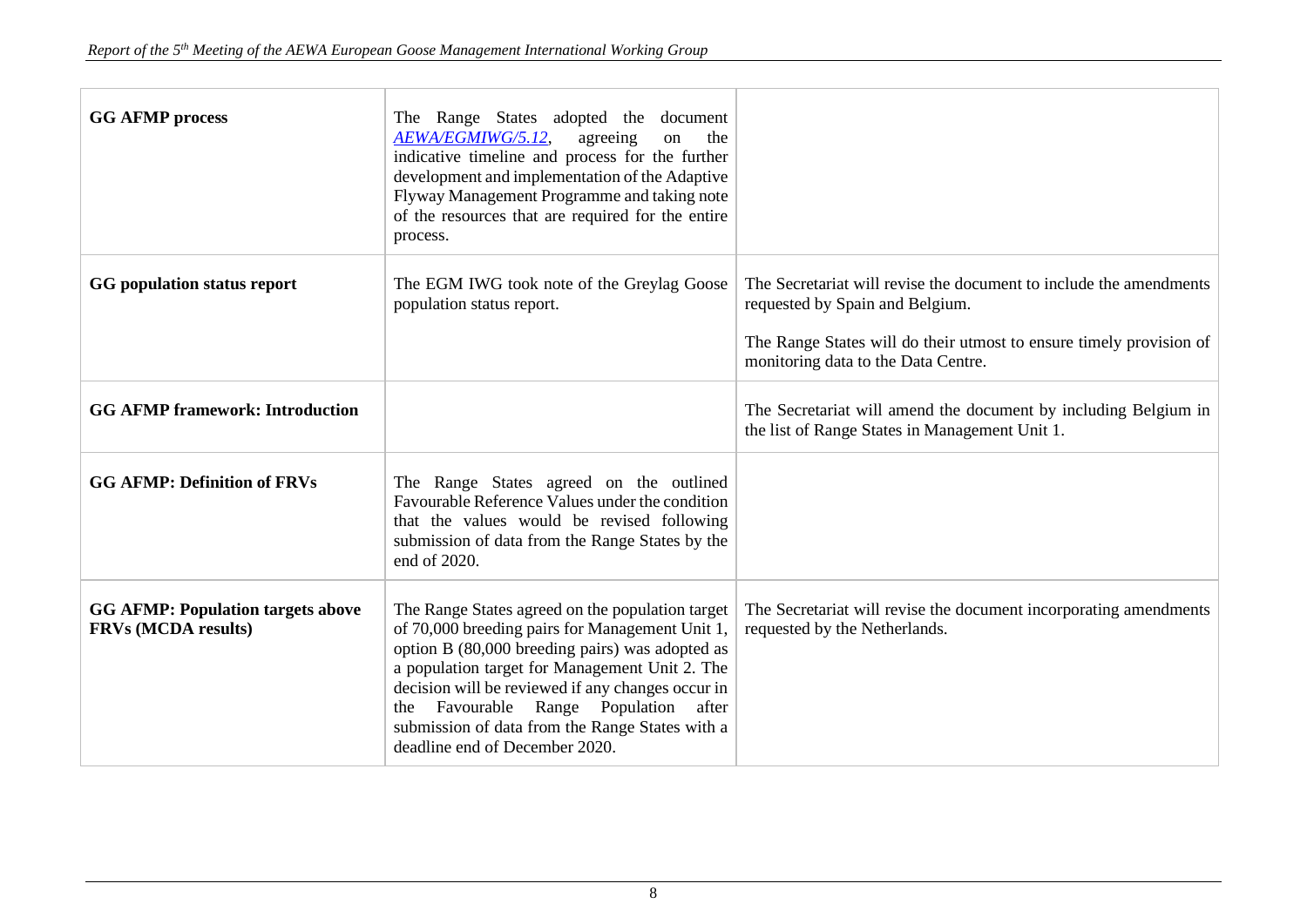| <b>GG AFMP: Info-Gap Analysis</b>                     | The Range States agreed on the management<br>criterion of 15% reduction in population over 10<br>years, according to which up to 40% increase in<br>the nominal level of offtake was possible.                                                                                          |  |
|-------------------------------------------------------|-----------------------------------------------------------------------------------------------------------------------------------------------------------------------------------------------------------------------------------------------------------------------------------------|--|
| <b>GG AFMP: Indicators</b>                            | The Range States agreed on the overall outline of<br>the indicators with the notion that the Task Force<br>will work on their further refinement.                                                                                                                                       |  |
| <b>GG AFMP: Iterative Phase</b>                       | The Range States agreed on the proposed<br>modalities for the iterative phase under the<br>provision that a more detailed plan for its<br>implementation would be discussed and decided<br>in the GG Task Force.                                                                        |  |
| <b>GG AFMP: Workplans</b>                             | The Range States agreed on the approach and<br>timeline for the development of annual<br>workplans presented in the Adaptive Flyway<br>Management Programme.                                                                                                                            |  |
| <b>Final adoption of AFMP</b>                         | The Range States adopted the Adaptive Flyway<br>Management Programme for the NW/SW<br>European population of the Greylag Goose.                                                                                                                                                         |  |
| Summary and adoption of the GG<br><b>AFMP</b> process | The Range States agreed on the indicative<br>timeline and process for the further development<br>and implementation of the Adaptive Flyway<br>Management Programme and the steps that are<br>involved and took note of the resources that are<br>required for implementing the process. |  |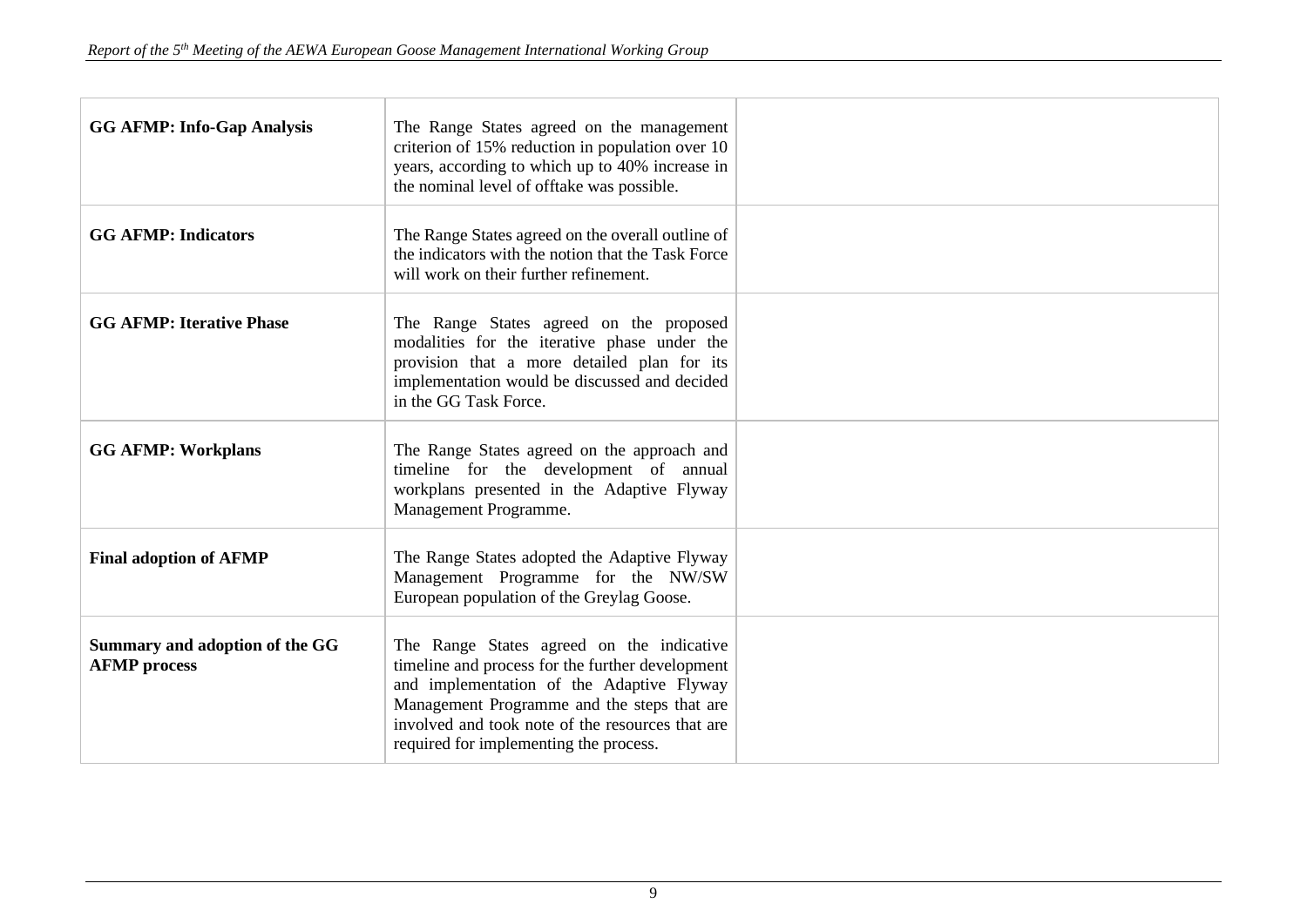| <b>GG Task Force ToR</b>                                    | The Range States agreed on the establishment of<br>a Task Force for the NW/SW European<br>Population of the Greylag Goose and adopted its<br>proposed ToR.                                                                                                                                                                                              |                                                                                                                                                  |
|-------------------------------------------------------------|---------------------------------------------------------------------------------------------------------------------------------------------------------------------------------------------------------------------------------------------------------------------------------------------------------------------------------------------------------|--------------------------------------------------------------------------------------------------------------------------------------------------|
| <b>EGMP</b> costed Programme of Work<br>and budget for 2021 | The EGM IWG reviewed and approved the<br>EGMP budget estimate for 2021 (presented in<br>Annex 2 of this report), took note of the<br>indicative scale of voluntary contributions for<br>2021<br>(presented)<br>in<br>document<br>AEWA/EGMIWG/5.26) and reviewed and<br>approved the proposed cPoW for 2021 (presented<br>in document AEWA/EGMIWG/5.26). | The Barnacle Goose Russian Population documents will be revised<br>using the new wording to be submitted by the Netherlands for this<br>purpose. |
| <b>Election of the next EGM IWG Chair</b>                   | The Range States elected the UK as the Chair to<br>the EGM IWG for the period from 2020-2022.                                                                                                                                                                                                                                                           |                                                                                                                                                  |
| Date and venue of the next EGM IWG<br>meeting               | The Secretariat accepted the renewed invitation<br>of Finland to host the 6th Meeting of the EGM<br>IWG in Helsinki in 2021. The meeting dates will<br>be determined and announced after consultation<br>with Finland.                                                                                                                                  |                                                                                                                                                  |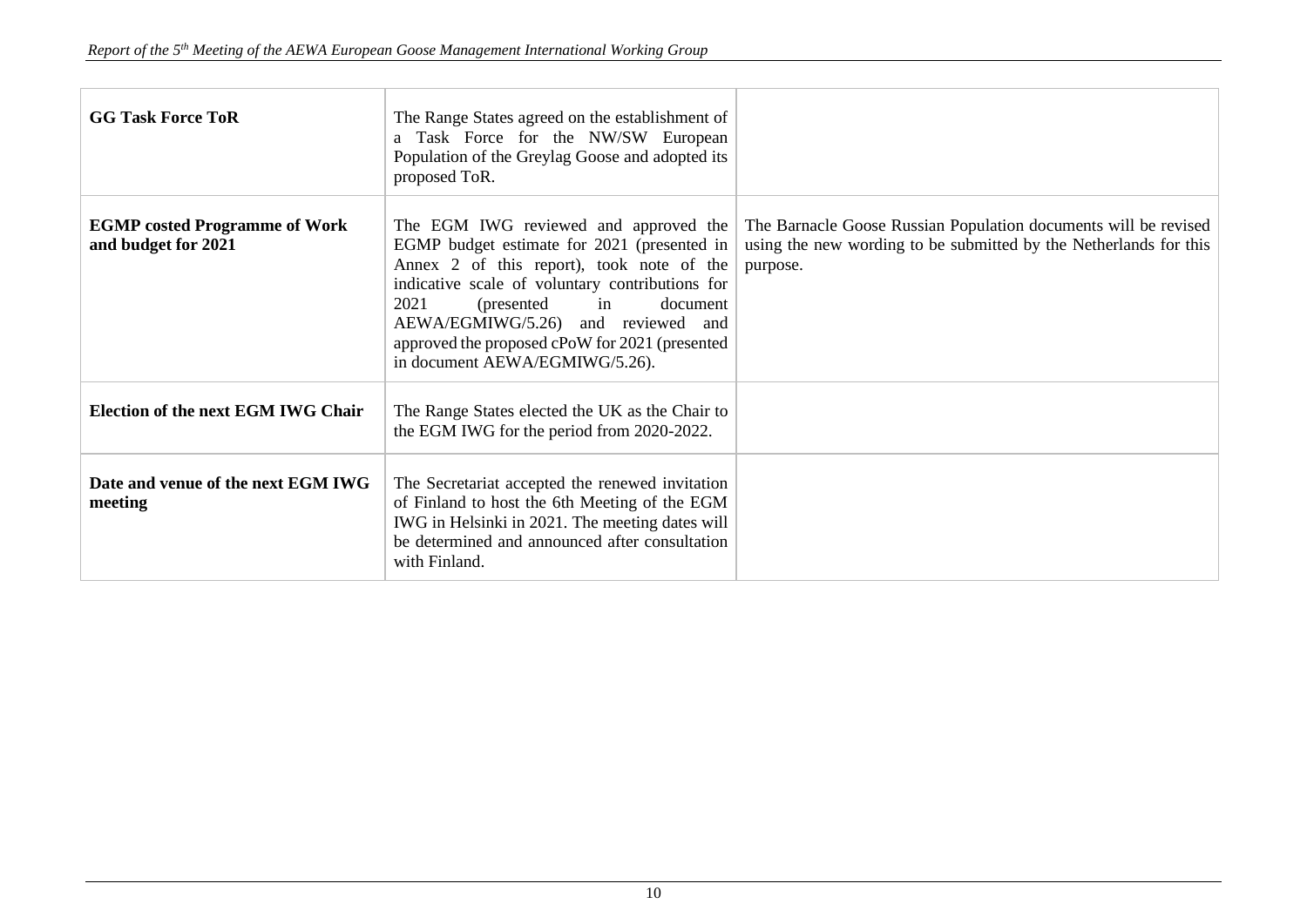# *Day 1 - Opening of the Meeting and Welcome*

1. The Chair of the AEWA European Goose Management International Working Group (EGM IWG), Ms Camilla Uldal from Denmark, opened the meeting, greeting the participants and outlining the main objectives of this fifth Annual Meeting of the AEWA EGM IWG (EGM IWG5).

2. Dr Jacques Trouvilliez, Executive Secretary of AEWA, thanked the Chair and welcomed the participants to the EGM IWG5.

3. Mr Sergey Dereliev, Head of the Science, Implementation and Compliance Unit, noted that this was a big year for the EGMP with a lot of work for the Data Centre and the Range States. The Secretariat was excited to be hosting the meeting in an online format for the first time.

4. Ms Eva Meyers, Coordinator of the EGMP, introduced the guidelines for the online meeting as presented in document *[AEWA/EGMIWG/Inf. 5.1](https://egmp.aewa.info/sites/default/files/meeting_files/information_documents/AEWA_EGM_IWG5_Inf_5_1_Protocol_for_EGM_IWG5.pdf)*.

#### *Adoption of Agenda*

5. In the absence of comments from the meeting participants, it was agreed to adopt the proposed meeting agenda.

#### **Decision:**

The meeting agenda (*doc[. AEWA/EGM IWG/5.2/Rev.1](https://egmp.aewa.info/sites/default/files/meeting_files/documents/AEWA_EGM_IWG_5_2_Provisional_Agenda_Rev.1.pdf)*) was adopted with no amendments.

### *Admission of Permanent Observers and Expert Observers to EGM IWG5*

6. No new permanent observers attended the meeting. However, Ireland and Spain joined as non-participating Range States taking part in the meeting as observers. The Chair welcomed Ireland and Spain expressing hope that they would join the EGMP as participating Range States soon, noting that it would be crucial for processes under the EGMP.

#### **Decision:**

The Range States accepted the participation of Ireland and Spain in the meeting as Range State observers.

### *Report of the EGMP Secretariat and Data Centre (2019-2020)*

7. Ms Eva Meyers and Prof Jesper Madsen, Head of the EGMP Data Centre, introduced this agenda item (*doc. [AEWA/EGMIWG/5.4](https://egmp.aewa.info/sites/default/files/meeting_files/documents/AEWA_EGM_IWG_5_4_Report_Secretariat_DC.pdf)*) explaining that the platform comprises of 14 participating Range States and the EU with no new countries having joined since the previous year. The Secretariat welcomed the involvement of Ireland in the implementation of the Adaptive Flyway Management Programme (AFMP) for E. Greenland/Scotland & Ireland and Svalbard/South-West Scotland populations of Barnacle Goose for the first time. Spain has also recently joined the process on implementation of the Greylag Goose International Single Species Management Plan (ISSMP). However, the official status of these countries as participating Range States in the EGMP is still pending confirmation.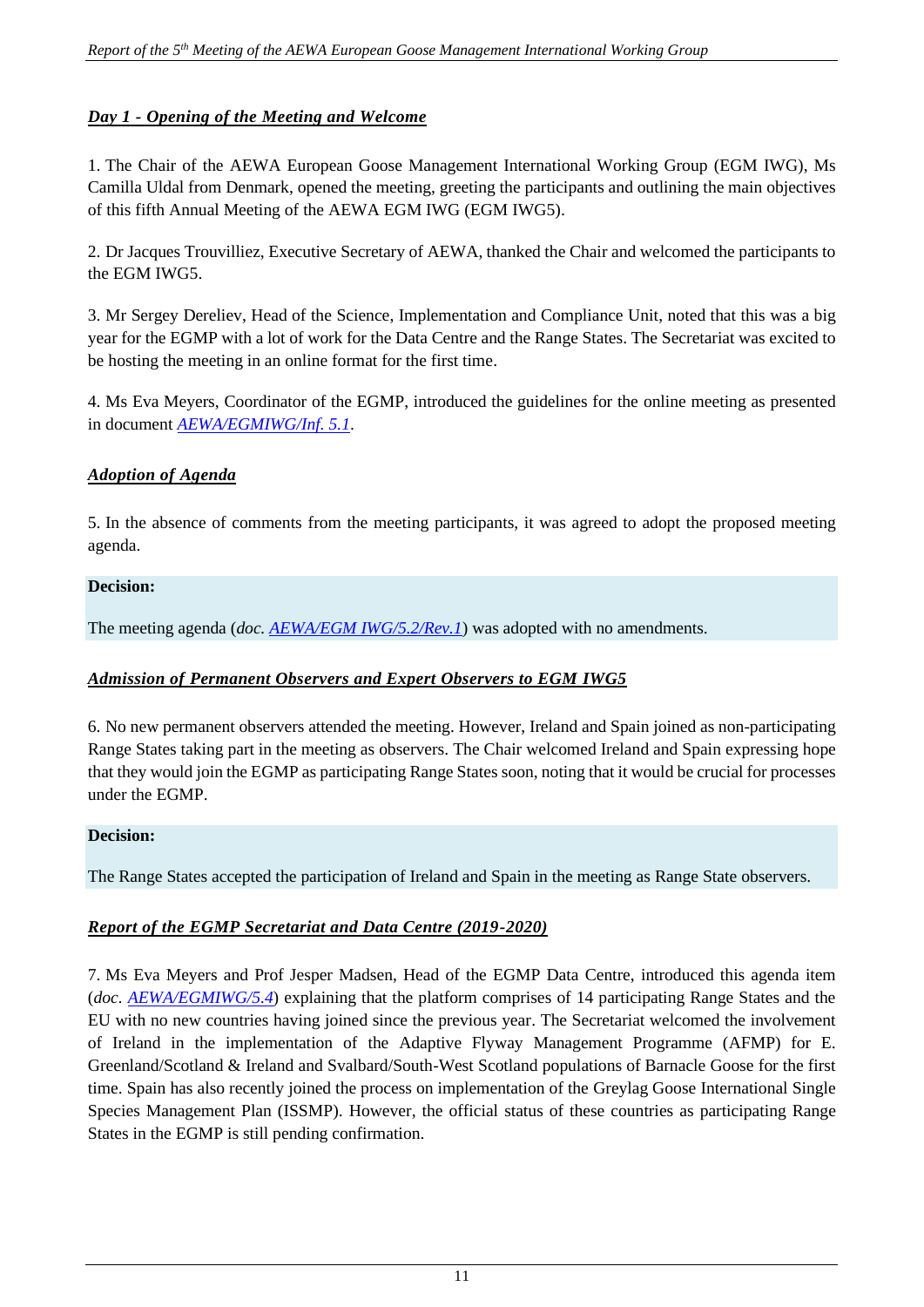8. There have been some changes in the Secretariat – due to financial constraints the position of the Programme Management Assistant has been vacant since August 2019. Ms Shenay Huseynova joined the team earlier in 2020 as a consultant to assist with the preparation for EGM IWG5.

9. Prof Madsen went on to provide a brief overview of the main activities of and outputs by the Data Centre.

### **Decision:**

The EGM IWG took note of the report of the EGMP Secretariat and Data Centre (2019-2020).

#### *EGMP Finance Report for 2019-2020*

10. Mr Sergey Dereliev presented a short overview of document *[AEWA/EGMIWG/5.25](https://egmp.aewa.info/sites/default/files/meeting_files/documents/AEWA_EGM_IWG_5_25_Finance_Report_2019_2020.pdf)*. The status of payments to the EGMP core budget for 2020 stood at  $\epsilon$  84,836 with additional pledges amounting to  $\epsilon$  230,688. However, even with all the pledges fulfilled, there would be an expected funding gap of  $\epsilon$ 150,476.

11. Nearly all the Range States identified as paying countries had provided contributions to the EGMP budget in 2019. For 2020, only the contributions from Norway and Germany had reached the EGMP Secretariat and the Data Centre, so far. There were a number of pledges which were, however, below the indicative scale of payments leading to the projected funding gap in the EGMP budget for 2020 if the situation would remain the same.

12. In addition to the core budget, in 2019, contributions had been received for specific projects: Norway provided funding for Greylag Goose activities, Finland funded the development of the Integrated Population Model (IPM) for the Taiga Bean Goose, while Germany contributed to the development of the AFMPs for Barnacle and Greylag Geese (compilation of Box 1).

13. Mr Dereliev concluded by emphasising that contributions in 2019 and 2020 had continued to being short of reaching the full agreed budget, whilst the Secretariat and the Data Centre had continued operating by spending less. In 2019, delays in payments and pledges had resulted in the termination of one staff position at the Secretariat – Programme Management Assistant – leading to a strain on the Secretariat's delivery. If all pledges for 2020 materialised, the expenditures would be covered, and reserves replenished with a remaining positive cash balance of €4,482. The vacant position at the Secretariat could not be filled in 2020 due to the budget prospect; the situation would be re-evaluated in 2021 with a hope for a better budget prospect allowing to restore the capacity of the Secretariat.

14. The Chair reiterated the importance of securing funds for the EGMP budget in a timely manner, which would help the Secretariat and the Data Centre in the planning of their activities.

15. Speaking on behalf of Finland, Mr Esko Hyvärinen pledged a provision of  $\epsilon$  10,000 to the EGMP core budget.

16. Responding to the request from the Netherlands to reflect their contribution to the modelling for the Barnacle Goose in the report, the Secretariat clarified that the figures had not been included since the report covered the funds and expenditures of the Secretariat and the Data Centre, while any other funds spent by the countries in contribution to the process were considered as in-kind contributions. It was agreed that the Secretariat would circulate a table requesting information on the in-kind contributions from the Range States in advance of the EGM IWG6. The information on in-kind contributions provided by the Range States would then be reflected in the next finance report.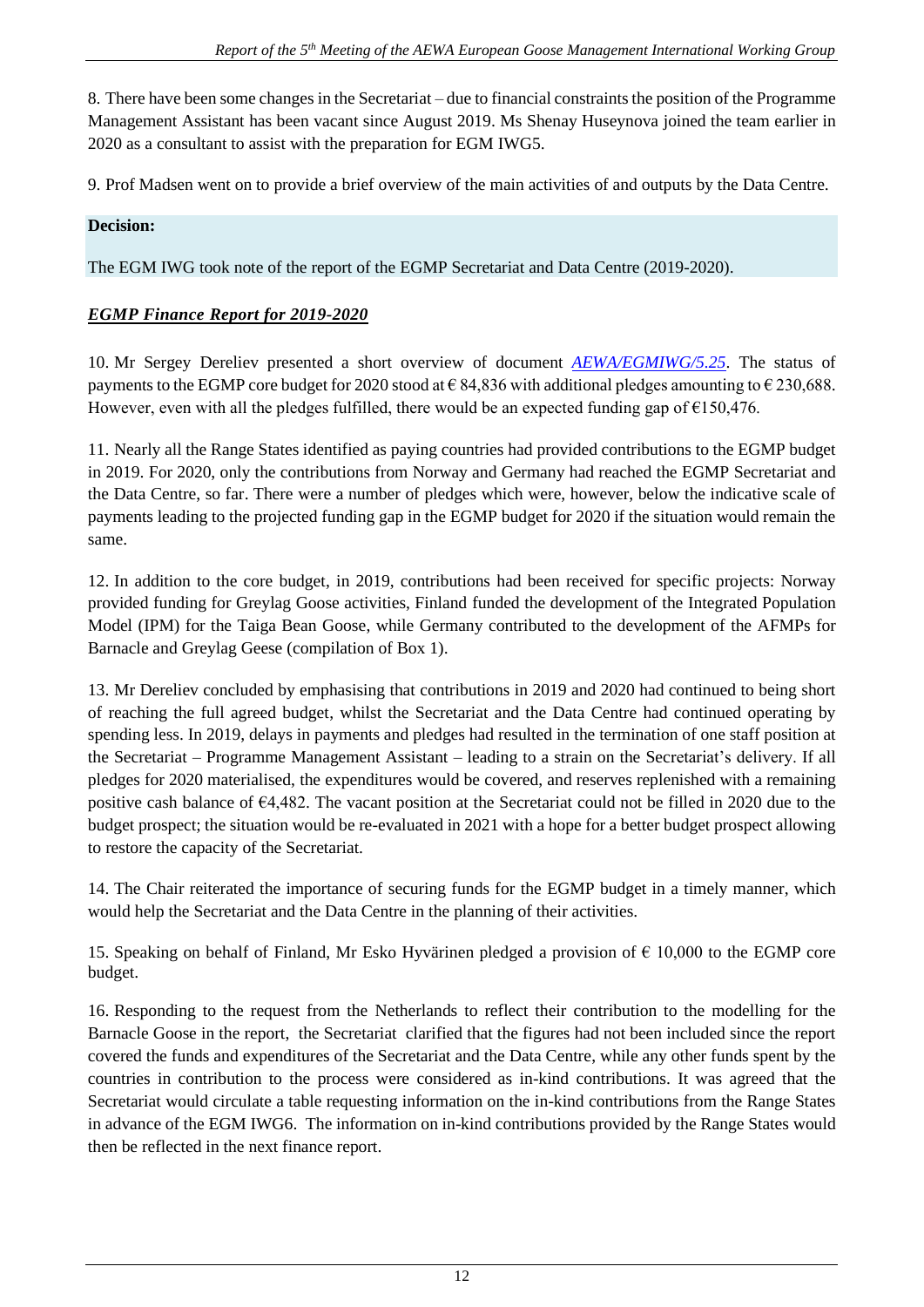17. Norway appealed to the Range States encouraging prompt contributions to the EGMP budget to avoid uncertainties putting a strain on the functioning of the platform.

18. France confirmed the contribution of  $\epsilon$  40,000 to the EGMP budget in 2020. For administrative reasons, the contribution would be made towards the end of the year.

19. Replying to the suggestion from France to revise the EGMP budget taking into account that the contributions and expenses had mostly remained the same over the past years, Mr Dereliev noted that the savings in the EGMP budget in the last annual cycle were mainly against the position of the Coordinator and termination of the Programme Management Assistant position, whereas the rest of the budget figures were matching the expenditures. He explained that the staffing costs put into the budget are the standard costs intended to cater to any situation and accounting for the biggest possible expenditures in terms of staff. The current incumbent costs less, but if a change in the incumbent was to take place, it could lead to a different situation; therefore, the Secretariat preferred to maintain the current arrangement.

20. It was noted that apart from contributions to the core budget in 2019, the UK had committed  $\epsilon$  30,000 to hosting the EGM IWG4 in Scotland. In 2020, the UK has been contributing to the development of the Barnacle Goose (BG) E. Greenland Population AFMP where further work on impact modelling has been planned. Mr Heptinstall, the UK´s representative, confirmed that the UK remained committed to the scale of assessment and the budget as it had been stated in previous years, thanked the Secretariat for dealing with the financial challenges and welcomed the employment of a consultant to support the platform.

21. Drawing attention to the fact that only Denmark, France, the UK and Norway had contributed funds according to the indicative scale of contribution in 2019, Germany invited the Range States to consider and reassess the need for the further use of the scale.

### **Decision and Actions:**

The EGM IWG took note of the EGMP Finance Report for 2019-2020.

In the run-up to the EGM IWG6, the Secretariat will circulate a request for information on in-kind contributions from the Range States which will subsequently be included into the next finance report.

The Range States will continue to seek funding for the contributions to the EGMP core budget.

### *Revision of the Modus Operandi of the EGM IWG*

22. The Secretariat introduced the agenda item (*doc. [AEWA/EGMIWG/5.3](https://egmp.aewa.info/sites/default/files/meeting_files/documents/AEWA_EGM_IWG_5_3_Modus_Operandi.pdf)*) reminding those present that the proposal from Norway concerning Rule 16 on decisions and provision for voting was raised in 2019 but deferred to this year's IWG meeting.

23. After the second circulation of the proposal this year, five Range States submitted comments to the proposal – France and the UK supported it, while the EU, Germany and the Netherlands opposed to the amendment.

24. Belgium objected the proposal noting it could discourage new Range States from getting involved in the process. Finland, Iceland and Denmark joined Belgium in confirming that they were against the proposed amendment.

25. France supported the amendment as a consensus suggesting replacing "EGMP core budget" with "EGMP activities" which would include both contributions to the budget and in-kind contributions. The Secretariat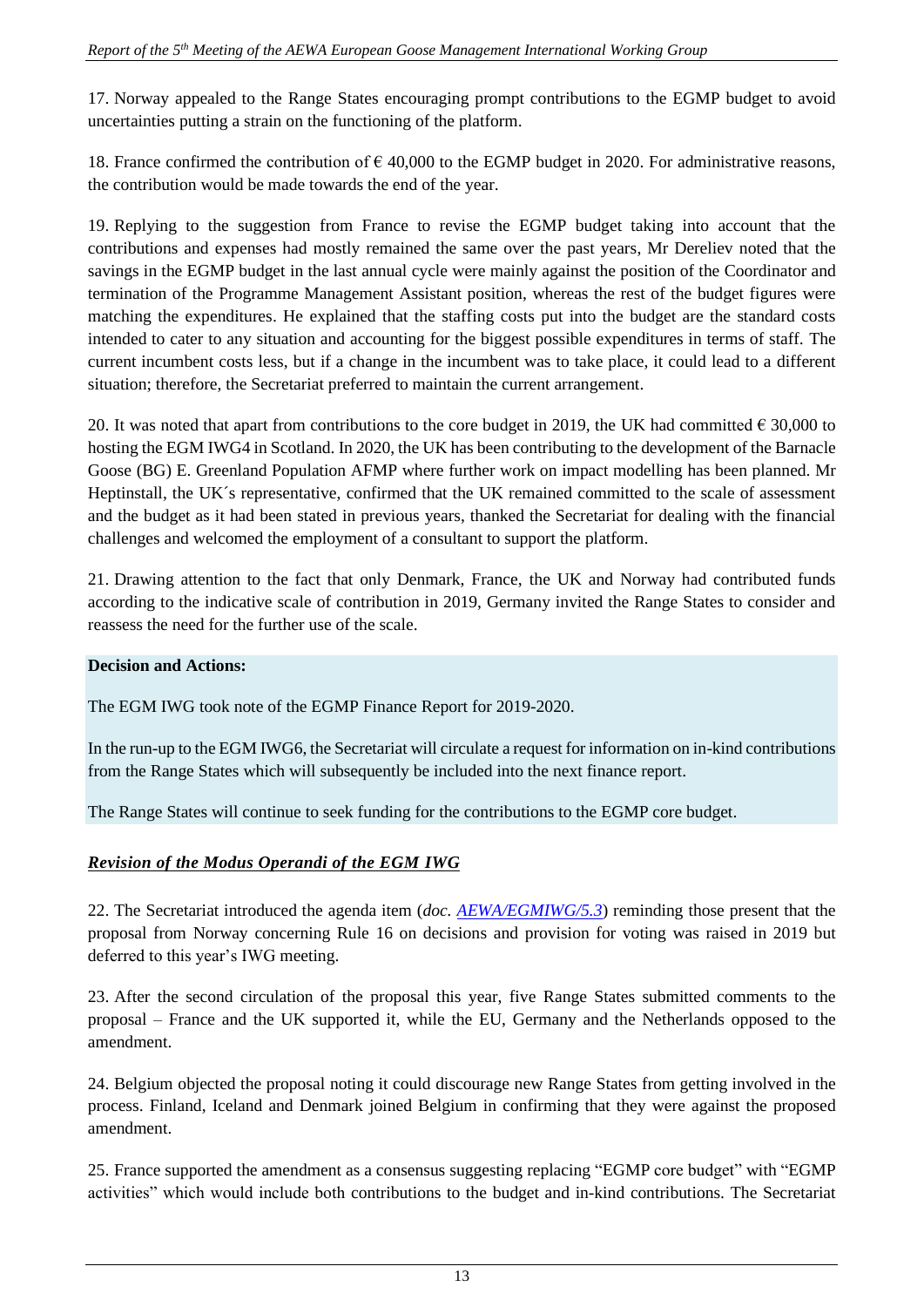suggested for France to submit a new proposal for revision at EGM IWG6 since the suggested rewording was changing the nature of the proposed amendment.

26. The European Commission noted that it was fundamentally opposed to the amendment as it would mean introducing a differentiated approach to the Range States, based on their willingness to contribute to the budget. Although there is an understanding of the financial challenges faced, the EC suggested working together to secure contributions through other means.

27. Given that 7 out of 15 Range States were against the amendment, the proposal was rejected. Norway agreed to the suspension of the proposed changes inviting the Range States to submit modifications of the proposal at the next EGM IWG meeting.

# **Decision:**

The proposal of Norway for amending Rule 16 was not accepted as it did not meet approval of the majority of the Range States.

# *Summary of EGMP National Reports 2020*

28. Referring to document *[AEWA/EGMIWG/5.5,](https://egmp.aewa.info/sites/default/files/meeting_files/documents/AEWA_EGM_IWG_5_5_Summary_of_EGMP_National_Reports_2020.pdf)* Ms Eva Meyers provided a brief overview of the EGMP national reports for 2019-2020. Belarus was the only country which had not submitted the report, the reason being the pending designation of its National Government Representative.

29. Some of the reports were submitted late, which was partly due to technical issues. Aiming for the timely production of the meeting documents, the Secretariat stressed the importance of avoiding such delays in the next national reporting cycle.

30. The Secretariat recommended keeping the current reporting format, while the level of detail and information could be improved. More comprehensive and up-to-date information would allow the Secretariat to provide a better overview of the relevant activities taking place in the Range States.

31. On behalf of Norway**,** Ms Ingunn Tombre noted that the country had a subsidy scheme in place instead of the compensation scheme indicated in the report, hoping that this error could be amended in the next reporting cycle.

### **Decision:**

The EGM IWG took note of the summary of the EGMP national reports for 2020. Recommendations and conclusions presented by the Secretariat will be taken into account in the decision-making process.

# *Report and Recommendations from the Pink-footed Goose Task Force*

32. In his capacity as the Coordinator of the Pink-footed Goose (PfG) Task Force (TF), Prof Madsen presented document *[AEWA/EGMIWG/5.6](https://egmp.aewa.info/sites/default/files/meeting_files/documents/AEWA_EGM_IWG_5_6_PFG_TF_Report.pdf)*, outlining the activities of the TF in the past year.

33. The TF has been working on improving international exchange with hunters in Denmark and Norway, in particular with regard to their input to data collection.

34. Technical discussions are ongoing regarding the potential bias in the demographic variables of the IPM for PfG, which has been developed and put to use since 2019.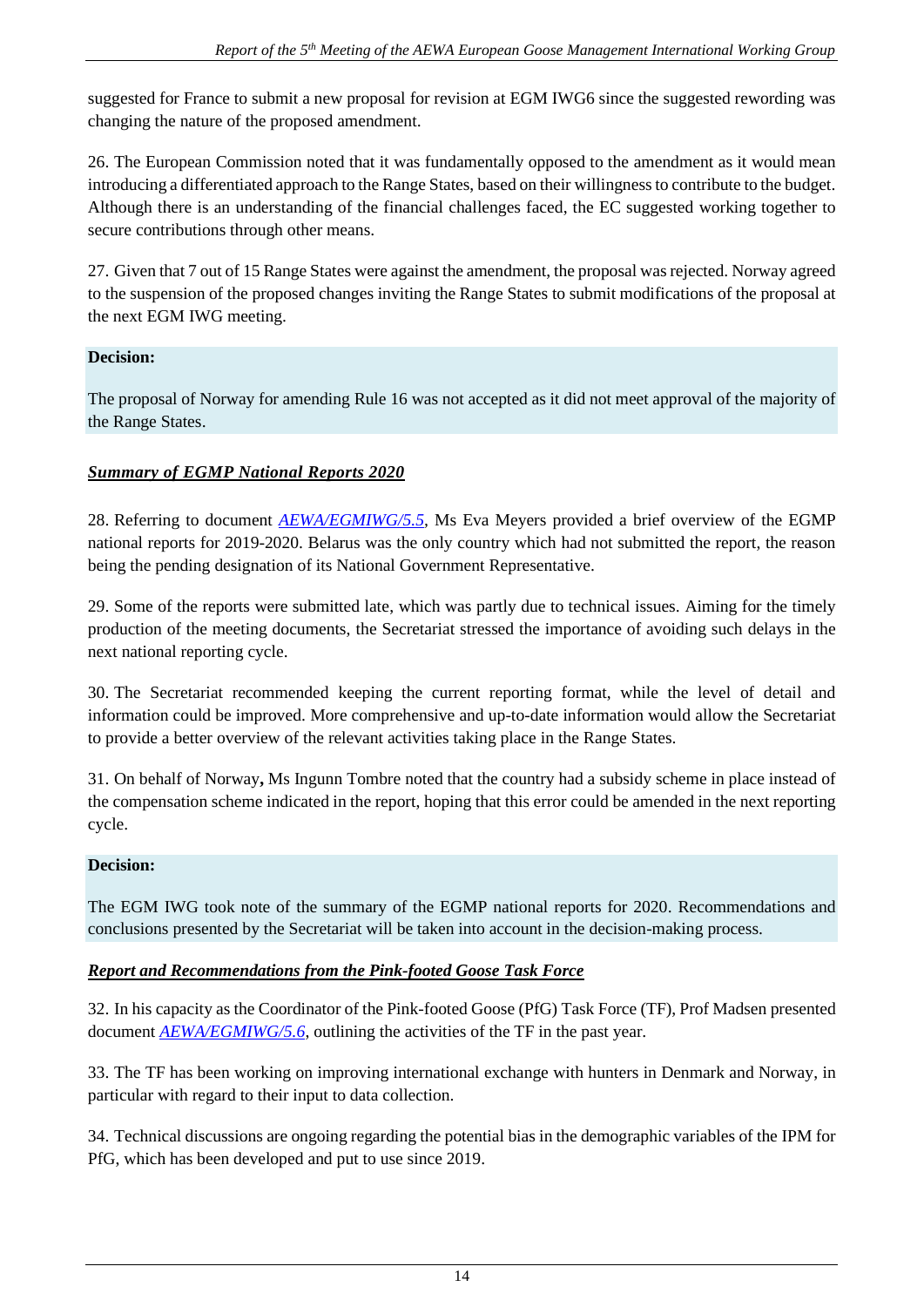35. Prof Madsen went on to put forward recommendations from the TF on whether spring or autumn estimates should be used for the population target. Based on the IPM, the population has been declining in the past years nearing the population target. In this context, it is becoming increasingly important to discuss the timing for introduction of harvest restrictions in Denmark and Norway and to decide if autumn or spring estimates would be used.

The TF recommended using the population estimates for spring population size (60,000) due to the following reasons:

- The spring target was used in the ISSMP in order to address management issues mainly related to agricultural damage in spring and spring tundra degradation.
- Since the implementation of the ISSMP, the spring estimate has been accepted as the target by farmers and authorities dealing with agricultural conflict.
- Spring estimate will provide a bigger buffer from ecological perspective, in terms of the viability of the population to weather conditions and harvest.
- Choosing the spring estimate will allow for better and more constant hunting possibilities providing revenue to landowners and thus leading to alleviation of conflict with farmers in Norway and Denmark.

However, choosing the spring population estimate could lead to inconsistencies in international conservation context as international organisations such as Wetlands International and the Ramsar Convention have previously used autumn population estimates as reference.

36. Furthermore, an overview of the proposed TF workplan for 2020-2021 was presented.

37. The TF suggested preparation of a proposal, outline and a time plan for the assessment of progress against the ISSMP objectives to be conducted jointly with the Secretariat and the Data Centre. The proposal would be circulated to the IWG members for approval in autumn 2020 with the progress report on compilation of the assessment to be presented at the EGM IWG6 in 2021. The evaluation of the ISSMP implementation is set to be discussed and decided by IWG in 2022, which will mark 10 years since the introduction of the plan.

# **Decision:**

The EGM IWG took note of the Pink-footed Goose Task Force report, adopted the workplan for 2020-2021 and accepted the use of spring population estimates as population target reference.

# *Pink-footed Goose Svalbard Population Status Report 2019-2020*

38. On behalf of the Data Centre, Dr Henning Heldbjerg and Prof Jesper Madsen reported on the population status of the Svalbard population of the Pink-footed Goose (*doc. [AEWA/EGMIWG/5.7](https://egmp.aewa.info/sites/default/files/meeting_files/documents/AEWA_EGM_IWG_5_7_Svalbard_PfG_Population_Status_Report_2019_2020.pdf)*). According to the population counts, a total of 82,000 birds have been recorded in autumn with a majority in Jutland, Denmark, and 63,000 in spring, most of which were in Trøndelag, Norway with an increasingly large group in Finland (6,000). The population has seen a significant increase over the last decade and a stabilisation and a slight decline in the last few years. Notably, the population estimate based on the IPM is closer to the population target than it has been since 2006.

39. As elaborated by Prof Madsen, consistent development of a new migration route has been discovered in recent years which may have implications for the international PfG flyway management plan. Tagging data has revealed that the birds from Novaya Zemlya in Russia have laid a new migration path by flying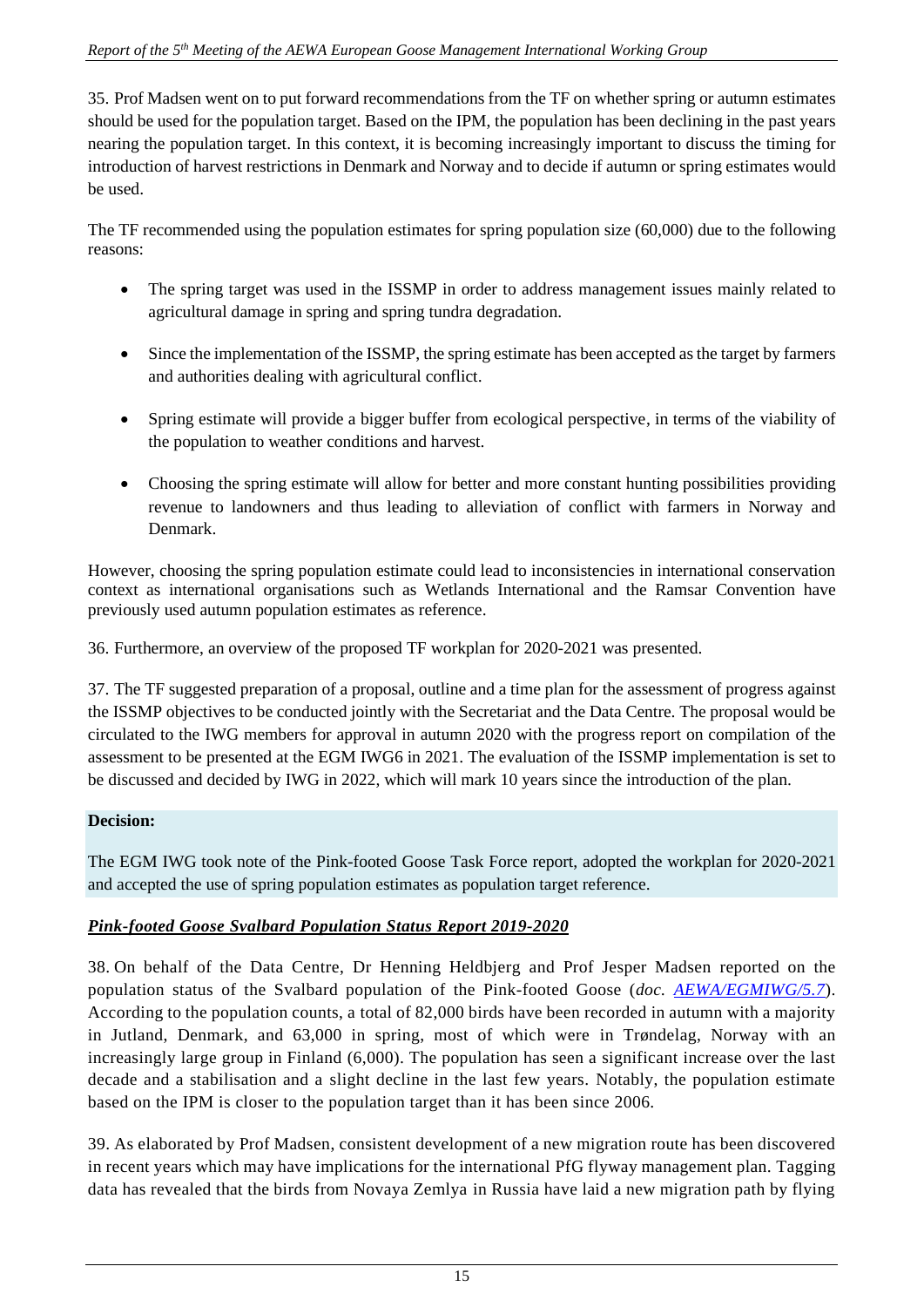through the Arctic Ocean over Finland down to Örebro, a major staging area in Sweden, and further south-east to Denmark. It was suggested that cultural learning by individuals is an important driver of this development. As research is still ongoing on the new migration pattern, the information has not been included in the population report.

40. The Data Centre emphasised the importance of marking and X-raying as well as GPS-tracking and increasing wing surveys in Denmark and Norway as a way of improving the monitoring of the population in the future.

41. Replying to a question from FACE on the impacts of the population on tundra vegetation on Svalbard, Prof Madsen reported that there is an ongoing ecosystem evaluation in the area with the assessment results expected in the coming years.

### **Decision:**

The EGM IWG took note of the Pink-footed Goose population status report 2019-2020.

### *Adaptive Harvest Management for the Svalbard Population of Pink-footed Geese: 2020*

42. Representing the Data Centre, Dr Fred Johnson provided information on this agenda item based on document *[AEWA/EGMIWG/5.8](https://egmp.aewa.info/sites/default/files/meeting_files/documents/AEWA_EGM_IWG_5_8_AHM_Svalbard_PfG_2020_2021.pdf)*. The Adaptive Harvest Management (AHM) was first implemented on Pinkfooted Geese in 2013 with an objective to use harvest in Norway and Denmark as a tool to maintain a population size near 60,000. An IPM was introduced in 2019, incorporating all monitoring data in a single unified analysis. The model is smoothing out the large fluctuations that are due to sampling error or other bias.

43. It was stressed that according to the recent trends, it appears that the population target is being approached. The survival rate from natural causes is showing decline due to unknown reasons.

44. Based on the estimate of May population size (68,400) and 18 days above freezing temperatures in Svalbard, the suggested harvest quota for 2020-2021 is  $22,000 - 6,600$  for Norway and 15,400 for Denmark. Due to the predicted above-average production rates, the harvest quotas are the same as in the previous season despite the observed population decline. However, it is important to note that the harvest quotas have never been met since the launch of AHM. Thus, counting with about 60 % of harvest quota as in previous years, the population size is expected to remain at the same level in 2021 as in 2020.

45. Moving forward, improvements will be made in the IPM through understanding of the correlation between spatial and temporal variability in the observed proportion of young and reproductive success. Moreover, it is planned to utilise the abundant monitoring data on PfG in order to estimate the amount of data sufficient for management purposes. Dr Johnson hoped that the findings of this research could be applied to other populations of species lacking monitoring data.

### **Decision and Action:**

The EGM IWG adopted the preferred management option for the period 2020-2021; the agreed offtake quota of 22,000 individuals will be distributed according to the agreed 30/70 ratio between Norway (6,600) and Denmark (15,400).

### *Report and Recommendations from the Taiga Bean Goose Task Force*

46. Referring to document *[AEWA/EGMIWG/5.9/Rev.1](https://egmp.aewa.info/sites/default/files/meeting_files/documents/AEWA_EGM_IWG_5_9_TGB_TF_report_Rev.1.pdf)*, Mr Mikko Alhainen, Coordinator of the Taiga Bean Goose (TBG) Task Force, outlined the key activities implemented in each Management Unit (MU).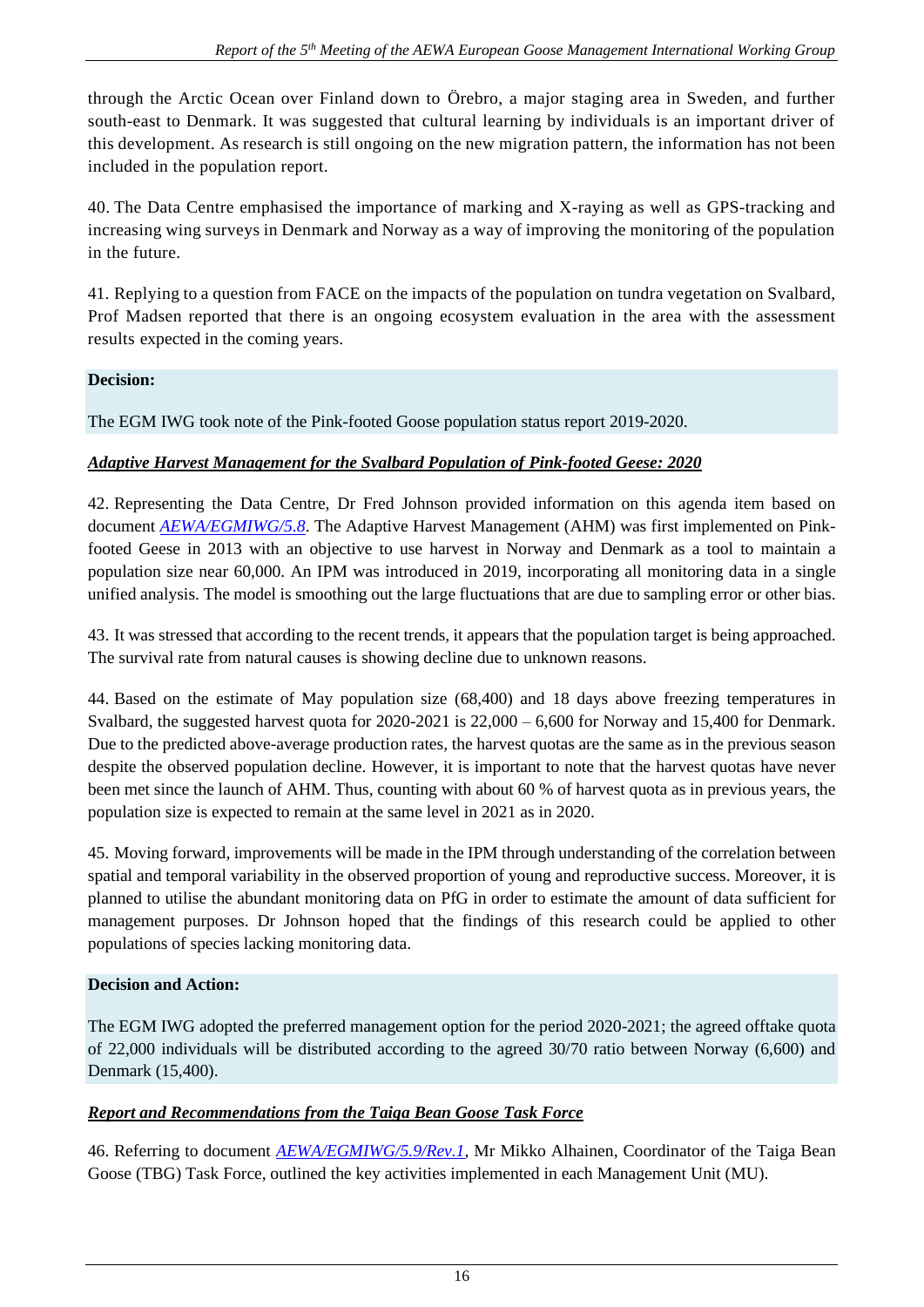47. Efforts are ongoing to secure funding for the project proposal compiled by the TF as well as to designate a second coordinator to the Eastern 1&2 MU. The recent listing of the Taiga Bean Goose in the Russian Red Data Book is among the key developmentsin the MU. In addition, the launch of a new goose monitoring project is planned in Germany, with a specific focus on TBG.

48. Amongst other achievements, the TF has developed and published an identification guide for the separation of Tundra and Taiga Bean Goose subspecies, including language versions in Danish, Finnish and Ukrainian which have been made available for download on the [EGMP website.](https://egmp.aewa.info/resources/publications)

49. Mr Alhainen went on to present the proposed non-AHM workplan for 2020-2022, included in Annex 1 of this report, envisaging the establishment of coordinated TBG counts in the Eastern 1 MU, especially in Poland. Further work is needed to strengthen the harvest bag recording and to increase the level of awareness and identification skills of goose hunters. The TF encouraged the Range States to establish national working groups for coordinated implementation of relevant activities.

50. The recommendations proposed by the TF included the adoption of the non-AHM workplan for 2020- 2022, the continuation of October and March counts in the Central MU beyond 2021, the designation of a coordinator for Eastern 1&2 MU and experts to the TF from Estonia, Latvia, Lithuania, Belarus, Poland and Germany.

51. In terms of AHM, the TF recommended using the newly developed IPM as a base for the assessment model with an anniversary date in March, after most harvest has taken place. In addition, it was suggested to reassess the current 3% harvest rate in the Central MU in relation to the current population size and population objectives.

52. In conclusion, the TBG TF Workplan for 2020-2021 was presented.

53. The Meeting took note of the TBG TF report and approved the provided recommendations.

### **Decision and Actions:**

The Range States took note of the recommendations from the Taiga Bean Goose Task Force.

The non-AHM workplan for 2020-2022 was adopted (presented in Annex 1 of this report).

The Range States agreed to proceed with the October and March counts in the Central Management Unit beyond 2021. The Taiga Bean Goose Task Force will continue the search for a suitable candidate to fulfil the capacity of a second coordinator in the Eastern 1 Management Unit. The Range States will designate dedicated experts to further boost the activities of the Task Force.

The Integrated Population Model will be used to estimate the population and guide the management decisions with the anniversary date in March.

### *Taiga Bean Goose Population Status Report 2019-2020*

54. Dr Henning Heldbjerg informed the participants that the report (*doc. [AEWA/EGMIWG/5.10/Rev.1\)](https://egmp.aewa.info/sites/default/files/meeting_files/documents/AEWA_EGM_IWG_5_10_TBG_Population_Status_Report_2019_2020_Rev.1.pdf)* was aimed at providing input for the modelling of the harvest strategy in the upcoming hunting season and was therefore mainly based on the Central MU.

55. Based on the IPM estimates, an overall population increase has been recorded over the last decade. The production of young has been very high in the past year, reaching 26.9 % compared to 7% in 2017 and 8% in 2018. The harvest data available is rather limited, with a considerable time lag in delivery of information, and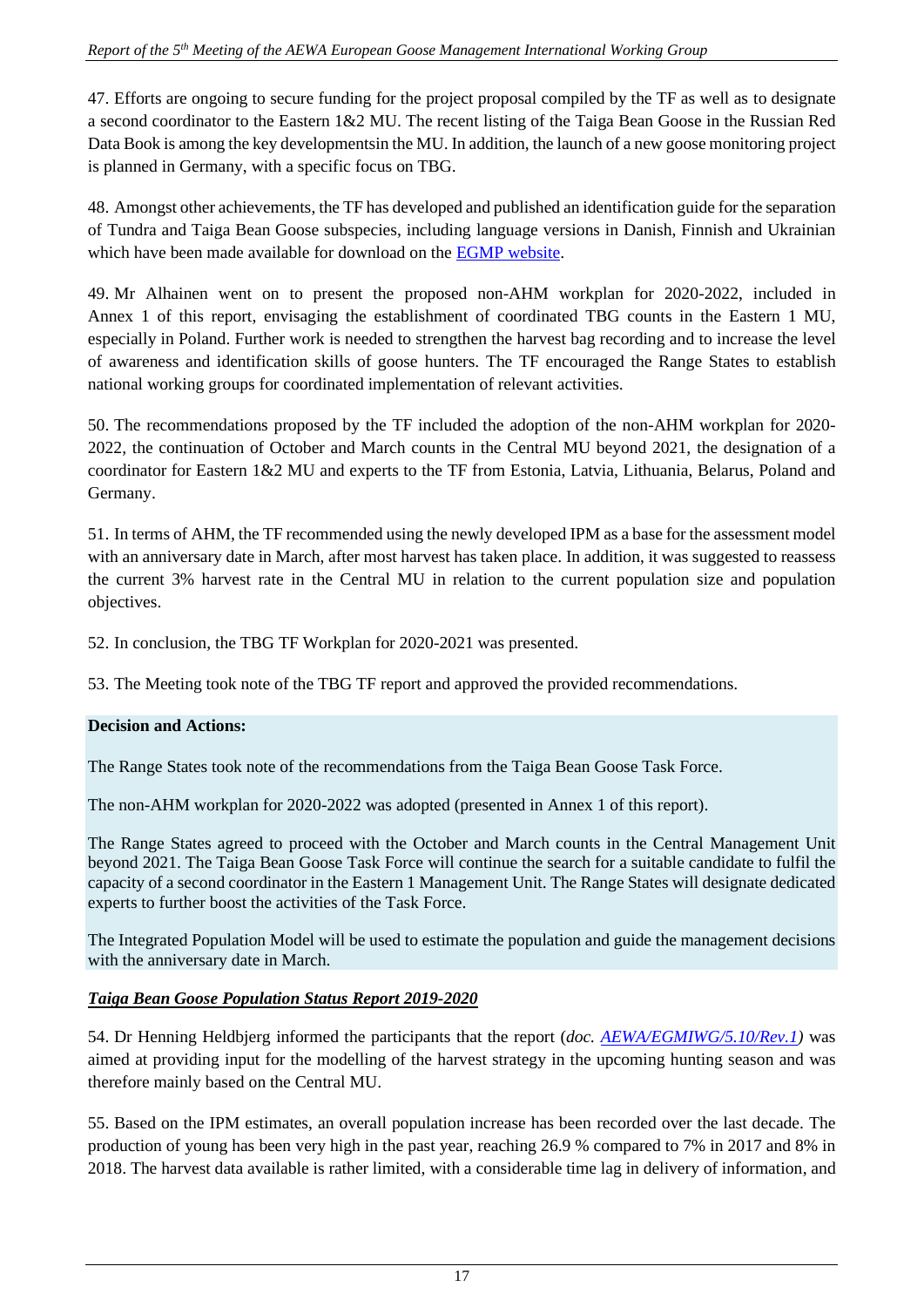further complicated by difficulties in separation of subspecies. A very small number of wing samples received does not allow for a reliable age ratio estimate.

56. While reliable annual population estimates are available for autumn and spring, additional data on harvest, annual survival and reproductive success is required from the Range States to improve modelling work in the Central MU.

### **Decision:**

The EGM IWG took note of the Taiga Bean Goose Population Status Report 2019-2020.

### *Taiga Bean Goose Harvest Assessment in the Central Management Unit for 2020*

57. Dr Fred Johnson gave a summary of this item referring to document *[AEWA/EGMIWG/5.11](https://egmp.aewa.info/sites/default/files/meeting_files/documents/AEWA_EGM_IWG_5_11_TBG_Harvest_Assessment_CMU_2020.pdf)*. He was confident that the IPM had been sufficiently developed to help guide decision-making on harvest quotas.

58. Using the March population size to project population size five years into the future, the Data Centre has developed three harvest quota scenarios, suggesting scenario C with the harvest rate of 9% (6,500) keeping the population at around 70,000. Dr Johnson explained that according to the IPM, March 2020 population estimate is 75,200, some harvest liberalisation is possible if the aim is to maintain the population at 70,000.

59. The Data Centre acknowledged those who had contributed to the report and particularly thanked Mr Samu Mäntyniemi, LUKE, Finland for his tremendous support in developing the IPM.

60. In relation to the information on hunting regulations in Germany provided on page 18 of the document, Mr Babak Miller brought to the attention of the IWG that as of 31 March 2020 TBG hunting had been seized in the federal state of Mecklenburg-Vorpommern. It was agreed that this information would be taken into consideration and included in the relevant documents for EGM IWG6.

### **Decision:**

The Range States agreed on the preferred management option for 2020-2021, suggesting an interim harvest quota of 9% (6,500) in the Central Management Unit, of which 3,770 is allocated to Finland, 1,950 to Sweden, and 780 to Denmark, which will maintain the population at 70,000.

# *Report and Recommendations from the Agriculture Task Force*

61. In her capacity as the Coordinator of the Agriculture Task Force, Ms Ingunn Tombre reported on the activities of the TF in 2019-2020 (*doc. [AEWA/EGMIWG/5.24/Corr.1](https://egmp.aewa.info/sites/default/files/meeting_files/documents/AEWA_EGM_IWG_5_24_Agriculture_TF_Report_corr.1.pdf)*). New members representing FACE, Copa Cogeca and Wadden Sea Forum have joined the TF bringing the total number of participants to 23.

62. The TF could contribute to a number of activities for the implementation of the Barnacle Goose and Greylag Goose ISSMPs, related to the assessment and management of agricultural damage.

63. Ms Tombre proposed the organisation of a workshop for the exchange of experiences and knowledge as a way forward for implementation of the planned activities. She noted that invitation of external experts, in particular from the field of social science, could be beneficial, creating a transdisciplinary framework.

64. In an effort to collate all sources in a single database, the TF has been working on an overview of projects and activities that are of relevance to the EGMP. Ms Tombre invited those present to contribute to the database by providing additional pertinent sources and information.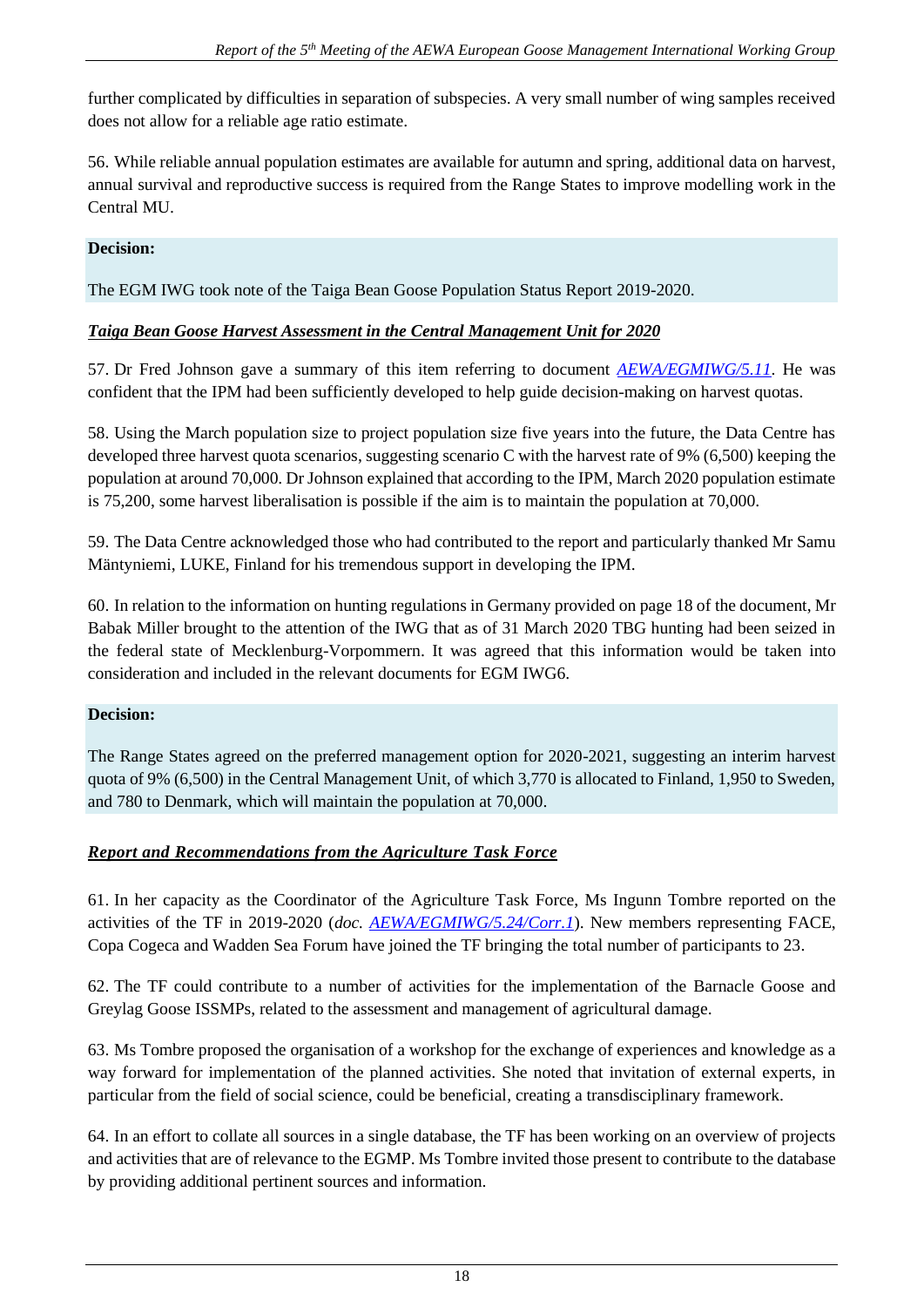65. Amongst the activities planned is also compilation of a cost assessment of goose management based on the existing information (Box 1, Range State reports) initially proposed at the EGM IWG4 in Perth. Given that the IWG deems the assessment useful, a way forward can be discussed.

66. Ms Tombre went on to present the proposed TF workplan for 2020-2021.

#### **Decision:**

The EGM IWG took note of the report and recommendations from the Agriculture Task Force and adopted the workplan for 2020-2021.

67. The Chair concluded the first day of the meeting noting that the new online meeting format had been successful so far. Ms Eva Meyers thanked the TF coordinators for their excellent work throughout the year and appealed to the Range States encouraging the designation of representatives to the TFs.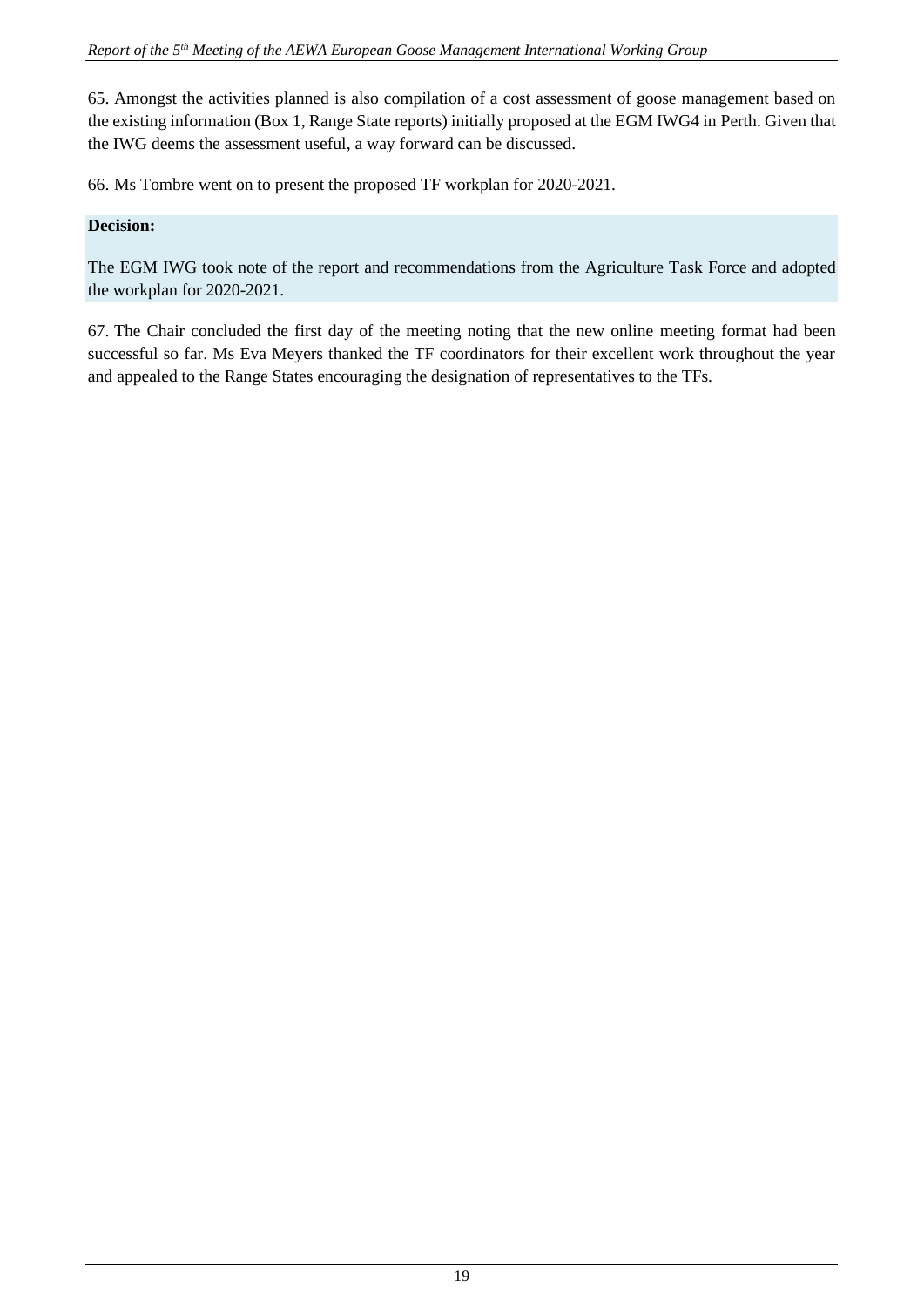# *Day 2 - Opening Remarks*

68. Dr Jacques Trouvilliez announced that AEWA marked the  $25<sup>th</sup>$  anniversary of the adoption of the Agreement on 16 June 2020. He noted that AEWA is a platform bringing together governments, scientific communities and NGOs, which is an important factor of its success. Norway and the UK congratulated AEWA and thanked the Secretariat for all the good work over the past years conducted in a transparent and involving manner.

### *Adaptive Flyway Management Programme Process for the East Greenland/Scotland & Ireland Population of the Barnacle Goose*

69. Ms Eva Meyers introduced document *[AEWA/EGMIWG/5.19/Rev.1](https://egmp.aewa.info/sites/default/files/meeting_files/documents/AEWA_EGM_IWG_5_19_BG_E_Greenland_AFMP_process_Rev.1.pdf)* outlining the next steps and the timeline for the finalisation and implementation of the Adaptive Flyway Management Programme (AFMP) process. The completion and adoption of the final version of the BG E. Greenland population AFMP are planned for the forthcoming EGM IWG6 meeting in June 2021.

70. As one of the Range States for BG E. Greenland population AFMP, UK expressed their gratitude to the Secretariat and Range States for the progress made, stating that the document was very helpful and provided guiding steps for the future development of the process.

71. Iceland expressed its commitment to the process and announced that although the country cannot yet commit to the amount of  $\epsilon$  10,000 as indicated in Table 1 of the document,  $\epsilon$  3,300 will be allocated to the development of the population model.

### **Decision:**

The Range States adopted the document *[AEWA/EGMIWG/5.19/Rev.1](https://egmp.aewa.info/sites/default/files/meeting_files/documents/AEWA_EGM_IWG_5_19_BG_E_Greenland_AFMP_process_Rev.1.pdf)*, agreeing on the indicative timeline and process for the further development and implementation of the Adaptive Flyway Management Programme and taking note of the resources that are required for the entire process.

# *Adaptive Flyway Management Programme Framework for the East Greenland/Scotland & Ireland Population of the Barnacle Goose*

72. Mr Szabolcs Nagy, Consultant for the EGMP, and Prof Jesper Madsen introduced the AFMP framework based on documents *[AEWA/EGMIWG/5.20/Rev.1](https://egmp.aewa.info/sites/default/files/meeting_files/documents/AEWA_EGM_IWG_5_20_Greenland%20BG_AFMP_Rev.1.pdf)* and *[AEWA/EGMIWG/Inf.5.11](https://egmp.aewa.info/sites/default/files/meeting_files/information_documents/AEWA_EGM_IWG5_Inf_5_11_FRVs_BG.pdf)*.

73. Mr Nagy drew the participants´ attention to the fact that the role of the AFMP for BG E. Greenland population was not to maintain the population at a certain level but to prevent the decline of the population below the Favourable Reference Population (FRP) value.

74. Mr Madsen elaborated on monitoring indicators and programmes explaining that the indicators would be compiled based on already existing information on the flyway.

75. Development of the workplans is planned to be completed by 30 September 2020. As noted by Mr Nagy, national workplans will guide the implementation of the ISSMP at the Range State level and will be shared for information purposes only, while the workplans of the Task Forces and Data Centre will be adopted by the EGM IWG by correspondence and revised at the EGM IWG6.

76. On behalf of the European Commission, Michael O'Briain congratulated AEWA on its 25<sup>th</sup> anniversary and on actively promoting conservation across Europe and beyond. He expressed appreciation for the AEWA Secretariat keeping close consideration of developments in the EC in the context of reporting to the Habitats Directive and commended the quality of the work conducted. Although there are some concerns regarding the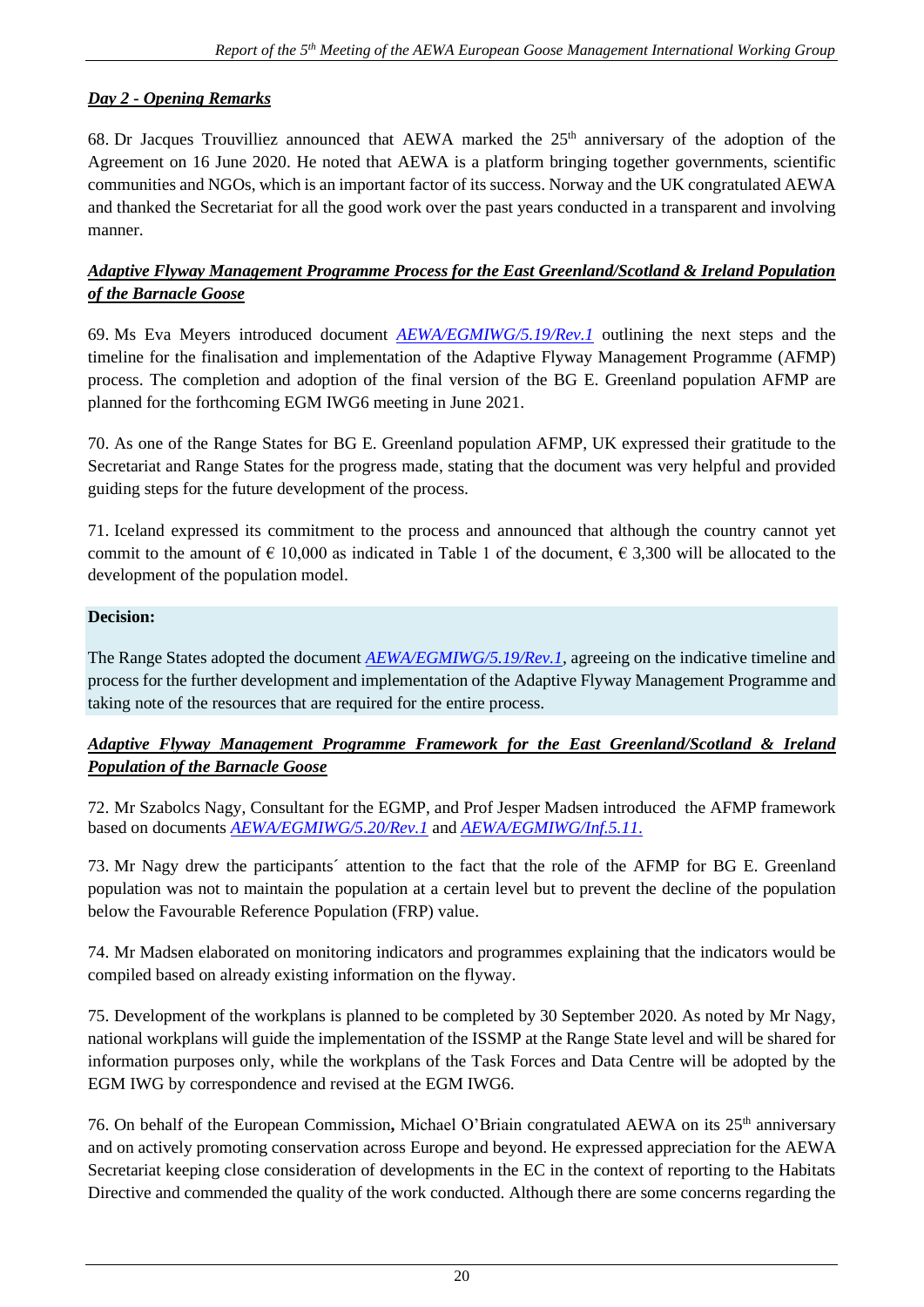quality of the reporting of EU member states to the Article 9 of the Birds Directive, the EC will actively encourage the provision of comprehensive data to underpin the AFMP process.

77. Iceland made a reservation regarding the breeding FRP numbers for Iceland (2,000 pairs) indicated in Table 1 of the document, noting that an internal decision is needed on whether this value could be used for the FRP. It was agreed that Iceland will confirm the final figure to the Secretariat by the end of 2020.

78. The EC, Birdlife International and Germany expressed concerns regarding the concept of Favourable Reference Values (FRV) and its application in relation to other animal species. Mr Dereliev brought to their attention that the FRVs are the values against which the Favourable Conservation Status (FCS) of species is measured, whilst the legal status is defined by various legal instruments such as the Birds Directive, Bern Convention and AEWA (Table 1 of the Agreement). The Commission highlighted that the issue of FRVs (for which the Commission had organised a dedicated workshop early 2020) is currently largely focused on population levels (FRP) and much less so on range (FRR) and habitat (FRH), that the debate on FRVs for birds is very much still in an initial stage. Considering the need to further develop this topic, the Commission said that it was open to considering developing joint guidelines with AEWA on this subject.

79. The UK reiterated commitment to the legal obligations under the Birds Directive clarifying that the UK does not see the AFMP as a target-setting exercise, but as a legally sound and ecologically appropriate action ensuring conservation of the Barnacle Goose while negative impacts are managed. The UK stated its support for the adoption of the document hoping that the Range States will agree to move forward with this outlined innovative and exciting management process.

### **Decision:**

The Range States adopted the document *[AEWA/EGMIWG/5.20/Rev.1](https://egmp.aewa.info/sites/default/files/meeting_files/documents/AEWA_EGM_IWG_5_20_Greenland%20BG_AFMP_Rev.1.pdf)*, accepting the indicative timeline and the process for development and implementation of the Adaptive Flyway Management Programme and taking note of the resources required for its implementation.

# *Adaptive Flyway Management Programme Process and Favourable Reference Valus (FRVs) for the Svalbard/SW Scotland Population of the Barnacle Goose*

80. Ms Meyers acquainted those present with this agenda item, briefly relaying the content of documents *[AEWA/EGMIWG/5.21](https://egmp.aewa.info/sites/default/files/meeting_files/documents/AEWA_EGM_IWG_5_21_FRVs_Svalbard%20BG.pdf)* and *[AEWA/EGMIWG/5.22](https://egmp.aewa.info/sites/default/files/meeting_files/documents/AEWA_EGM_IWG_5_22_BG_Svalbard_AFMP_process.pdf)* and noting that further clarifications are provided in the briefing note written by Mr David Stroud for the European Commission (*[AEWA/EGMIWG/Inf.5.12](https://egmp.aewa.info/sites/default/files/meeting_files/information_documents/AEWA_EGM_EWG5_Inf_5_12_EC_FRV_Briefing.pdf)*).

81. The Secretariat proposed to hold a virtual meeting of Range States in autumn 2020 to agree on the development process of the AFMP, namely the timeline, resources and distribution of responsibilities. The first draft is planned to be presented at EGM IWG6 in 2021 with the final document ready for adoption at EGM IWG7 in 2022.

82. Norway stated its support to the process and committed to contributing to it as much as possible in the coming years.

83. The UK seconded Norway's comment adding that they were looking forward to working with Norway on this Barnacle Goose population.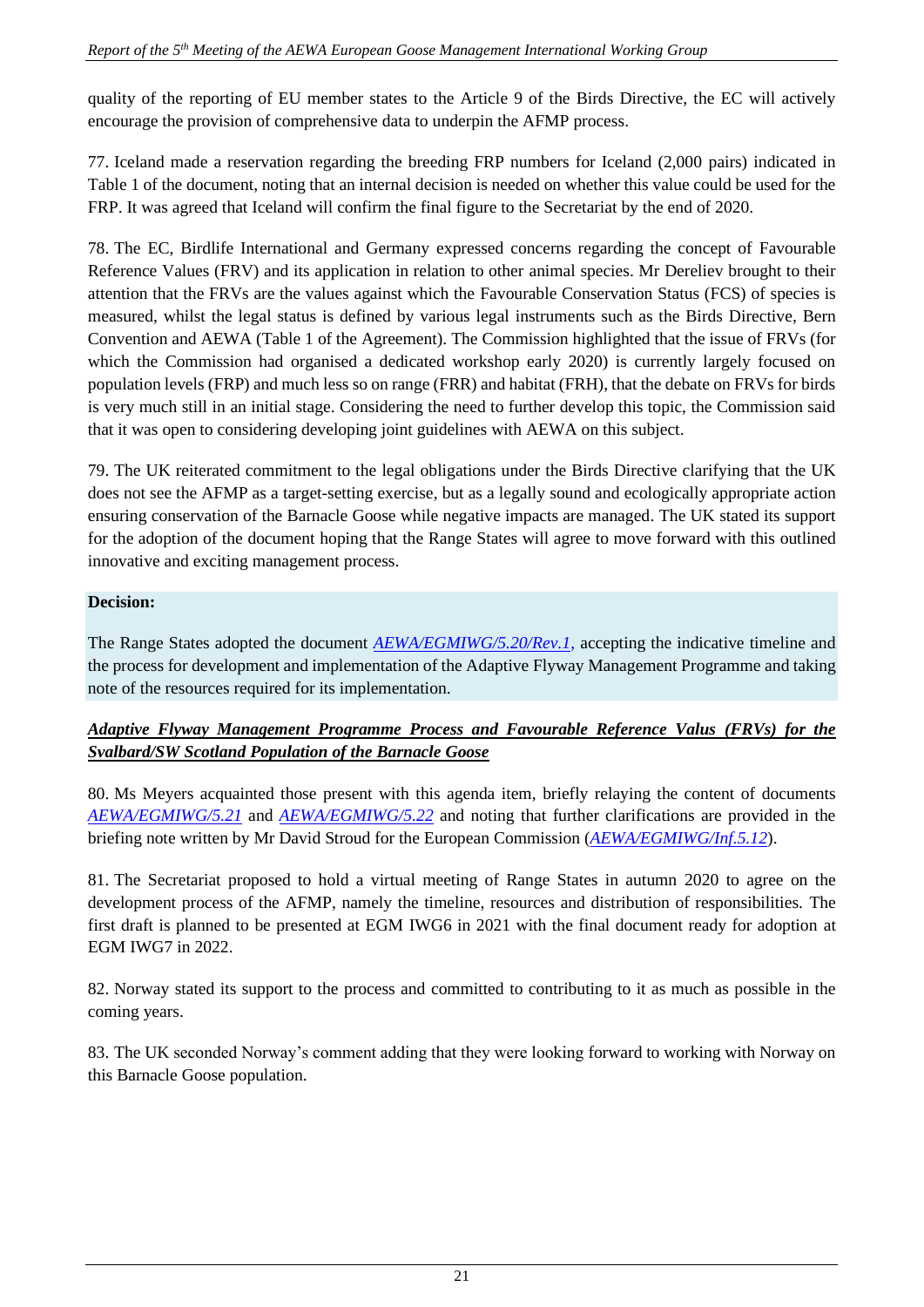#### **Decision**:

The Range States agreed on the proposed FRVs and next steps for the planning and development of the Adaptive Flyway Management Programme.

### *Adaptive Flyway Management Programme Process for the Russia/Germany & Netherlands Population of the Barnacle Goose*

84. Ms Meyers gave an overview of the AFMP process based on document *[AEWA/EGMIWG/5.16](https://egmp.aewa.info/sites/default/files/meeting_files/documents/AEWA_EGM_IWG_5_16_BG_Russia_AFMP_process.pdf)*. The first draft has been prepared for adoption at EGM IWG5, pending several sections under development such as the FRVs.

85. The Secretariat presented the milestones for the next years. A final version of the AFMP is envisaged to be ready for adoption at EGM IWG6, including missing sections as well as the finalisation of the FRVs, expansion of the IPM to MUs 2 and 3 and the development of a pilot impact model for two countries. The evaluation and revision of the AFMP is projected for 2026.

86. The Netherlands expressed their agreement with the proposed timelines and the process document with a minor request to amend "Dutch Working Group" to "Dutch Research Consortium" in Table 1 of the document.

#### **Decision**:

The Range States adopted the document *[AEWA/EGMIWG/5.16](https://egmp.aewa.info/sites/default/files/meeting_files/documents/AEWA_EGM_IWG_5_16_BG_Russia_AFMP_process.pdf)*, agreeing on the indicative timeline and process for the further development and implementation of the Adaptive Flyway Management Programme and taking note of the resources that are required for the entire process.

### *Population Status Report and the Integrated Population Model for the Russia/Germany & Netherlands Population of the Barnacle Goose*

87. Representing Sovon, Mr Kees Koffijberg gave an introduction to this agenda item referring to documents *[AEWA/EGMIWG/5.17](https://egmp.aewa.info/sites/default/files/meeting_files/documents/AEWA_EGM_IWG_5_17_BG_Status_Report.pdf)* and *[AEWA/EGMIWG/5.18](https://egmp.aewa.info/sites/default/files/meeting_files/documents/AEWA_EGM_IWG_5_18_AFMP_BG.pdf)* (Annex 3 of the document) compiled through joint efforts of national coordinators. Mr Koffijberg particularly thanked Hans Baveco and Paul Goedhart for their work on the development of the IPM.

88. The current population stands at 1.3 million individuals. The long-term trends show a steep increase in the Russian population with signs of stabilisation in recent years. While initially the population mostly wintered in the Netherlands, it has now expanded its wintering grounds to Denmark and Sweden.

89. The population's productivity has considerably declined over the last decades. Survival has declined too, which can be attributed to increased levels of derogation offtake. Most of the derogation offtake takes place in Denmark and the Netherlands.

90. The IPM results will provide a base for projections of future population development and impact assessment of derogation effort. Mr Koffijberg stressed the need for more recent data and for delivery of information on summer counts, in particular from Sweden, but also from Denmark, Norway and Germany. He concluded by noting that an extension of the IPM to MU 2 and MU 3 is planned.

91. On behalf of Finland**,** Mr Esko Hyvärinen reported that unprecedented agricultural damage had taken place in the country this year with birds inflicting damage estimated between  $\epsilon$  2,000,000-3,000,000 on 4,000 hectares of fields. The expected return of birds in the autumn is discouraging farmers from growing winter cereals. Targeted derogation is hardly possible since it is difficult to predict the whereabouts of the birds. Mr Hyvärinen thanked the Secretariat for its excellent work on the subject and welcomed all support that can be provided to Finland in reviewing the damage and managing the agricultural conflict.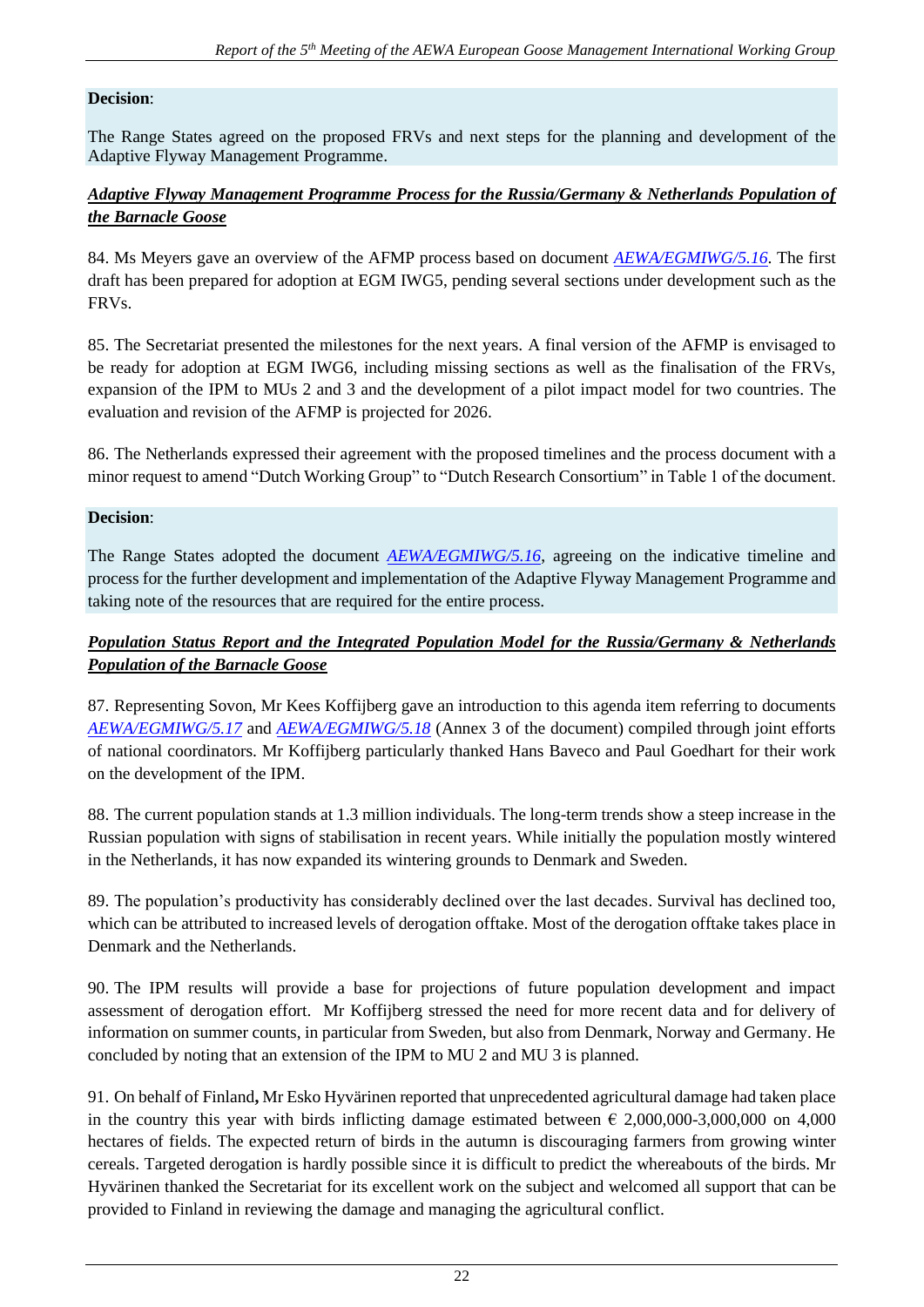92. The EC responded to the information provided by Finland reminding that there is a considerable amount of flexibility for derogation under the Birds Directive when it comes to the management of agricultural conflict. Referring to the listing of the Barnacle Goose in Annex 1 of the Birds Directive, Mr. O'Briain pointed out that there was a duty to provide special protection areas for the Barnacle Goose foreseeing key migration staging posts.

93. Replying to the comment from the EC, Finland stated that the process of arranging more feeding areas for birds had already been launched.

94. Responding to an enquiry from the EGMP Data Centre on the possible reasons for the declining productivity of the Russian Barnacle Goose population, Mr Koffijberg explained that although there was no clear explanation at the time being, this tendency had also been recorded in other goose species breeding in the Arctic.

# **Decision**:

The EGM IWG took note of the population status report and the Integrated Population Model for the Barnacle Goose Russia/Germany & Netherlands Population.

# *Adaptive Flyway Management Programme Framework for the Russia/Germany & Netherlands Population of the Barnacle Goose*

95. Guided by document *[AEWA/EGMIWG/5.18](https://egmp.aewa.info/sites/default/files/meeting_files/documents/AEWA_EGM_IWG_5_18_AFMP_BG.pdf)*, Ms Meyers presented a summary of the AFMP framework. The AFMP follows the structure agreed at EGM IWG4 (*doc. [AEWA/EGMIWG/4.13/Corr.1](https://egmp.aewa.info/sites/default/files/meeting_files/documents/AEWA_EGM_IWG_4_13_BG_AFMP_Corr_1.pdf)*).

96. The Netherlands expressed discontent with the timeline for review of technical documents, noting that a proper review of the documents is highly difficult under a 30-day period in advance of the EGM IWG annual meetings. It was suggested that drafts of documents are circulated earlier in the process, ensuring that the final product is a result of a broader consultation. Referring to the EC briefing note (*doc[. AEWA/EGMIWG/Inf.5.12](https://egmp.aewa.info/sites/default/files/meeting_files/information_documents/AEWA_EGM_EWG5_Inf_5_12_EC_FRV_Briefing.pdf)*) prepared by Mr David Stroud, the Netherlands expressed appreciation for a greater amount of detail, suggesting a similar approach for the documents produced by the Secretariat. Germany joined the intervention from the Netherlands, noting that the federative system makes it even more challenging to work under short deadlines.

97. Mr Dereliev clarified that the issue is caused by lack of capacity rather than will at the Secretariat. The Secretariat acknowledged the voiced concerns and informed that in the forthcoming implementation phase, a lot of work would be conducted at the TF level ensuring better involvement of the Range States through the designated national representatives.

# **Decision**:

The Range States agreed on the indicative timeline and the process for development and implementation of the Adaptive Flyway Management Programme and took note of the resources required for its implementation.

# *Adaptive Flyway Management Programme for the Russia/Germany & Netherlands Population of the Barnacle Goose: Favourable Reference Values (FRVs)*

98. Referring to documents *[AEWA/EGMIWG/5.18](https://egmp.aewa.info/sites/default/files/meeting_files/documents/AEWA_EGM_IWG_5_18_AFMP_BG.pdf)* and *[AEWA/EGMIWG/Inf.5.11](https://egmp.aewa.info/sites/default/files/meeting_files/information_documents/AEWA_EGM_IWG5_Inf_5_11_FRVs_BG.pdf)*, Mr Sergey Dereliev elaborated on the suggested FRVs explaining where they have been derived from.

99. Germany thanked the Secretariat for the elaborate work, but reiterated their unease regarding the possibility of potential precedent-setting for other species, in this context, proposing to use the term "reference point" instead of "favourable reference value" as a safety net to better distinguish the process from other processes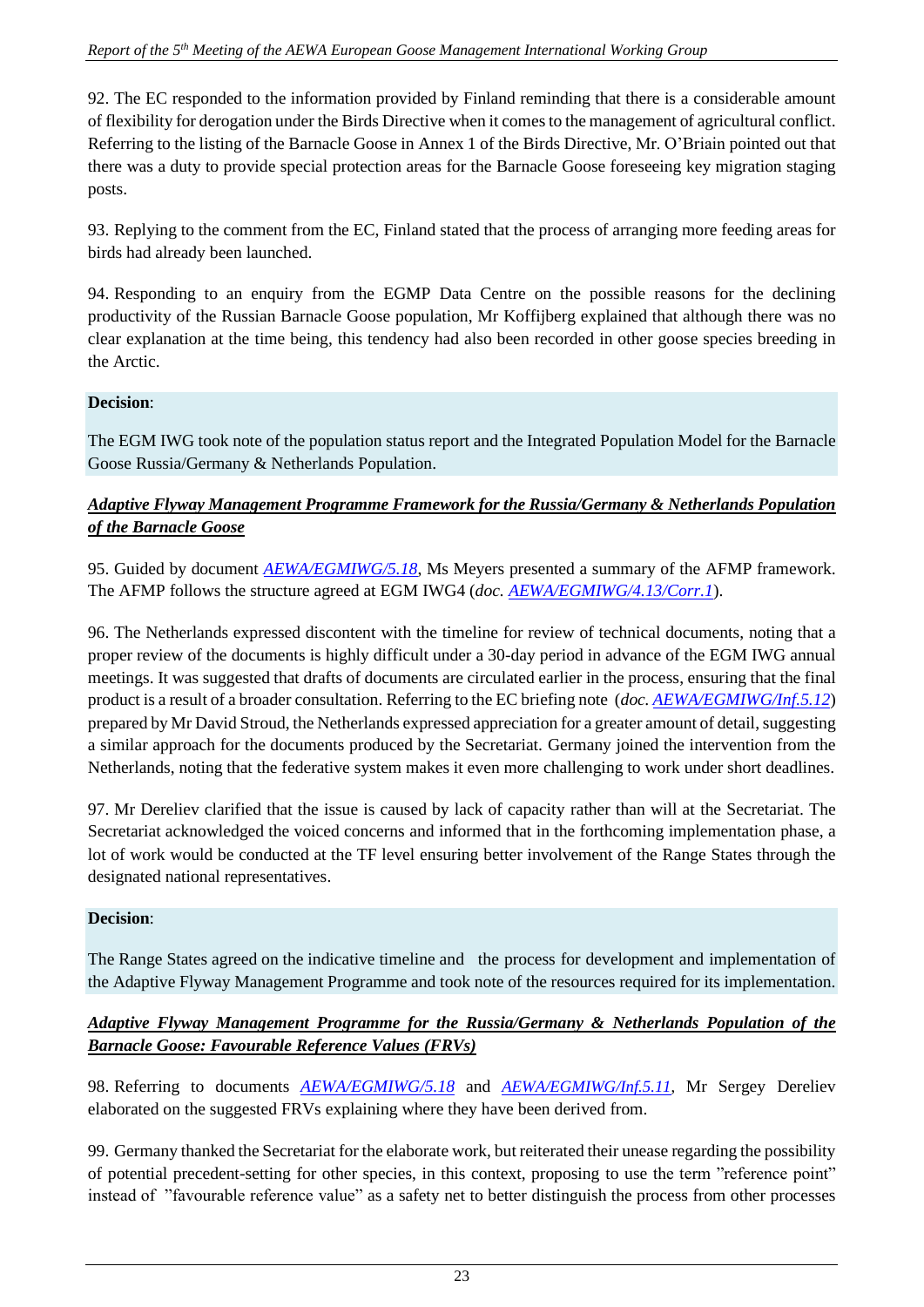under the Habitats Directive. In addition, it was highlighted that Germany had not submitted any numbers for FRVs, and the numbers used by the Data Centre were population numbers which were not deemed to be target values.

100. BirdLife International seconded Germany's comment once again warning that using the term "favourable reference values" would set dangerous precedents for other species. They added that considering that defining FRVs is particularly difficult for this population given its dynamics and range, it would be preferable to approach derogation on the basis of damage or situations where no other alternatives exist.

101. Responding to the concerns regarding potential precedent-setting, Mr Dereliev clarified that the current process is set in terms of certain species and populations and is not to be extended with respect to other species, not even under AEWA itself. As for the rewording of the term, the Secretariat noted that it was a matter of semantics which could be explored further, but what really mattered was the approach itself and its results.

102. The Netherlands reported that work was ongoing on a national level to define FRVs both for Barnacle and Greylag Goose. Once ready, the analysis could be translated and made available to all Range States providing a guiding example. It was also noted that for calculation of the Favourable Reference Range (FRR), a mix of distribution and range data has been used which should be specified to avoid a misunderstanding. In response to the point on FRR, Mr Dereliev pointed out that the current figures are tentative, and it had been suggested in the document that the Range States revise the figures providing values based on the range method. The Secretariat hoped that the numbers would be provided allowing for the revision of the document by the end of December 2020.

103. On behalf of Finland, Mr Esko Hyvärinen expressed disagreement with the value of 7,000 pairs for the breeding population indicated in Table 1 of the document and requested it to be removed to avoid confusion. He reported that Finland has not launched an FRV exercise at national level but will try to provide a number by the end of 2020.

104. Following a discussion with a number of Range States debating the values used to derive the FRVs, as a temporary solution, the Secretariat suggested that the countries agree on the principles for the time being under the provision that the values would be updated through the numbers provided by Range States by the end of 2020.

105. The Secretariat noted that the only information pending from Germany is the data on the wintering range. Germany reported that the data available needed assessment on the federal state level noting that it could take between two and six years to generate values, given limited resources and difficulties in coordination. It was noted that given the noted limitations, Germany will be given the opportunity to provide the data later in the process.

106. The Netherlands agreed on the outlines of the FRVs but made a reservation regarding the FRV process until the document was to be revised to include the values provided by the Range States.

### **Decision and Actions**:

The Range States agreed on the principles of setting Favourable Reference Values as described in the documents *[AEWA/EGMIWG/5.18](https://egmp.aewa.info/sites/default/files/meeting_files/documents/AEWA_EGM_IWG_5_18_AFMP_BG.pdf)* and *[AEWA/EGMIWG/Inf.5.11](https://egmp.aewa.info/sites/default/files/meeting_files/information_documents/AEWA_EGM_IWG5_Inf_5_11_FRVs_BG.pdf)*.

The Range States will do their utmost to provide the revised values on populations and/or ranges by the end of 2020.

The Secretariat will revise the document with the values provided by the Range States; the revised draft to be issued in 2021.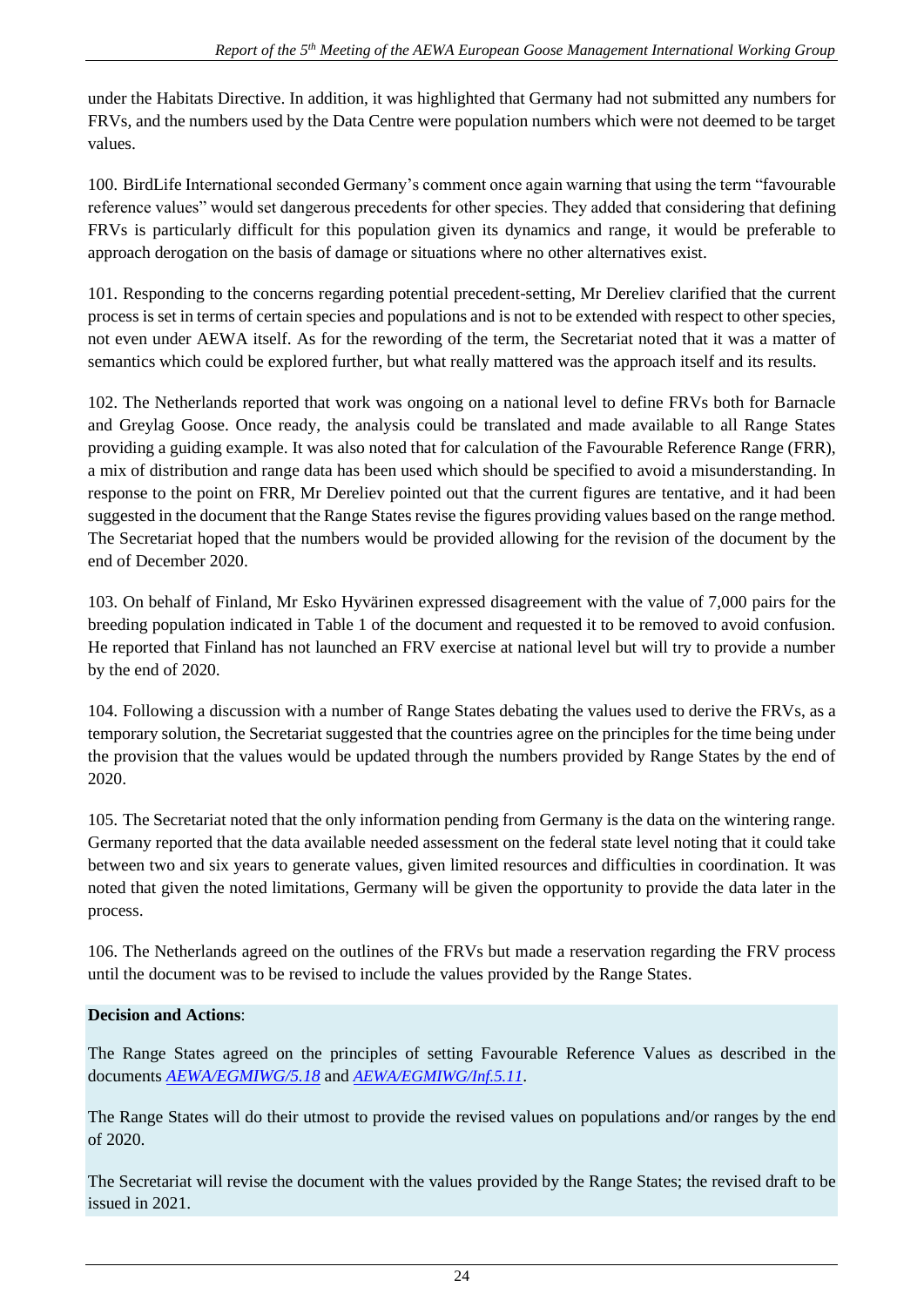### *Adaptive Flyway Management Programme for the Russia/Germany & Netherlands Population of the Barnacle Goose: Cumulative Impact of Derogation and Legal Hunting*

107. Mr Dereliev introduced the agenda item *(doc*. *[AEWA/EGMIWG/5.18](https://egmp.aewa.info/sites/default/files/meeting_files/documents/AEWA_EGM_IWG_5_18_AFMP_BG.pdf)*) specifying that the purpose of the exercise was to ensure that the derogation measures were applied in a manner allowing for the maintenance of the population above the FRP.

108. The Secretariat put forward a two-tier approach with a 200% threshold above the FRP acting as a trigger for additional measures. If the population is above 200%, routine activities are envisaged on monitoring of the population size, offtake under derogation and hunting and population modelling which will be used to predict the impact of these measures. However, if the population drops below 200%, it is suggested to have a coordination of offtake under derogation and hunting and application of coordinated conservation measures as necessary to avoid that the population declines below the FRP.

109. Mr Dereliev went on to report that while at present the population as a whole is well above 200% of the FRP, but both MU2 and MU3 are well below this threshold, drawing attention to the need for coordination of offtake in MU2. Given that the majority of the population in MU3 breeds in the Netherlands, the country can undertake necessary measures on its own.

110. With a number of Range States requesting clarifications on the mechanism and timeline for coordination of joint measures, the Secretariat explained that a fully-fledged proposal on the coordination was not yet developed. While the general direction for the course of actions will be decided based on the population status, derogation and hunting data from the previous year, the Range States will agree to coordinate on the further details throughout the year. The further details of the mechanism will be refined in use. Mr Dereliev reassured the Range States that a mechanism that is useful and comfortable for all Range States can be established as a result of careful thinking and cooperation.

111. The EC proposed for the approach to be merged with the existing derogation systems in the EU, warning against having two systems in place. The Secretariat responded clarifying that the process would build on the existing ones as much as possible with close involvement of the Range States and we should be ideally all using one and the same dataset. The Commission informed that it was working closely with Member States to improve the quality and completeness of derogation reporting. It recalled that the deadline for Member States to submit national derogation reports to the Commission was September of the following calendar year.

#### **Decision**:

The Range States agreed on the principle underlining the proposal of 200 % threshold above the Favourable Reference Population as a trigger for additional measures, under the provision that an additional inclusive discussion would be arranged once coordination of derogation and hunting will need to be launched.

### *Adaptive Flyway Management Programme for the Russia/Germany & Netherlands Population of the Barnacle Goose: Indicators*

112. Prof Madsen presented the item *(doc*. *[AEWA/EGMIWG/5.18\)](https://egmp.aewa.info/sites/default/files/meeting_files/documents/AEWA_EGM_IWG_5_18_AFMP_BG.pdf)* clarifying that the same programme will be set up as for the BG E. Greenland population.

113. Elaborating on the assessment of the risk of zoonotic influenza transmission to the general public, the Data Centre noted that it was planned to use the quarterly reports issued by the relevant EU agencies in order to assess if there is an increased risk of disease transmission by the EGMP species.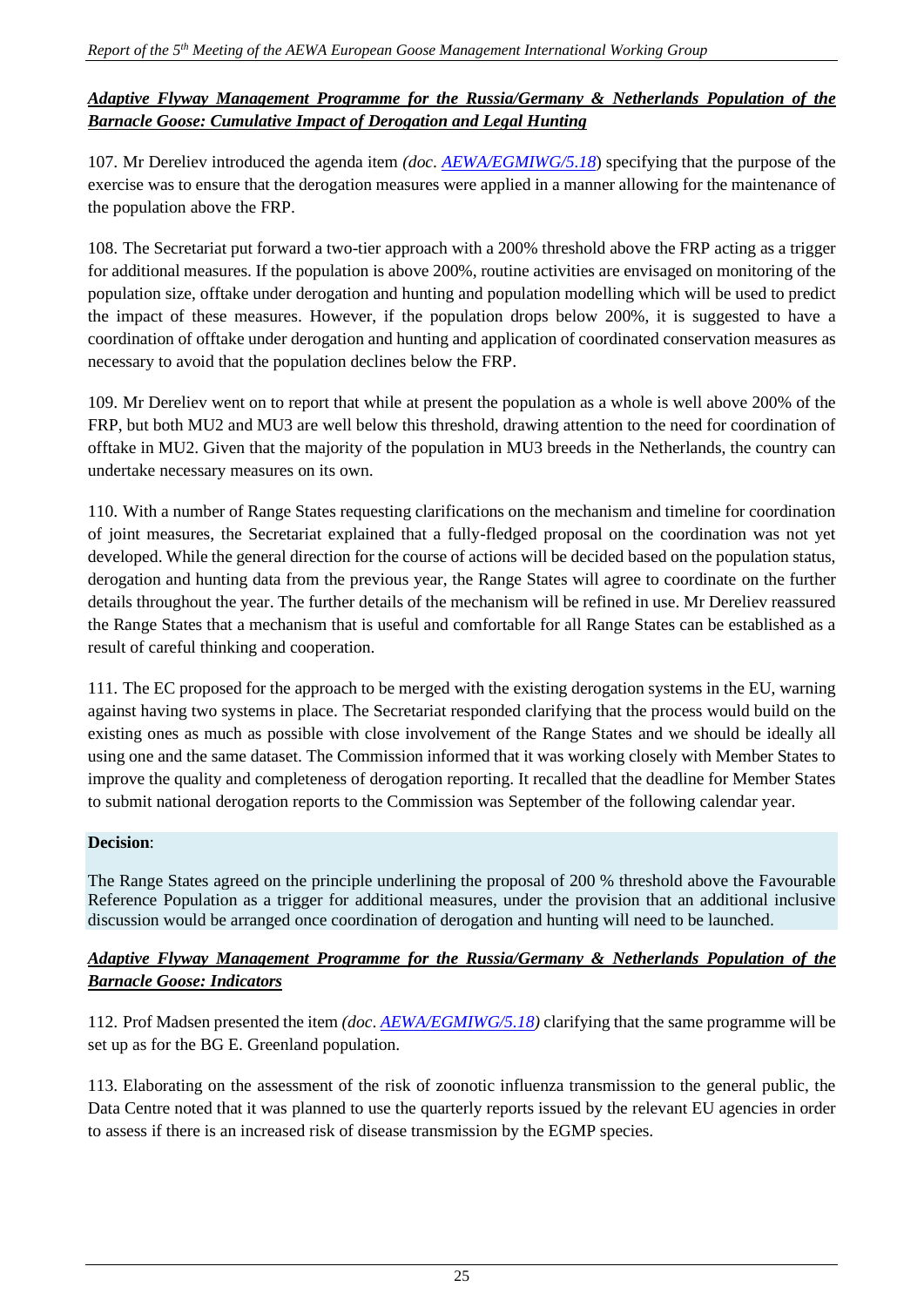114. Responding to an enquiry from Germany on whether the indicator minimising risk to other flora and fauna is predominantly focused on the impact on tundra degradation, Prof Madsen stated that the focus is on the Arctic breeding grounds, whereas risk to temperate breeding meadow birds does not appear to be critical.

#### **Decision**:

The Range States agreed on the indicators presented in the Adaptive Flyway Management Programme.

### *Adaptive Flyway Management Programme for the Russia/Germany & Netherlands Population of the Barnacle Goose: Iterative phase*

115. Prof Madsen informed the Meeting on this element of the AFMP *(doc*. *[AEWA/EGMIWG/5.18\)](https://egmp.aewa.info/sites/default/files/meeting_files/documents/AEWA_EGM_IWG_5_18_AFMP_BG.pdf)* listing the data required from the Range States. He stressed that data is needed to establish the summer population sizes in MUs 2 and 3. It was hoped that the countries would do their utmost to support the Data Centre with that data. It was particularly emphasised that the information was to be submitted to the Data Centre each year no later than 30 April. The reports should be based on the latest information available, preferably with a gap of no longer than 1 year.

116. With regard to the derogation reporting, the EC drew attention to the fact that the April deadline meant the establishment of a different cycle compared to the one in the EU, alerting that separate processes should be avoided. The Data Centre stated that the reporting cycle could be aligned and reviewed accordingly.

117. Referring to the summer counts, Sweden reported that given that the population tends to be spread all over the country, making it very costly to conduct the counts, no promises could be made on the delivery of this information. It was noted that in Finland the counts are done before the migration when all birds are on agricultural fields, providing an example which Sweden could follow.

118. Germany could not confirm if the April deadline could be met as prior consultation was necessary with the federal states.

#### **Decision and Action**:

The Range States agreed on the iterative phase presented in the Adaptive Flyway Management Programme.

The Secretariat will amend the timelines with respect to the provision of derogation data in order to more clearly align it with the process under the EC.

# *Adaptive Flyway Management Programme for the Russia/Germany & Netherlands Population of the Barnacle Goose: Annual Workplans*

119. Ms Meyers reported on the agenda item (*doc*. *[AEWA/EGMIWG/5.18\)](https://egmp.aewa.info/sites/default/files/meeting_files/documents/AEWA_EGM_IWG_5_18_AFMP_BG.pdf)* pointing out that one workplan had been suggested for MU1&2 due to overlapping actions. The development of workplans is scheduled to be completed by 30 September 2020. Workplans of the Task Forces and Data Centre are to be adopted by the EGM IWG by correspondence.

#### **Decision**:

The Range States agreed on the approach and timeline for the development of annual workplans presented in the Adaptive Flyway Management Programme.

### *Final adoption of the Adaptive Flyway Management Programme for the Russia/Germany & Netherlands Population of the Barnacle Goose*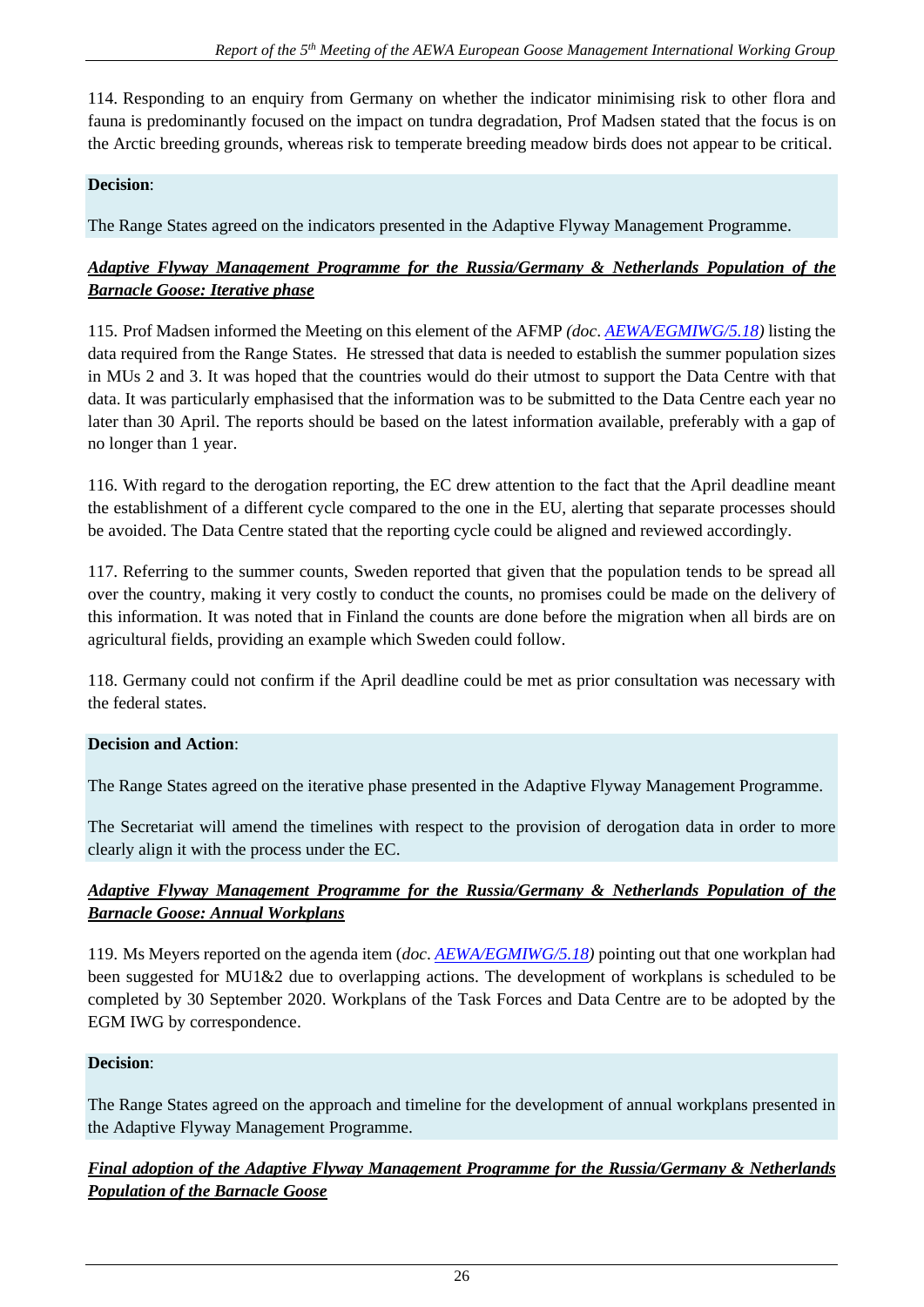120. The Chair appealed to the Range States, inviting them to make a final decision on the entire AFMP with all the different elements discussed. With no comments from the floor, it was concluded that the Barnacle Goose Russia Population AFMP was adopted by the Meeting.

121. On behalf of the Secretariat, Mr Dereliev provided an outline of the discussions and the agreed points.

122. Germany confirmed agreement on the general principle of setting the FRVs but reiterated the reservation on the process itself. Another reservation was made by Germany with regard to indicators as internal consultation with the federal states was needed to assess the feasibility of providing the data.

#### **Decision**:

The Range States adopted the Adaptive Flyway Management Programme process document (*[AEWA/EGMIWG/5.18\)](https://egmp.aewa.info/sites/default/files/meeting_files/documents/AEWA_EGM_IWG_5_18_AFMP_BG.pdf)*, pending the missing sections.

#### *Establishment of Barnacle Goose Task Forces*

123. Ms Meyers introduced the draft Terms of Reference (ToRs) for the two Task Forces (TFs) (*doc*. *[AEWA/EGMIWG/5.23](https://egmp.aewa.info/sites/default/files/meeting_files/documents/AEWA_EGM_IWG_5_23_ToR_BG.pdf)*) – one dedicated to the Russia/Germany & Netherlands population and another one to the E. Greenland, Svalbard and Scotland population. Ms Meyers explained the roles put forward for the TFs, noting that they will function similar to the other TFs within the EGMP.

124. The UK welcomed the establishment of TFs, considering them a useful forum to continue the development and implementation of the management plans. The intervention was supported by Norway.

#### **Decision**:

The Range States agreed on the establishment and Terms of Reference of two Task Forces – for Russia/ Germany & Netherlands population and for E. Greenland, Svalbard and Scotland population of the Barnacle Goose.

#### *Summary and Adoption of the Process for Further Development and Implementation of the Adaptive Flyway Management Programme for the Russia/Germany & Netherlands Population of the Barnacle Goose*

The Secretariat indicated that in addition to the timeline shown in the AFMP document (*doc. [AEWA/EGMIWG/5.18](https://egmp.aewa.info/sites/default/files/meeting_files/documents/AEWA_EGM_IWG_5_18_AFMP_BG.pdf)*), there would be a few other steps according to the agreements reached on FRVs and other elements discussed; however, the document would not be revised.

#### **Decision**:

The Range States agreed on the indicative timeline and process for the further development and implementation of the Adaptive Flyway Management Programme and the steps that are involved and took note of the resources that are required for implementing the process.

125. The Chair gave an overview of the discussions and decisions made in the course of the day. She thanked everyone for their engagement and input, announcing the closure of the second meeting day.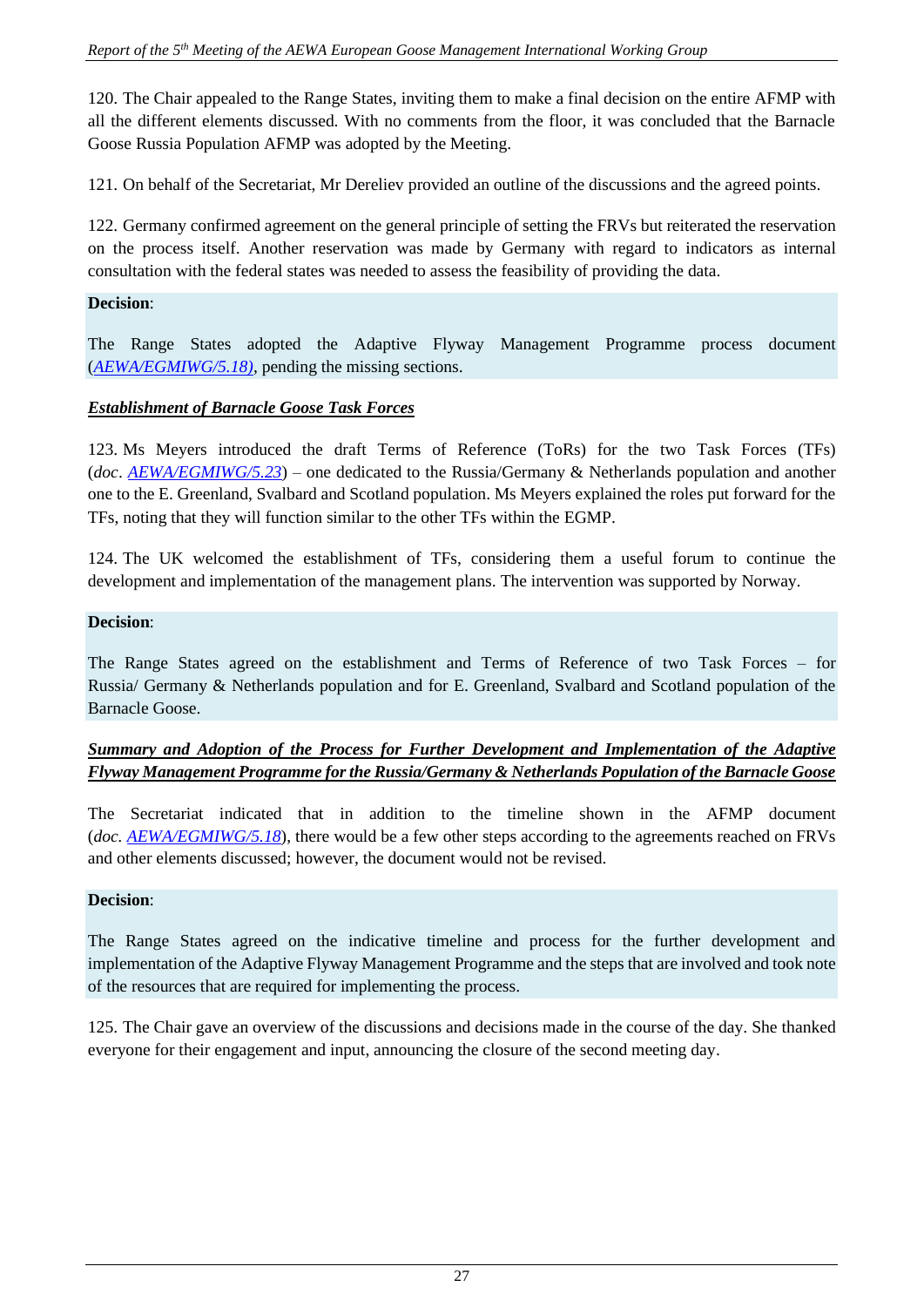# *Day 3 – Opening Remarks*

126. The Chair opened the session on the Greylag Goose (GG), informing the participants that the elements of the AFMP would be presented one-by-one and the Range States would be invited to reach an agreement on the process, timeline and overall AFMP at the end of the session.

#### *Adaptive Flyway Management Programme Process for the NW/SW European Population of the Greylag Goose<sup>2</sup>*

127. Ms Meyers gave a summary of the proposed AFMP process based on document *[AEWA/EGMIWG/5.12](https://egmp.aewa.info/sites/default/files/meeting_files/documents/AEWA_EGM_IWG_5_12_GG_AFMP_process.pdf)*. The first draft of the AFMP has been prepared by the Secretariat and the Data Centre, pending several sections under development.

128. France was impressed by the work conducted by the Secretariat for this proposal and glad to see that the info-gap analysis allows to launch the process and begin active management at flyway level despite the lack of accurate data. Having taken note of the high importance of the bag data collection, France committed to doing its utmost to provide reliable information in due time.

129. Norway supported France's intervention noting that they were looking forward to launching the process and urging the Range States not to delay it further.

130. Replying to a question from Norway on the planned timeline for AHM, Mr Dereliev explained that the available data did not allow for the application of a population model and proposal of management measures. The earliest possible date for the launch of AHM would be in 3 years once the Range States provided data.

131. The European Commission alerted that the issues of legal protection of the species set out in the Birds Directive needed to be fully factored into the debate. They stressed that application of derogation in the EU with regard to the GG had to be in full conformity with the Birds Directive.

### **Decision and Action**:

The Range States adopted the document **[AEWA/EGMIWG/5.12](https://egmp.aewa.info/sites/default/files/meeting_files/documents/AEWA_EGM_IWG_5_12_GG_AFMP_process.pdf)**, agreeing on the indicative timeline and process for the further development and implementation of the Adaptive Flyway Management Programme and taking note of the resources that are required for the entire process.

#### *Population Status Report for the NW/SW European Population of the Greylag Goose*

132. Dr Henning Heldbjerg reported on the GG population status referring to document *[AEWA/EGMIWG/5.13](https://egmp.aewa.info/sites/default/files/meeting_files/documents/AEWA_EGM_IWG_5_13_GG_Status_Report.pdf)*. Two Management Units have been defined – MU1, which is migratory and MU2, which is sedentary. According to the mid-winter counts, long-term growth of the population has been taking place. The current population has reached 750,000 with a slight decline in recent years.

133. The Data Centre stressed on the importance of having population counts during the breeding season. Recent data of mid-winter counts is lacking from Spain and Germany, while essential derogation data is missing from Germany and the Netherlands. Stressing the importance of the monitoring information from the

<sup>&</sup>lt;sup>2</sup> All the further references to the Greylag Goose in this report are to the NW/SW European population.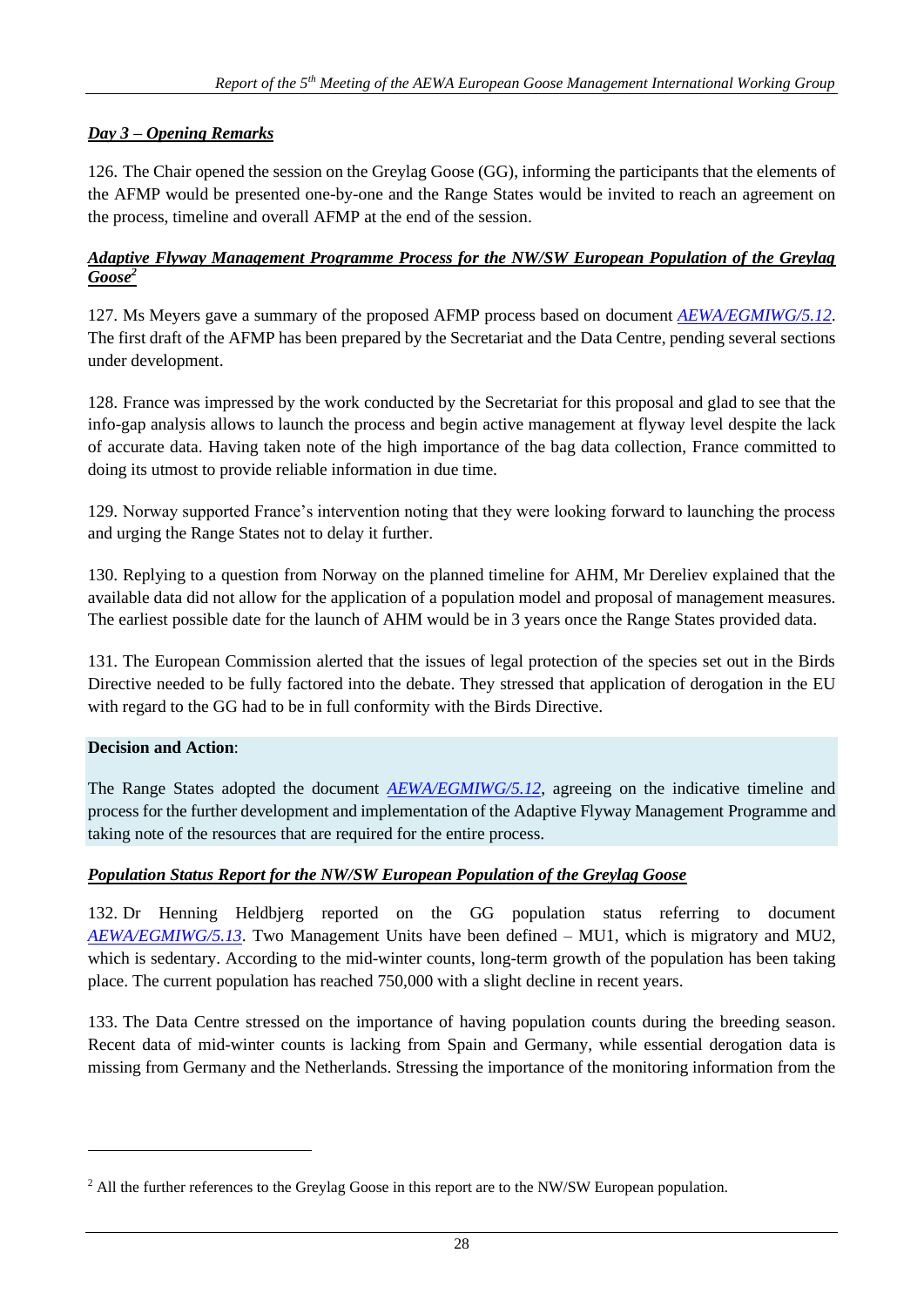Range States. Dr Heldbjerg reiterated that modelling of optimal harvest strategy was not possible due to data deficiencies.

134. Spain requested for Andalusia to be mentioned instead of Donana with regard to the hunting bag, pointing out that hunting was prohibited in Donana.

135. France recommended using IWC as a source to fill in the missing information of mid-winter estimates of the GG in Table 1 of the document.

136. The Netherlands stated that negotiations were underway with the EU in relation to the lack of derogation offtake data and measures are to be taken on the matter. However, the improvement of monitoring information will take some time since it involves coordination between 12 provinces.

137. Germany is not planning to implement the AFMP, but the delivery of monitoring data could be possible. Following the discussion with the federal states, further information on the availability of monitoring data will be confirmed to the Secretariat. Establishment of a goose monitoring scheme including GG is ongoing in Germany; however, some of the population is not allotted to any MU which should be noted in the context of data compilation in the future.

138. Belgium requested an amendment to Table 4 of the document clarifying that the reference on no or few breeding birds applies to the southern part of Belgium. The figures from the northern part of the country where several thousands of breeding birds are present will be delivered to the Secretariat in due course.

139. Norway and Sweden reported complications in monitoring due to the wide spread of the population across the countries in summer.

140. Finland noted that some of the data collected from the Birds Directive reporting applies to the whole population in Finland while only part of it belongs to the Northwest/Southwest European population. GPS neck collar banding is being conducted in the country to gather information on the delineation of populations. The outcomes of the study will be delivered to the Data Centre in writing as soon as data becomes available.

141. The Range States commended the Data Centre for doing a tremendous job on the compilation of the report.

### **Decision and Action**:

The EGM IWG took note of the Greylag Goose population status report.

The Secretariat will revise the document to include the amendments requested by Spain and Belgium.

The Range States will do their utmost to ensure timely provision of monitoring data to the Data Centre.

# *Adaptive Flyway Management Programme Framework for the NW/SW European Population of the Greylag Goose: Introduction*

142. Ms Meyers acquainted those present with the framework of the GG AFMP (*doc. [AEWA/EGMIWG/5.14](https://egmp.aewa.info/sites/default/files/meeting_files/documents/AEWA_EGM_IWG_5_14_AFMP_GG_corr1.pdf)*). The outline of the AFMP follows the outline agreed on at EGM IWG4.

143. Belgium brought to the Secretariat's attention that they were not included in MU1 in the document requesting the amendment of this information.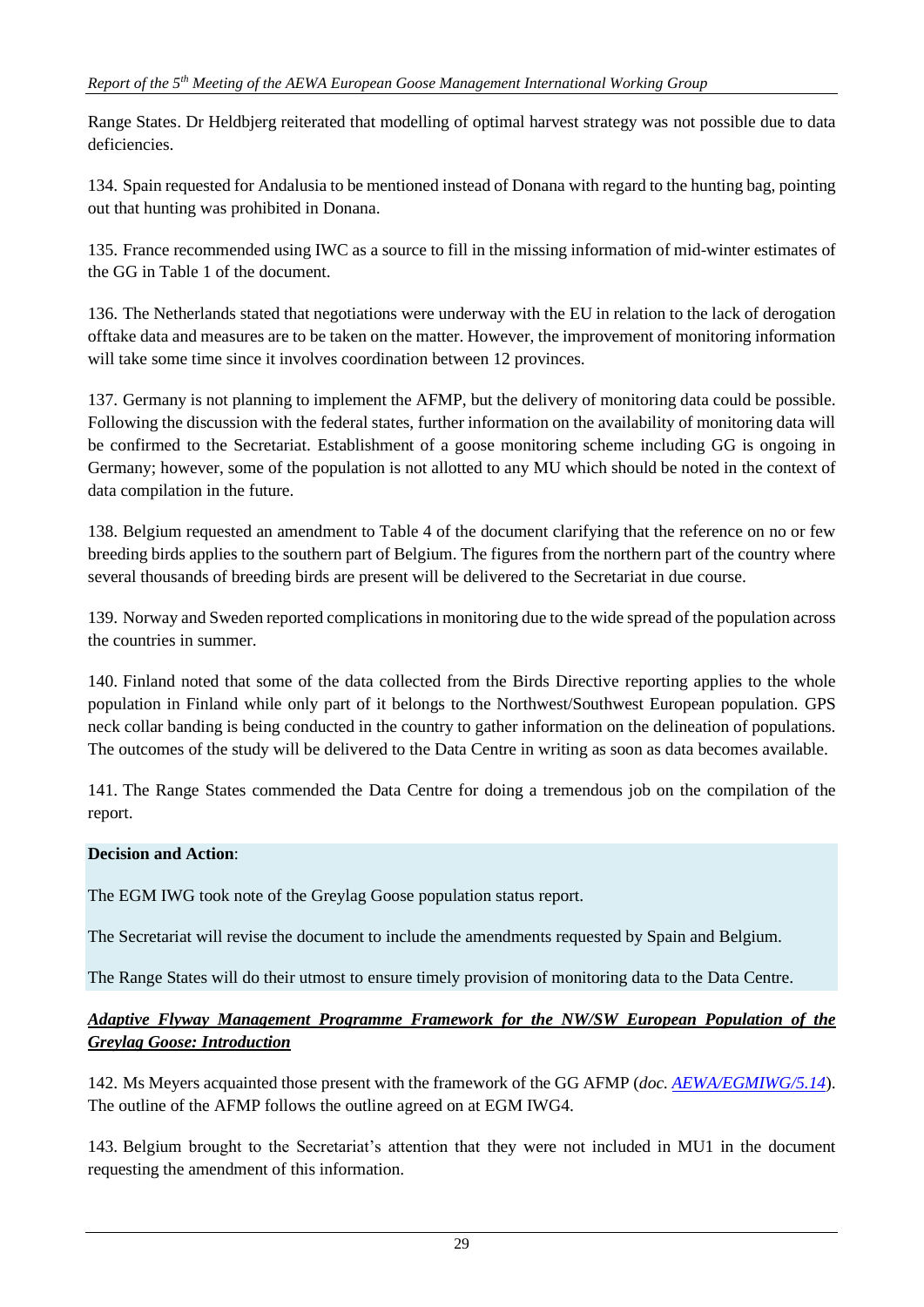# **Action**:

The Secretariat will amend the document by including Belgium in the list of Range States in Management Unit 1.

### *Adaptive Flyway Management Programme for the NW/SW European Population of the Greylag Goose: Favourable Reference Values (FRVs)*

144. The EC supported the intervention from BirdLife International, stressing the importance of information on the range as a key parameter. It was also noted that in terms of Favourable Reference Habitat (FRH) for this species, the agenda on the restoration of habitat in Europe should be taken into consideration.

145. The Netherlands reiterated that they had the same concerns regarding the FRV methodology as for the BG AFMP, but that they would like to agree with the outlines of the principles in order to move forward.

146. Similar to the process with the Russia/Germany & Netherlands population of the Barnacle Goose, Germany reiterated that no FRVs had been submitted for the Greylag Goose process, and the numbers used by the Data Centre were population numbers.

147. In response to the questions from Germany and the Netherlands regarding the calculation of the FRR, Mr Dereliev agreed that application of the method was still not uniform with respect to the definition of range. He reminded that a period of six months was offered to the countries to apply the range method as defined by the EC in order to define the FRR more precisely. As for the German population, the data presented in Article 12 of the Birds Directive was used to calculate the FRR. The Secretariat hoped that the Range States would be able to provide up-to-date monitoring data within the discussed six-month period.

### **Decision**:

The Range States agreed on the outlined Favourable Reference Values under the condition that the values would be revised following submission of data from the Range States by the end of 2020.

#### *Adaptive Flyway Management Programme for the NW/SW European Population of the Greylag Goose: Population Targets above Favourable Reference Values (MCDA Results)*

148. Dr Johnson introduced the agenda item (*doc. [AEWA/EGMIWG/5.14/Corr.1](https://egmp.aewa.info/sites/default/files/meeting_files/documents/AEWA_EGM_IWG_5_14_AFMP_GG_corr1.pdf)*) directing the attention of those present to Annex 4 of the AFMP. There was not sufficient data to model the relationship between the Greylag Goose abundance and the management objectives expressed in the ISSMP. Multi-criteria Decision Anlaysis (MCDA) was used for the first time to set the population target for migratory birds. It clearly separates the science, namely expert solicitation, from the value-based part, which is the swing-weighting exercise deciding on the weights of different management objectives.

149. Based on the analysis, it became clear that lowering the abundance of GG would best meet a wide range of management objectives. The most preferred targets were 70,000 breeding pairs for MU1 and 100,000 breeding pairs for MU2, whereas the second most preferred target remained the same for the MU1 and amounted to 80,000 breeding pairs for MU2. It should be noted that the analysis showed only a minor difference between the two preferred options in how well they will meet the management objectives.

150. Spain explained that the target could not be set in its case since the fraction of the population which would be migrating to Spain each year could not be predicted.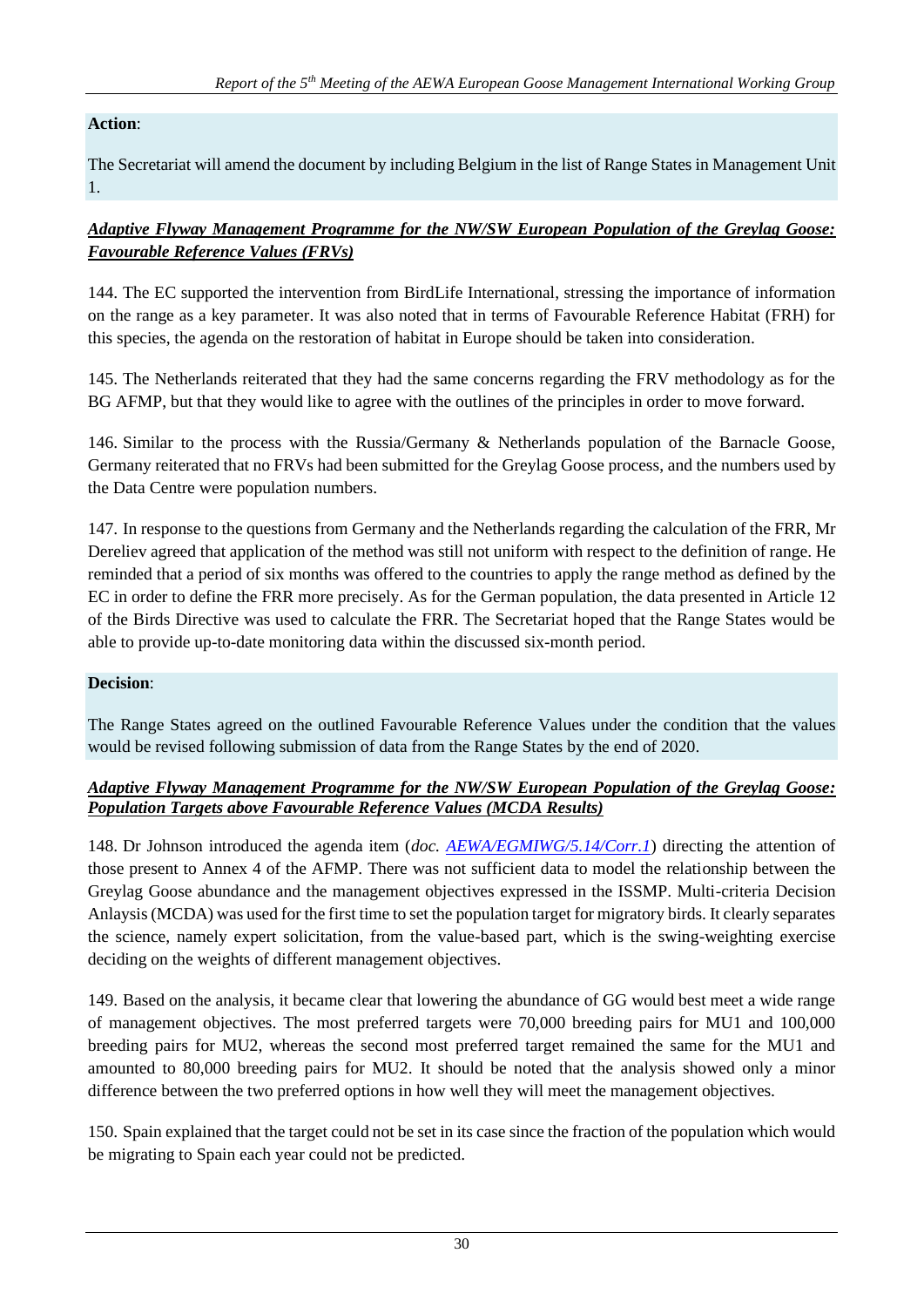151. Sweden was supportive of the MU1 target but had concerns regarding the monitoring of breeding pairs. Mr Dereliev suggested that the matter could be methodologically solved with the Data Centre and within the GG TF once it was established.

152. The Netherlands stressed that all management in the country was subject to the EU derogations of the Birds Directive; the target-setting was therefore hypothetical since these obligations had to be applied first. The intervention was supported by the EC.

153. The Netherlands went on to request the amendment of the "adaptive harvest management" to "adaptive flyway management" on page 10 of the document and change "harvest recommendation" to "management recommendation" on page 16.

154. Following a discussion, all of the Range States belonging to MU1 supported the suggested population target of 70,000 breeding pairs, while the MU2 Range States unanimously agreed on option B (80,000 breeding pairs).

155. Giving a summary of decisions made, the Secretariat concluded that while all the MU1 Range States had supported the suggested population target of 70,000 breeding pairs, a consensus decision had been made on adoption of option B as a population target in MU2. The decision will be reviewed in the context of any possible changes in the FRP following the exercise until December 2020.

# **Decision and Action**:

The Range States agreed on the population target of 70,000 breeding pairs for Management Unit 1, option B (80,000 breeding pairs) was adopted as a population target for Management Unit 2. The decision will be reviewed if any changes occur in the Favourable Range Population after submission of data from the Range States with a deadline end of December 2020.

The Secretariat will revise the document incorporating amendments requested by the Netherlands.

### *Adaptive Flyway Management Programme for the NW/SW European Population of the Greylag Goose: Info-Gap Analysis*

156. Dr Johnson presented this element of the GG AFMP referring to Annex 4 of the GG AFMP (*doc[. AEWA/EGMIWG/5.14/Corr.1](https://egmp.aewa.info/sites/default/files/meeting_files/documents/AEWA_EGM_IWG_5_14_AFMP_GG_corr1.pdf)*).

157. Dr Johnson reported that flyway estimates of abundance appeared to be severely biased. As traditional population modelling techniques or decision-analytical tools could not be used, the Data Centre turned to the information-gap analysis. The method which is intended for situations of deep uncertainty is frequently used in private industry and more recently in a number of conservation issues.

158. While the info-gap analysis suggests that an increase in offtake is necessary to stabilise or decrease population size, it is important to consider that there is no recent data on the level of offtake and the recent midwinter counts suggest that the population is no longer growing.

159. The Data Centre suggested growth rate leading to 15% population decline in 10 years, which suggested a possible 40% increase in the level of harvest. However, it was pointed out that the info-gap analysis did not provide a sound basis for adaptive, dynamic decision-making in the long term which can only be done based on up-to-date regular monitoring data on abundance and offtake.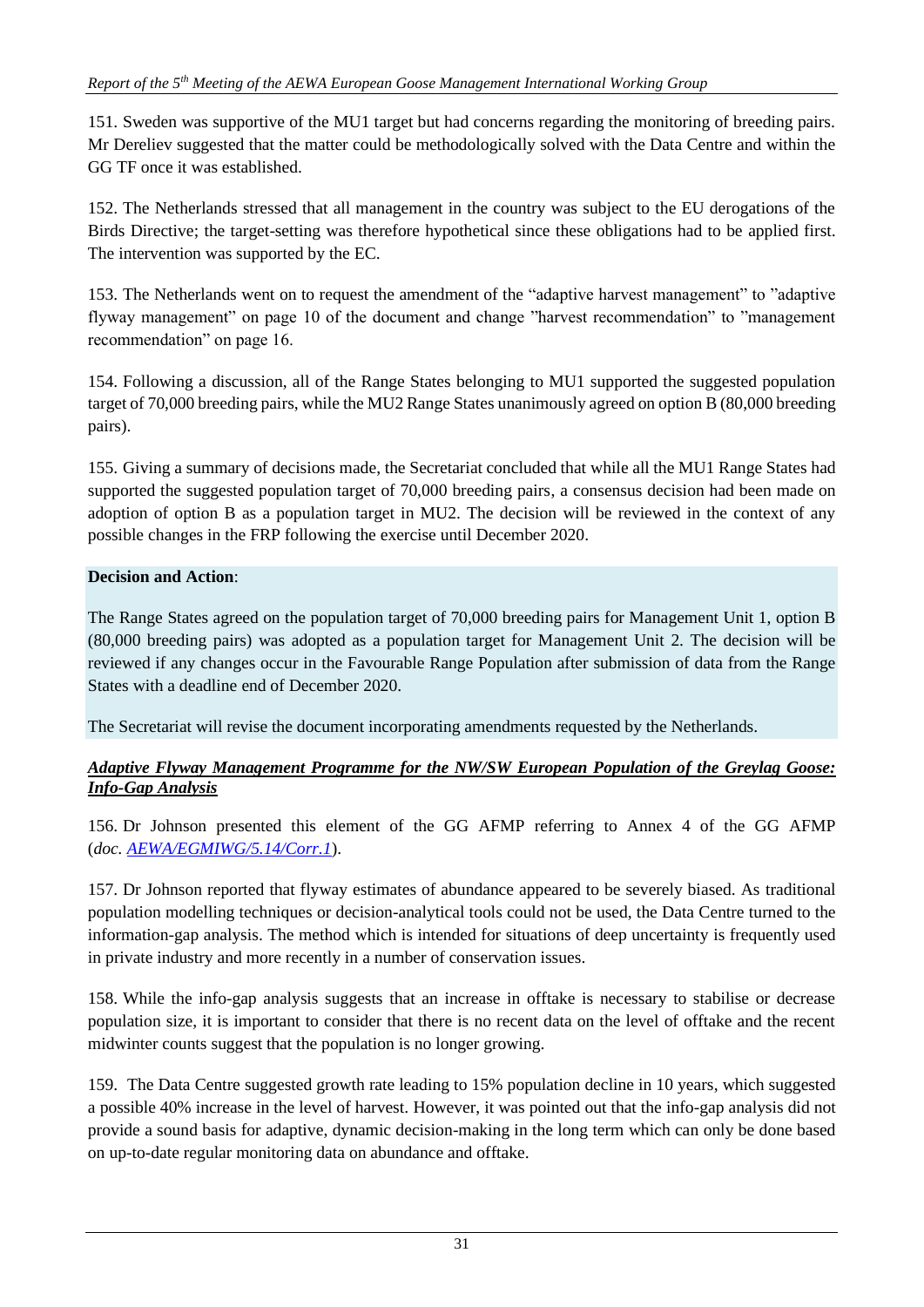160. Replying to a question from FACE on the reason for high hunting estimates, the Data Centre stated that some problems had arisen in the Netherlands related to derogation reporting where double reporting might have occurred.

161. The EC called for extreme caution, given the high uncertainty in the process and keeping in mind that the situation could change once information became available.

162. France believed that the criterion was quite conservative and would not pose a risk on the conservation of the population.

163. Mr Dereliev informed those present that as a result of lengthy and careful considerations, a highly risk-averse approach had been developed, which is the best possible option in the circumstances of data unavailability. He reminded that decision-making on the basis of the info-gap analysis was suggested for no longer than three years by which time data should be made available to proceed with structured decision-making for the population. Mr Dereliev went on to stress that the suggested change in offtake would be revisited on an annual basis based on the data flowing from the Range States.

164. BirdLife International asked for clarification on the implications of the decision in terms of countries setting their own quota, alerting that it could be used to trigger derogations for spring shooting and other practices that are not allowed under the Birds Directive. The Secretariat explained that applying 40% offtake was at the discretion of the Range States, noting that it was a common understanding that the requirements of Article 9 of the Birds Directive need to be met when applying derogations in the EU. Mr Dereliev called for extreme caution in the application of the 40% increase in offtake by the Range States, emphasising that results from any change in harvest rate need to be closely monitored.

165. In conclusion, the Secretariat underlined that the 40% increase in the nominal level of offtake was not a coordinated action and it was to be applied at national level at the discretion of the individual Range States. The Data Centre suggested that the Range States refer to the population data that they had provided in the ISSMP when trying to apply the percentage of the increase possible.

166. The Chair appealed to the countries to agree on the criteria keeping in mind that data should be provided in the course of the next three years, allowing implementation of proper adaptive management.

### **Decision**:

The Range States agreed on the management criterion of 15% reduction in population over 10 years, according to which up to 40% increase in the nominal level of offtake was possible.

### *Adaptive Flyway Management Programme for the NW/SW European Population of the Greylag Goose***:**  *Indicators*

167. Prof Madsen presented the agenda item explaining that the indicators were used to follow progress against the fundamental objectives of the GG ISSMP and on the progress of the GG AFMP. He elaborated on the proposed indicators noting that the goal was to avoid high costs and build on data already available.

168. Replying to a question from Norway on whether relevant quantifiable information not directly identified as an indicator can be used, the Data Centre suggested that proposals on new indicators could be discussed at the Task Force level.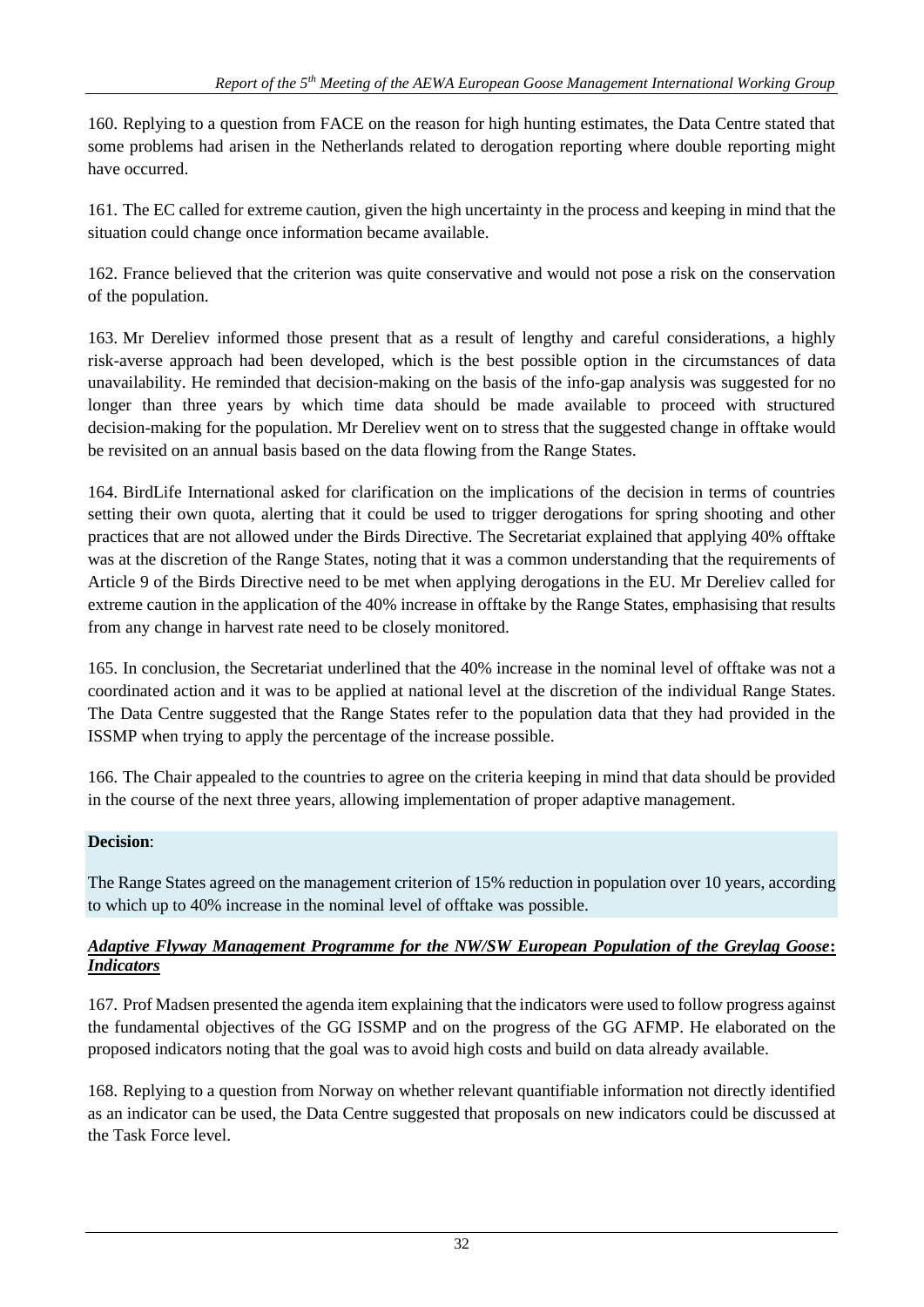169. Spain reported that no accurate estimate could be provided for the indicator on the number of hunters hunting geese since hunters were not divided by species in the country. Finland endorsed the use of this indicator noting that it would provide interesting information on the social importance of the activity and informing those present that annual statistics were gathered on the hunters who have succeeded in hunting at least one Greylag Goose in a year.

170. Referring to the fundamental objective six on minimising costs of goose management, the Netherlands enquired about what was implied under the costs and how one could ensure that it was interpreted in the same way by the Range States. The Data Centre reported that the indicator needed to be discussed with the Range States before a decision was taken on this issue, suggesting that the resources spent on the administration of goose management as well as cumulative use of compensation and accommodation schemes fell under the costs implied.

# **Decision and Action**:

The Range States agreed on the overall outline of the indicators with the notion that the Task Force will work on their further refinement.

### *Adaptive Flyway Management Programme for the NW/SW European Population of the Greylag Goose: Iterative Phase*

171. Prof Madsen reported on this element of the AFMP proposing a 12-year cycle for the revision of the ISSMP and outlining short- and long-term annual monitoring goals.

172. It was stressed that more systematic info on monitoring was needed from each of the Range States. The Data Centre invited the countries to agree on summer counts carried out in 2021 or 2022 so that in 3 years time one survey per country can be established as a baseline. There would be at least a one-year time lag between submission and analysis of data.

173. In addition, the Data Centre will use the information on derogations from the EU. In the long-term, the document will be revised in order to do population management at MU level for which a regular flow of monitoring data is required. Implementation of the AHM at MU level is envisaged earliest for 2023, however, it heavily depends on the flow of monitoring information.

174. Warning that data on crippling rate is highly difficult to obtain, France enquired whether using mean crippling rate was possible for all countries and all years.

175. Responding to the question, Prof Madsen proposed to set up the programme for MUs 1 and 2 specifically conducting fieldwork in the summer time which is best suited for crippling rate assessment. The result obtained would not be representative for the whole flyway, but it can be done in a cost-effective way based on the experience with the PfG. Once the numbers are converted per country, harvest information per country can be corrected for the assessment of the crippling ratio, which takes into account the harvest rate.

176. Norway drew attention to the fact that setting the baseline for 2021 caused some challenges. They recommended to the TF and the IWG to develop a more detailed plan distributing work between the countries. Monitoring can be done in different parts of the country and on the distribution of young birds, however, monitoring of breeding pairs widely spread throughout the country is hardly possible. Norway hoped that the TF would be established shortly so that the process can be further refined.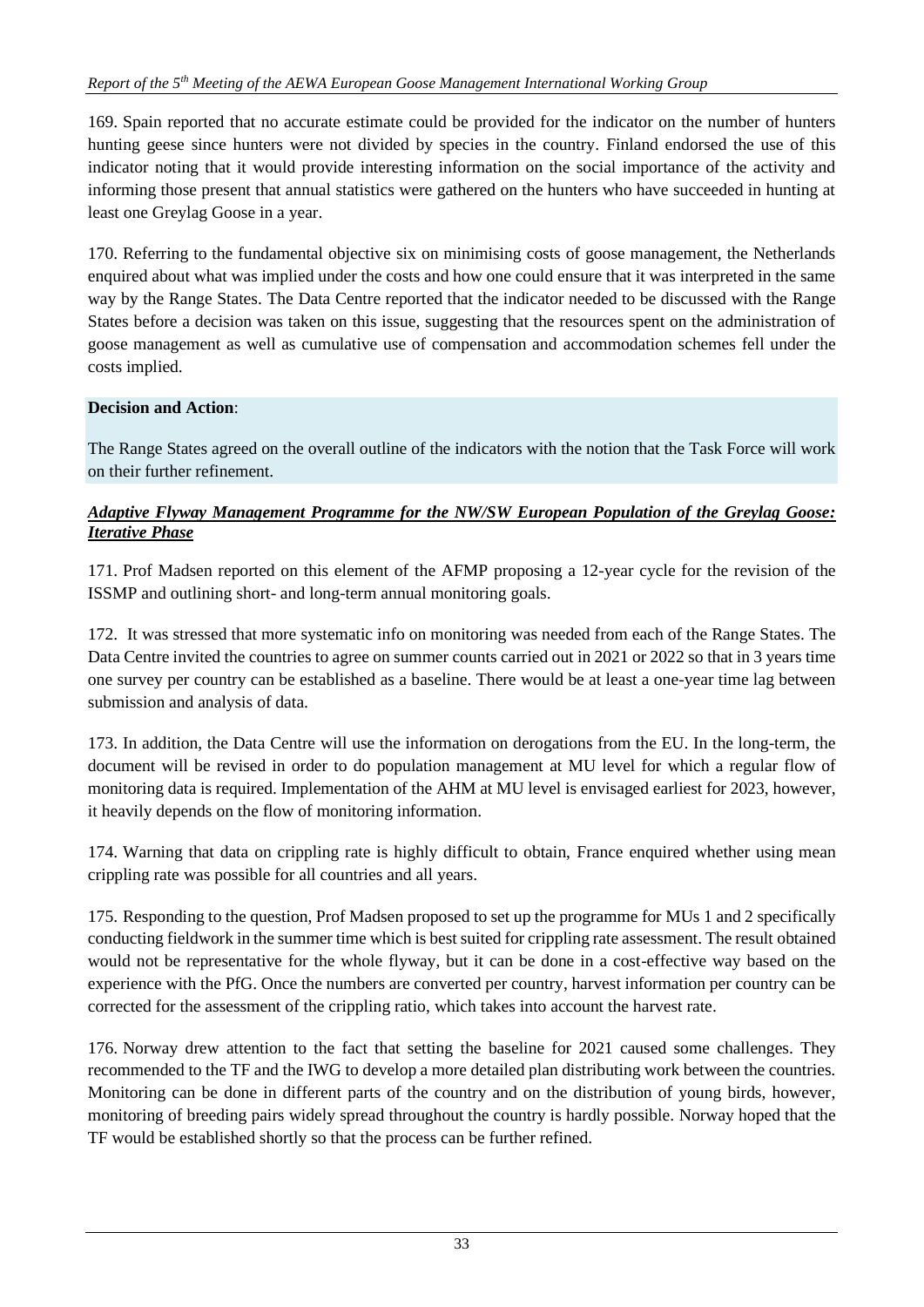177. As pointed out by the Netherlands, the application of data from the Article 12 report was also problematic since the information dates six years back and has a large range with a high standard error in annual growth rate. The data collected that way is not very useful for the purpose.

178. The EC informed those present that the EU Birds Directive Article 9 reporting on derogations is annual with a one-year time lag and deadline in September, urging the Range States to make use of it in order to avoid creating parallel processes.

# **Decision**:

The Range States agreed on the proposed modalities for the iterative phase under the provision that a more detailed plan for its implementation would be discussed and decided in the GG Task Force.

### *Adaptive Flyway Management Programme for the NW/SW European Population of the Greylag Goose: Workplans*

179. Referring to Annex 1 of document *[AEWA/EGMIWG/5.14/Corr.1](https://egmp.aewa.info/sites/default/files/meeting_files/documents/AEWA_EGM_IWG_5_14_AFMP_GG_corr1.pdf)*, Ms Meyers presented this agenda item explaining that one workplan is suggested for both MUs, however, MU-specific actions can be identified. The deadline for the workplans has been set for 30 September 2020. The EGM IWG will adopt the workplans of the TFs and the Data Centre by correspondence.

### **Decision**:

The Range States agreed on the approach and timeline for the development of annual workplans presented in the Adaptive Flyway Management Programme.

### *Final adoption of the Adaptive Flyway Management Programme for the NW/SW European Population of the Greylag Goose*

180. Mr Dereliev provided a short summary of the EGM IWG's positions and decisions on the different agenda items covered so far, expressing hope for final approval of the overall AFMP.

### **Decision**:

The Range States adopted the Adaptive Flyway Management Programme for the NW/SW European population of the Greylag Goose.

# *Establishment of a Task Force for the NW/SW European Population of the Greylag Goose*

181. Ms Meyers acquainted those present with the proposed GG TF ToR (*doc. [AEWA/EGMIWG/5.15](https://egmp.aewa.info/sites/default/files/meeting_files/documents/AEWA_EGM_IWG_5_15_ToR_GG.pdf)*). The generic ToR for species-specific TFs approved at EGM IWG2 in Copenhagen has been used as the basis for the development of this ToR. Further activities and assignments can be designated or mandated to the TF. The overall role of the TF is to assist the IWG in catalising and coordinating the implementation of the AFMP workplans and monitoring activities.

182. Germany confirmed that their written objection regarding the legal basis of the draft ToR had been withdrawn following the written clarification from the UK on the adoption of the generic terms of reference by IWG in June 2017.

183. The Netherlands and Norway highlighted that many of the issues to be considered by the newly established BG and GG TFs were overlapping enquiring on how the work of the TF can be organised to avoid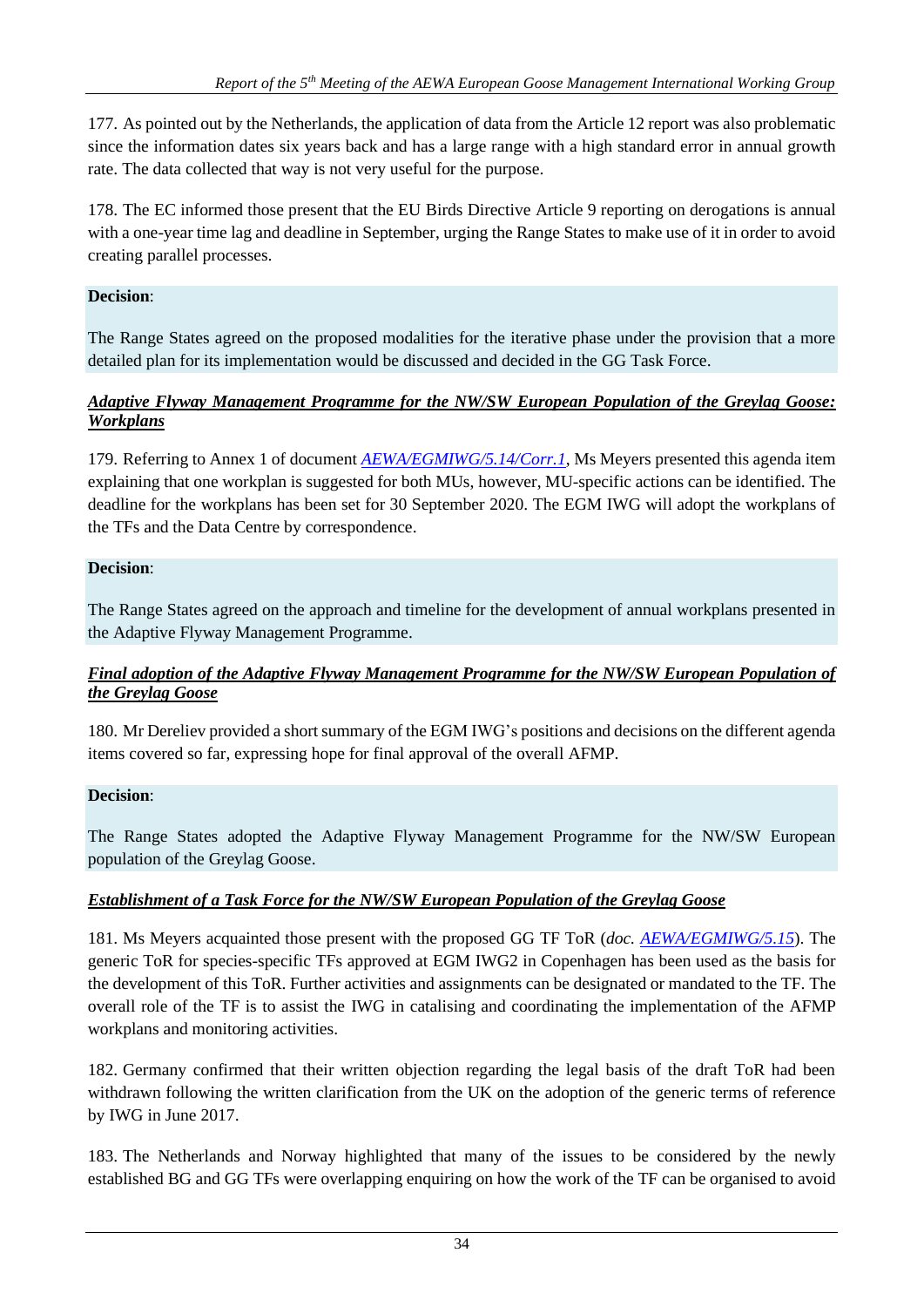duplicating efforts. Replying to the question, Ms Meyers noted that joint discussions are planned between BG and GG TFs, which can further be discussed with the coordinators of the TFs. The vision is for TFs to work under one umbrella, but be divided by a clear mandate.

### **Decision**:

The Range States agreed on the establishment of a Task Force for the NW/SW European Population of the Greylag Goose and adopted its proposed ToR.

### *Summary and adoption of the process for further development and implementation of the Greylag Goose Adaptive Flyway Management Programme*

Thanking everyone for a productive day, the Chair summarised the day concluding that the AFMP and the process for further development and implementation of the Greylag Goose AFMP, including all the steps involved, had been agreed on while the TF would decide on more detailed monitoring protocols.

### **Decision**:

The Range States agreed on the indicative timeline and process for the further development and implementation of the Adaptive Flyway Management Programme and the steps that are involved and took note of the resources that are required for implementing the process.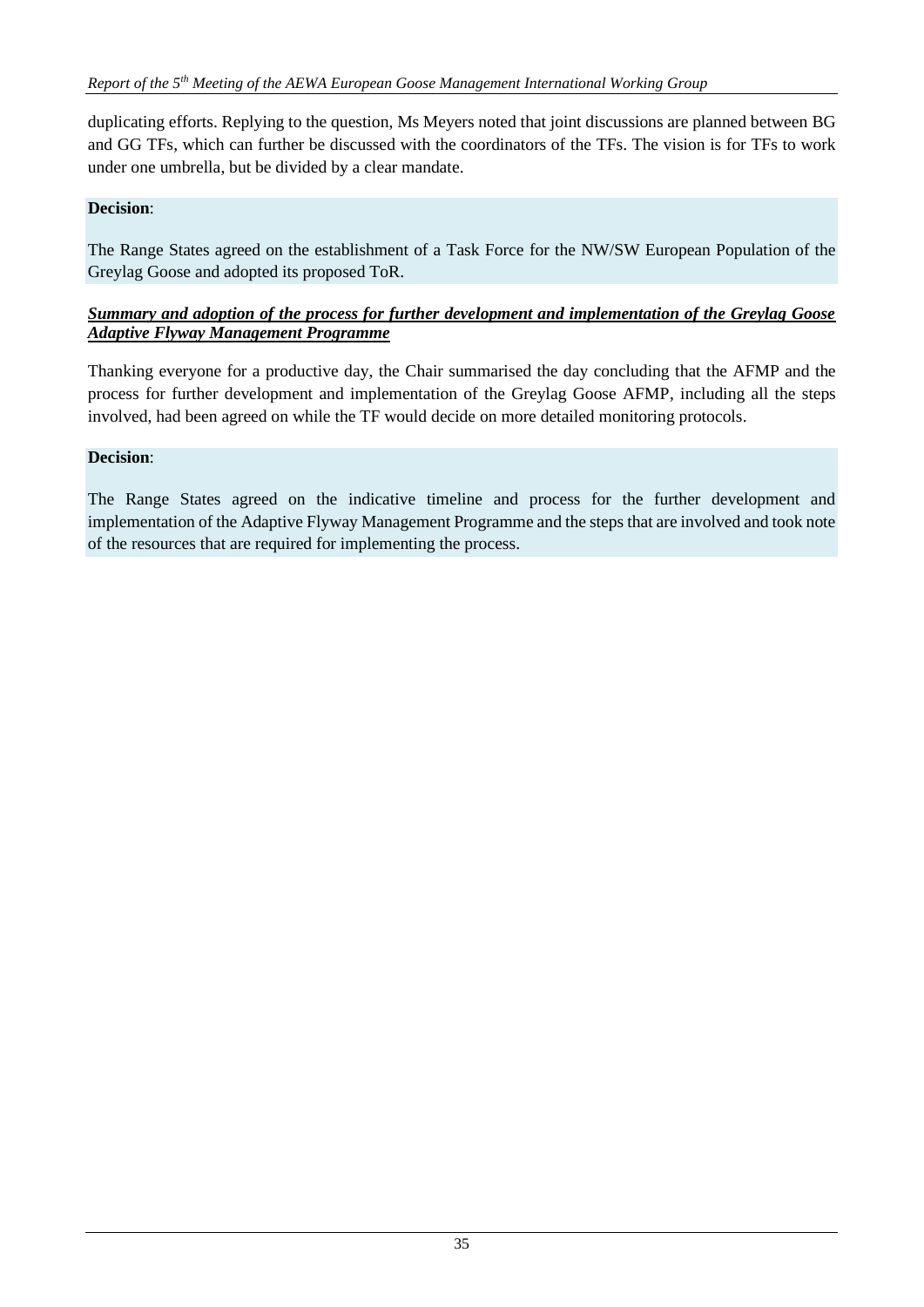# *Day 4 - EGMP costed Programme of Work and budget for 2021*

184. Mr Dereliev introduced the content of document [AEWA/EGMIWG/5.26.](https://egmp.aewa.info/sites/default/files/meeting_files/documents/AEWA_EGM_IWG_5_26_Budget_cPOW_2021.pdf)  $\epsilon$  20,000 have been reallocated from staffing costs (Coordinator's post) at the Secretariat budget to Small Scale Funding Agreements (SSFAs) in order to hire additional support for further development of the AFMPs. The reallocation has been made on a one-off basis, based on the understanding that there will be no change in the incumbent next year so that the Secretariat's expenditures can stay within the budget.

185. With respect to the Data Centre, the allocation to budget lines has remained the same as last year. As for the indicative scale of voluntary contributions, scenario five has been chosen by the Range States in 2019. The scenarios can be recalculated and confirmed to the Range States if new countries join the platform. The Secretariat suggested keeping the indicative scale of voluntary contributions for the guidance of the Range States. The EGMP Secretariat and Data Centre budget for 2021 are included in Annex 2 of this report.

186. New elements have been added to the costed Programme of Work (cPOW); particularly with the new GG and BG activities, for the next year, the Secretariat has planned out the continuation of work to finalise the AFMPs.

187. France pointed out that the Secretariat had delivered well in the past year despite the vacant Programme Management Assistant position, questioning if it was necessary to maintain the position full-time. In response to the suggestion, Mr Dereliev informed those present that the Secretariat had been able to maintain its delivery through a big amount of strain put on its remaining staff, including staff members paid through the AEWA core budget, which is not a sustainable long-term strategy. He also drew attention to the fact that, considering time investment into the training of new personnel, maintaining a consultancy did not provide for continuity as the incumbent must change after a certain period of time according to the administrative rules. It was stressed that, given the expanding scope of activities, the Secretariat could not guarantee full delivery if its capacity was not replenished.

188. Norway and the UK supported the filling of the vacant Programme Management Assistant position at the Secretariat, underlining the growing amount of workload due to further development of activities.

189. Replying to a request of a budget overview of the Secretariat and Data Centre's core work with an indication of contributing Range States, the Secretariat proposed to change the title of the budget proposal document to better match its content and to reflect all other in-kind contributions in the budget report every year. It was also agreed that the Netherlands would submit a preferred wording with a clear indication of the funds allocated by the country for the revised version of the BG Russia Population documents.

190. Germany reiterated its reservation about the budget and scale of contributions, explaining that they would continue deciding on case-by-case basis for the country's contributions.

### **Decisions and Actions**:

The EGM IWG reviewed and approved the EGMP budget estimate for 2021 (presented in Annex 2 of this report), took note of the indicative scale of voluntary contributions for 2021 (presented in document *[AEWA/EGMIWG/5.26](https://egmp.aewa.info/sites/default/files/meeting_files/documents/AEWA_EGM_IWG_5_26_Budget_cPOW_2021.pdf)*) and reviewed and approved the proposed cPoW for 2021 (presented in document *[AEWA/EGMIWG/5.26](https://egmp.aewa.info/sites/default/files/meeting_files/documents/AEWA_EGM_IWG_5_26_Budget_cPOW_2021.pdf)*).

The Barnacle Goose Russian Population documents will be revised using the new wording to be submitted by the Netherlands for this purpose.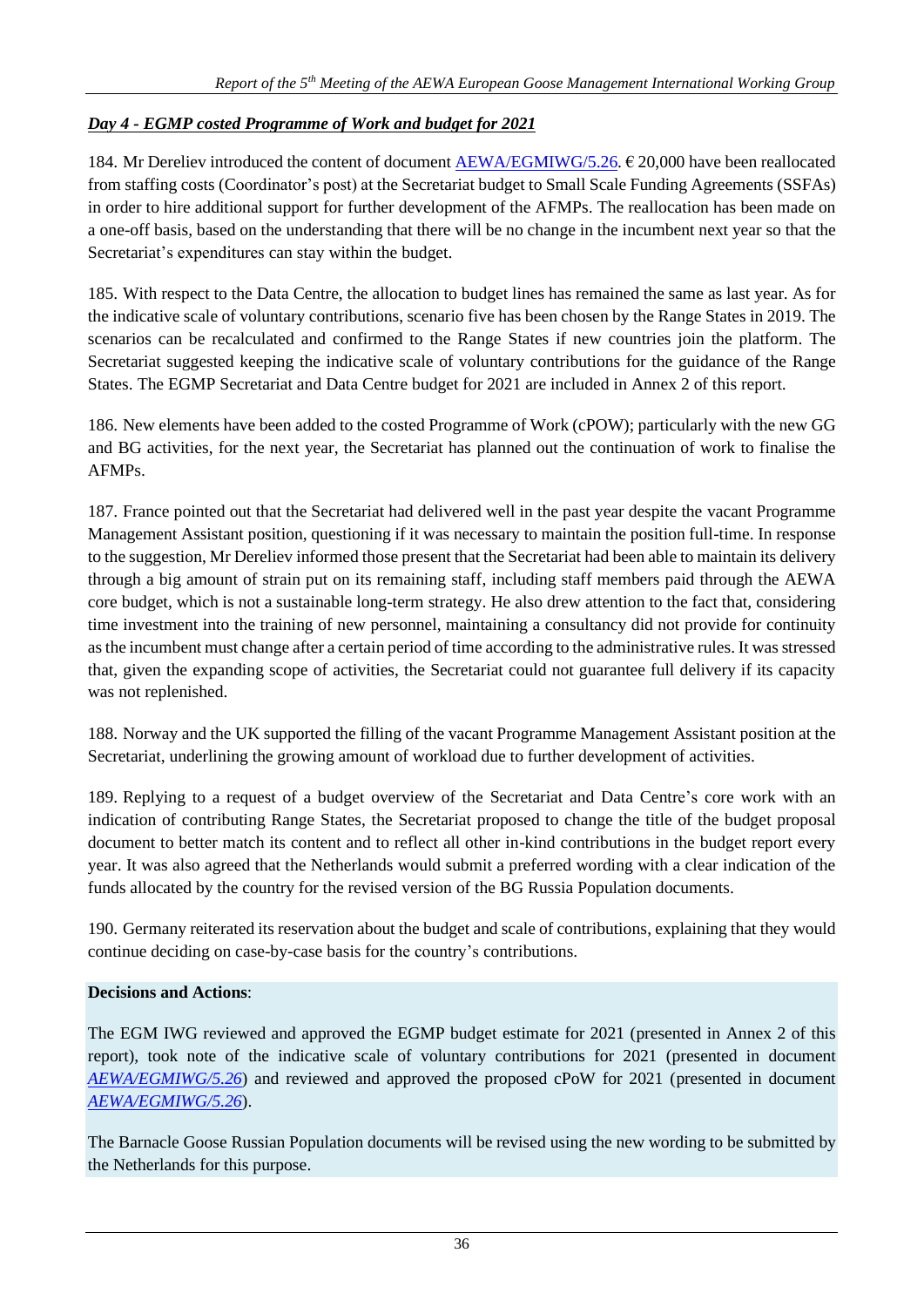### *Election of the Next EGM IWG Chair*

191. Thanking Ms Camilla Uldal on behalf of the Secretariat and the Data Centre for the skillful chairmanship, the Secretariat reminded that according to the Modus Operandi the Chair was elected for the period of two years.

192. The UK has put forward its candidacy for the chairmanship in the EGM IWG. With no further countries expressing a wish to chair and no objections made, the UK was elected unanimously as the Chair to the EGM IWG for the next two-year period.

### **Decision**:

The Range States elected the UK as the Chair to the EGM IWG for the period from 2020-2022.

# *Date and Venue of the next EGM IWG Meeting*

193. Finland renewed its offer to host the meeting in Helsinki in 2021. The Chair and the Secretariat thanked Finland for the kind offer hoping to see everyone in Helsinki for next year's meeting.

194. The Secretariat suggested two different dates for the EGM IWG6: 14-18 June or 21-24 June. Latvia expressed its preference for the first option. The dates will be officially announced after consultation with Finland as a host.

195. Wishing everyone a successful meeting in 2021, Mr François Lamarque announced that due to retirement, the EGM IWG5 was his last EGMP meeting. The Chair thanked Mr Lamarque for his contributions to the work of the platform.

### **Decision**:

The Secretariat accepted the renewed invitation of Finland to host the 6<sup>th</sup> Meeting of the EGM IWG in Helsinki in 2021. The meeting dates will be determined and announced after consultation with Finland.

### *Summary, Next Steps and Closure of the Meeting*

196. Ms Camilla Uldal thanked everyone for their contributions and expressed her gratitude to the Secretariat, the Data Centre and the Task Forces for their great work noting that she was pleased to hand over the chairmanship to the UK.

197. Mr Dereliev stated that the Secretariat was delighted to have had such a productive meeting and hoped that most of the expectations had been met. The Secretariat has done its utmost to serve the IWG and deliver the best possible outcomes and will continue doing that. Mr Dereliev went on to thank the Range States for the financial and moral support to the work of EGMP highlighting the progress made since 2010 when the first pilot on adaptive management was initiated.

198. Ms Meyers thanked the Data Centre, the Task Force coordinators and the Modelling Consortium for the good work and announced that the presentations made at the meeting would be made available on the EGMP website.

199. The Data Centre expressed their thanks and acknowledgement to the AEWA Secretariat for keeping such a tight and constructive process going.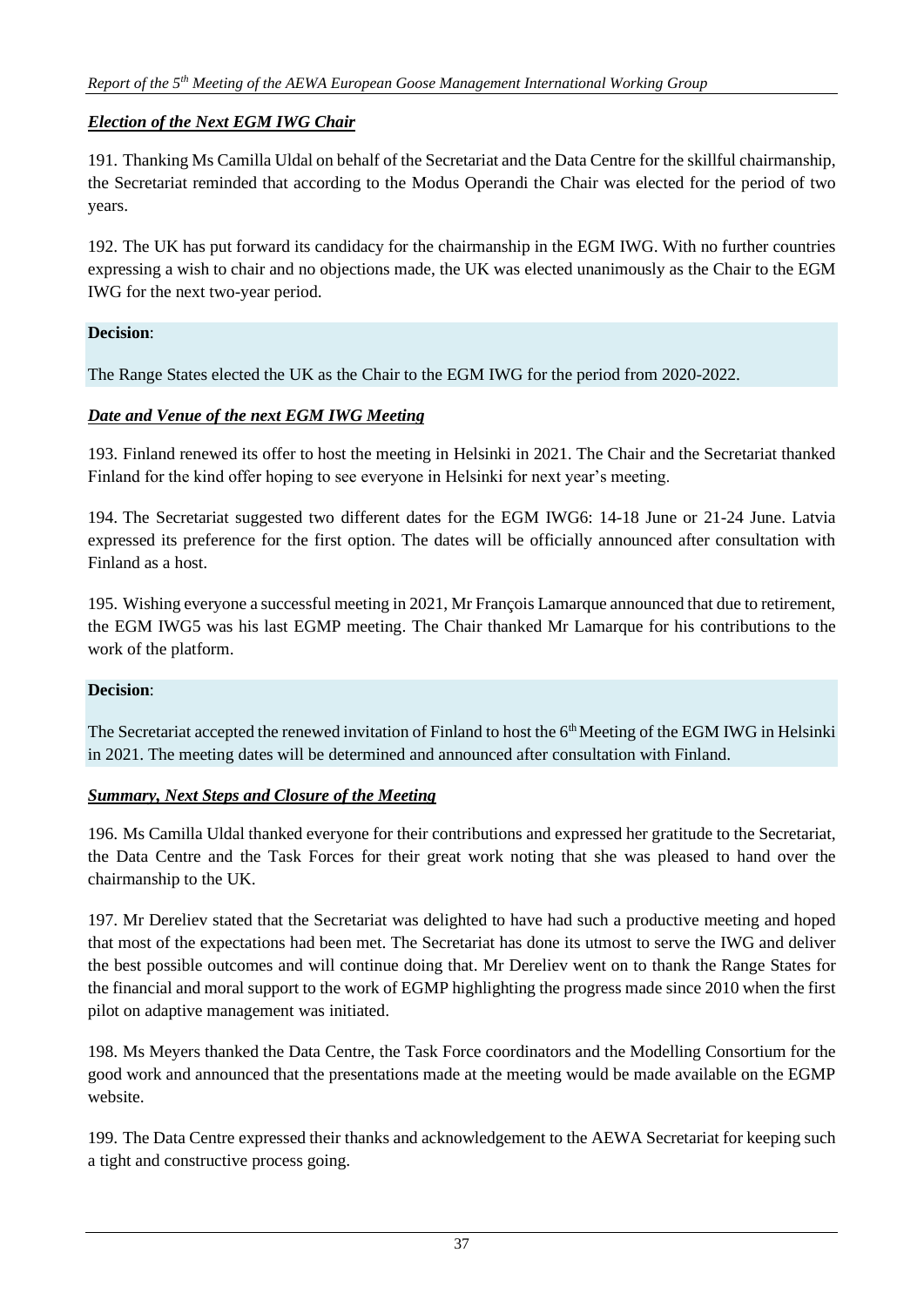200. Dr Jacques Trouvilliez thanked Ms Camilla Uldal for her dedication and skillful chairmanship during the past two years and congratulated the UK as the new Chair of the EGM IWG. He went on to thank the EGMP team for the great job done and thanking Finland for renewing the invitation to host the annual meeting concluding that the decisions made would help the process continue in an efficient way. The Chair declared the meeting closed.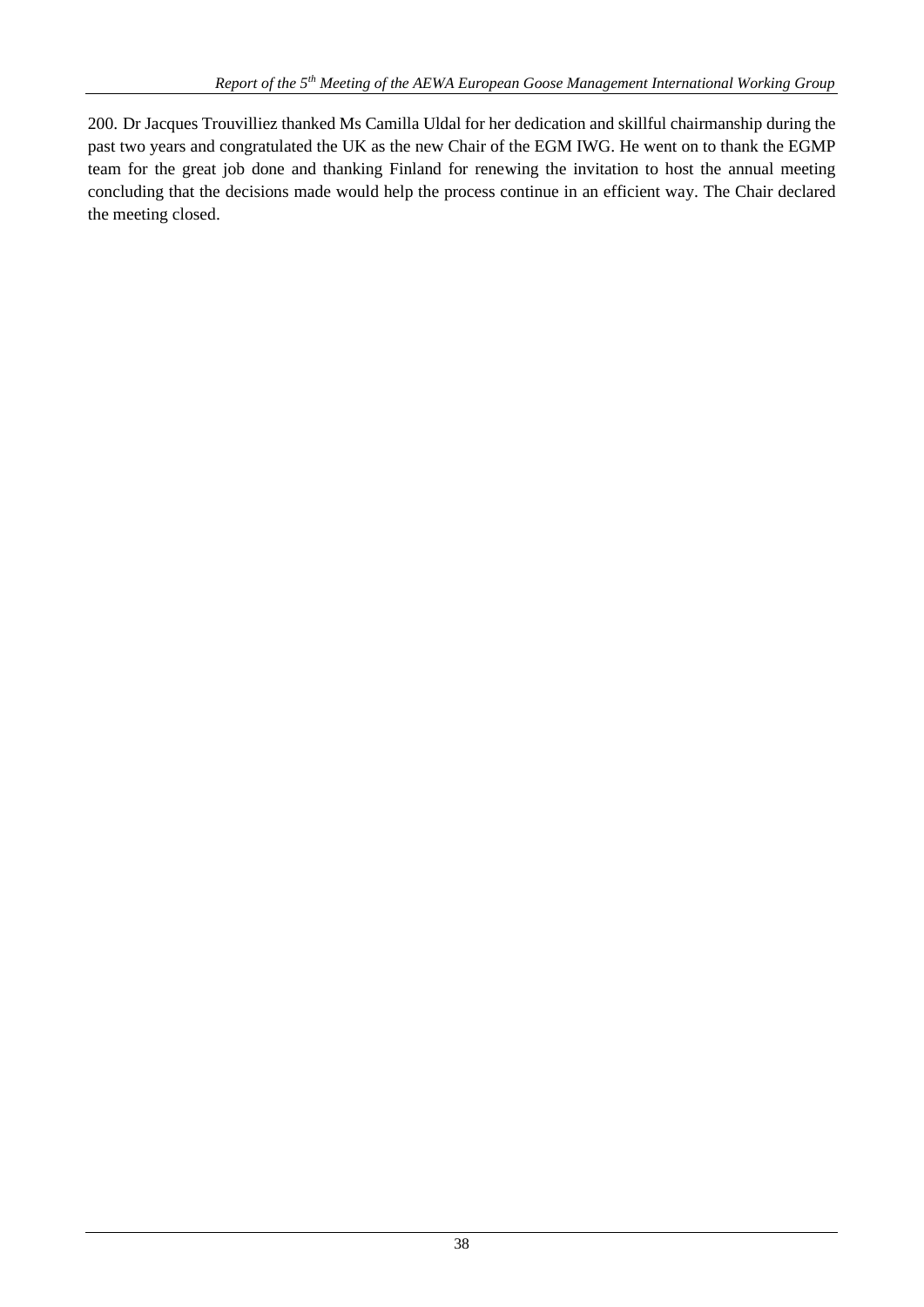.

# **Annex 1**

# **Biannual non-AHM Workplan for 2020-2022 for the implementation of the Taiga Bean Goose ISSAP**

|                | Western, Central, Eastern 1 & Eastern 2 Management Units                                                                                                                                                                                                                                                                                                                                                                                                                                                                                                                                                                                                                                                                                                                                                                                                                                                                                                                                                                                                                                                                                                                                                                                       |                                                                                                                                                          |                                                                                                                                                                                                                                                                                                                                                                                                                                        |  |
|----------------|------------------------------------------------------------------------------------------------------------------------------------------------------------------------------------------------------------------------------------------------------------------------------------------------------------------------------------------------------------------------------------------------------------------------------------------------------------------------------------------------------------------------------------------------------------------------------------------------------------------------------------------------------------------------------------------------------------------------------------------------------------------------------------------------------------------------------------------------------------------------------------------------------------------------------------------------------------------------------------------------------------------------------------------------------------------------------------------------------------------------------------------------------------------------------------------------------------------------------------------------|----------------------------------------------------------------------------------------------------------------------------------------------------------|----------------------------------------------------------------------------------------------------------------------------------------------------------------------------------------------------------------------------------------------------------------------------------------------------------------------------------------------------------------------------------------------------------------------------------------|--|
|                | <b>Action/Activity</b>                                                                                                                                                                                                                                                                                                                                                                                                                                                                                                                                                                                                                                                                                                                                                                                                                                                                                                                                                                                                                                                                                                                                                                                                                         | Range State /<br>Management Unit /<br><b>Stakeholder</b>                                                                                                 | <b>ISSAP</b> mandate                                                                                                                                                                                                                                                                                                                                                                                                                   |  |
|                | Establish coordinated Taiga Bean Goose counts in Eastern 1 Management<br>Unit, especially in Poland.<br>Target: Functioning annual mid-winter (January) census of Eastern 1 Management<br>Unit of Taiga Bean Geese on known key wintering areas (Germany and Poland) to<br>generate population size estimate of the Eastern 1 Population.<br>Development of spring and autumn counts on staging areas to better understand<br>their exposure to hunting at other times of year, further strengthen the population<br>size estimate and to establish a sampling protocol for generating annual age ratios<br>from autumn staging areas.<br><b>Concrete action points:</b><br>In close coordination with on-going Taiga Bean Goose monitoring project<br>a)<br>in Germany, a Taiga Bean Goose monitoring in January is established in<br>Poland utilising the existing GPS-data to cover previously unknown<br>wintering sites in the area.<br>The Range States of Eastern 1 MU are encouraged to raise funding for a<br>b)<br>project to cover the costs of monitoring framework establishment in<br>Poland and adjacent areas of neighbouring relevant range states hosting<br>Taiga Bean Goose during the times of the monitoring activities. | Eastern 1 Management Unit<br><b>Range States (Primarily</b><br>Poland and Germany)<br>National authorities<br>Bird and hunting<br>organisations.         | and implement<br>$1.1.1$ .Develop<br>international<br>adaptive harvest management framework. Obey<br>the principles of sustainable harvest management<br>and decision-making framework for harvest<br>management as described in the revised AEWA<br>Guidelines for sustainable harvest of migratory<br>waterbirds adopted by MOP6. Obtain accurate<br>estimates of (sub) population size, and robust<br>demographic and harvest data. |  |
| $\overline{2}$ | Strengthen the harvest bag recording<br>Target: Reliable Bean Goose harvest data with estimated Taiga Bean Goose<br>proportion will be provided within the schedule of the annual decision-making<br>process of the EGM IWG.                                                                                                                                                                                                                                                                                                                                                                                                                                                                                                                                                                                                                                                                                                                                                                                                                                                                                                                                                                                                                   | National<br>hunting<br>and<br>conservation authorities and<br>hunting NGO's of those range<br>states that lack the capacity to<br>provide data annually. | 1.1.1.Develop and implement international<br>adaptive harvest management framework. Obey<br>the principles of sustainable harvest management<br>and decision-making framework for harvest<br>management as described in the revised AEWA<br>Guidelines for sustainable harvest of migratory                                                                                                                                            |  |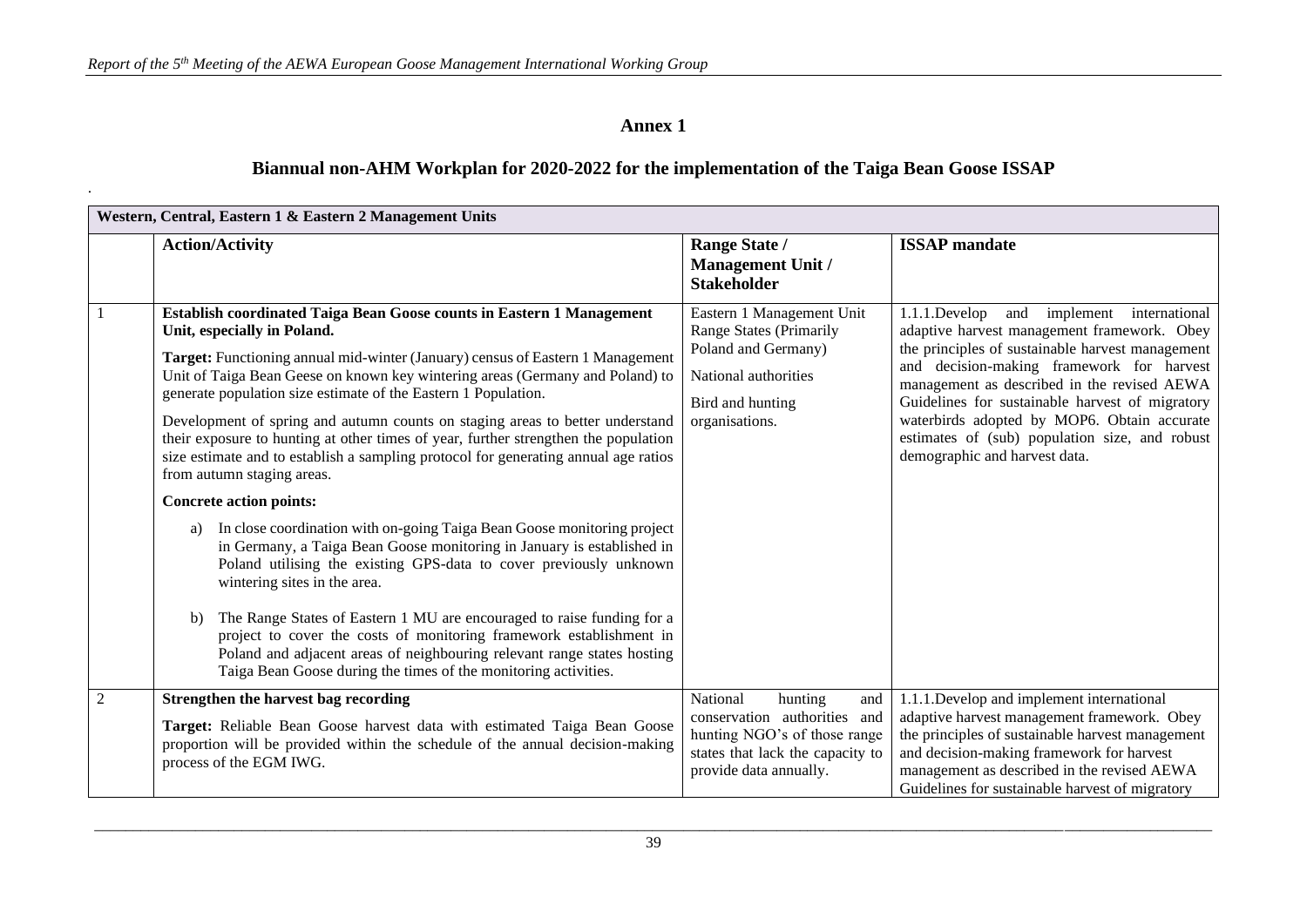|   | Harvest bag recording shall cover regular hunting, conditional hunting and<br>derogation shooting with the possibility to differentiate between forms of harvest.                                                                                                                                                                                                                                                                                                                                                                                                                                                                                                                                                                                                                                                                                                                                                                                                                                                                                                                                                                                                                                                                                                                                                                                                                                        |                                                        | waterbirds adopted by MOP6. Obtain accurate<br>estimates of (sub) population size, and robust<br>demographic and harvest data.                                                                                                                                                                                                                                                   |
|---|----------------------------------------------------------------------------------------------------------------------------------------------------------------------------------------------------------------------------------------------------------------------------------------------------------------------------------------------------------------------------------------------------------------------------------------------------------------------------------------------------------------------------------------------------------------------------------------------------------------------------------------------------------------------------------------------------------------------------------------------------------------------------------------------------------------------------------------------------------------------------------------------------------------------------------------------------------------------------------------------------------------------------------------------------------------------------------------------------------------------------------------------------------------------------------------------------------------------------------------------------------------------------------------------------------------------------------------------------------------------------------------------------------|--------------------------------------------------------|----------------------------------------------------------------------------------------------------------------------------------------------------------------------------------------------------------------------------------------------------------------------------------------------------------------------------------------------------------------------------------|
|   | <b>Concrete action point:</b>                                                                                                                                                                                                                                                                                                                                                                                                                                                                                                                                                                                                                                                                                                                                                                                                                                                                                                                                                                                                                                                                                                                                                                                                                                                                                                                                                                            |                                                        |                                                                                                                                                                                                                                                                                                                                                                                  |
|   | Further develop or establish (electronic, citizen science-based) harvest bag<br>recording system for waterbirds (focus on geese) with possibility to collect samples<br>(pictures, heads) for sub-species and age ratio determination by end of 2021.                                                                                                                                                                                                                                                                                                                                                                                                                                                                                                                                                                                                                                                                                                                                                                                                                                                                                                                                                                                                                                                                                                                                                    |                                                        |                                                                                                                                                                                                                                                                                                                                                                                  |
| 3 | Increase number of GPS tagged and neck collared Taiga Bean Goose                                                                                                                                                                                                                                                                                                                                                                                                                                                                                                                                                                                                                                                                                                                                                                                                                                                                                                                                                                                                                                                                                                                                                                                                                                                                                                                                         | All Range States of TBG.                               | 1.1.1. Develop and implement international                                                                                                                                                                                                                                                                                                                                       |
|   | Target: Minimum of 40 GPS deployed annually both in Western & Central and<br>Eastern 1&2, totalling at least 80 GPS tagged Taiga Bean Goose annually and 160<br>by the end 2022.<br>Deploy neck collars to all captured Taiga Bean Geese for which GPS is not<br>available.<br>Objective is to provide information on:<br>migration routes $&$ timing and estimation of monitoring coverage to<br>enable improvement of monitoring framework to estimate the<br>population size in each of the Management Units. Focus on Western<br>and Eastern 1 MU;<br>breeding distribution of the population between the Range States<br>and breeding success estimation. Focus on Central MU and<br>survival rates to assess the viability of the population. All MU's.<br>It shall be noted that for scientifically robust estimation of above-mentioned points<br>requires a sample of several hundred GPS-tagged birds which are captured as a<br>random sample optimally in the wintering areas. This can be seen as a 5-year goal<br>to provide information for the forthcoming update of the Taiga Bean Goose ISSAP<br>in 2025. With annual tagging of at least 80 Taiga Bean Geese would lead to total<br>of at least 400 tagged birds during 5-year period.<br><b>Concrete action points:</b><br>Explore research funding for<br>a)<br>the opportunities to strengthen international co-operation on<br>1) | National authorities<br>Bird and hunting organisations | adaptive harvest management framework. Obey<br>the principles of sustainable harvest management<br>and decision-making framework for harvest<br>management as described in the revised AEWA<br>Guidelines for sustainable harvest of migratory<br>waterbirds adopted by MOP6. Obtain accurate<br>estimates of (sub) population size, and robust<br>demographic and harvest data. |
|   | TBG at respective MU;                                                                                                                                                                                                                                                                                                                                                                                                                                                                                                                                                                                                                                                                                                                                                                                                                                                                                                                                                                                                                                                                                                                                                                                                                                                                                                                                                                                    |                                                        |                                                                                                                                                                                                                                                                                                                                                                                  |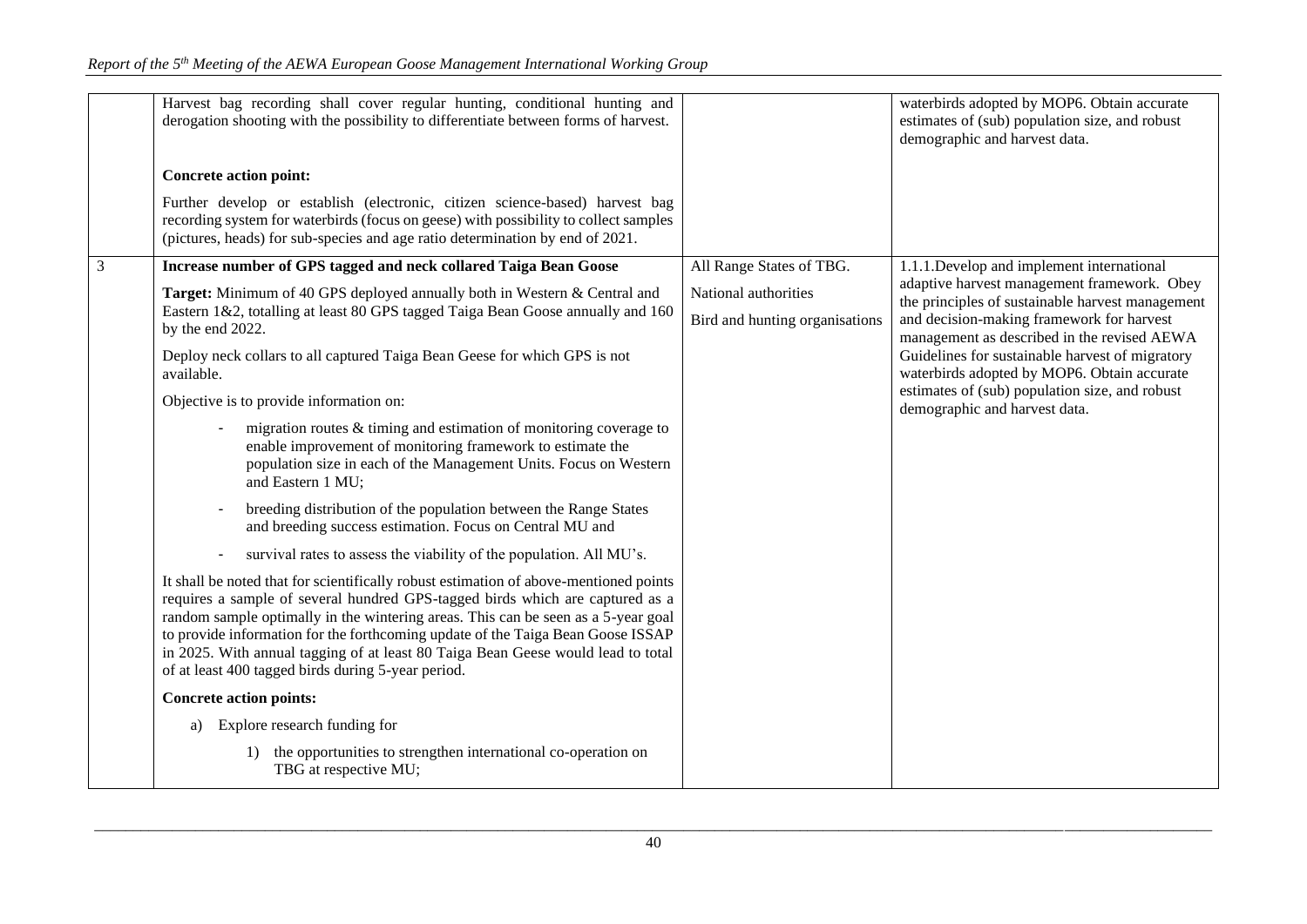|   | the purchase on average at least 6 GPS tags annually at each<br>2)<br>range state to be provided for scientists who are capable of<br>catching TBG.<br>The Range states are encouraged to establish multi-stakeholder funding framework<br>for the purchase of the GPS tags involving nature, bird and hunting NGO's and<br>their funding instruments as well as corporations and individuals willing to sponsor<br>GPS tagging for example in the form of an 'adopt a Taiga Bean Goose' campaign.<br>Organise a campaign to raise skills and awareness of the goose hunters.<br>Target: Active goose hunters have been reached by end of 2021 with popularized<br>communicational materials delivering key messages about the importance of:<br>Flyway Management;<br>$\bullet$<br>Species identification (ID brochure produced by TBG TF);<br><b>Status of TBG:</b><br>Role of harvest bag recording;<br>Good hunting practises and reduction of crippling.<br>$\bullet$<br><b>Concrete action point:</b><br>In co-operation with national hunting NGO's a press release and other information<br>activities will be carried out at national/regional level as relevant to TBG | All Range States<br>Hunting NGO's & hunting<br>administrations | 1.1.3. Raise awareness amongst hunters on the<br>need and ways to reduce crippling<br>1.2.2. Raise identification skills and awareness of<br>the status of different goose species amongst<br>hunters |
|---|----------------------------------------------------------------------------------------------------------------------------------------------------------------------------------------------------------------------------------------------------------------------------------------------------------------------------------------------------------------------------------------------------------------------------------------------------------------------------------------------------------------------------------------------------------------------------------------------------------------------------------------------------------------------------------------------------------------------------------------------------------------------------------------------------------------------------------------------------------------------------------------------------------------------------------------------------------------------------------------------------------------------------------------------------------------------------------------------------------------------------------------------------------------------------------|----------------------------------------------------------------|-------------------------------------------------------------------------------------------------------------------------------------------------------------------------------------------------------|
| 5 | Establish a national working group, if relevant, and develop national<br>prioritised 5-year work plan for coordinated implementation of actions<br>relevant for the Range States                                                                                                                                                                                                                                                                                                                                                                                                                                                                                                                                                                                                                                                                                                                                                                                                                                                                                                                                                                                                 | <b>All Range States</b>                                        | 1.2.1. Strengthen enforcement on persecution<br>through intentional poisoning, harvest of moulting<br>birds and shooting outside of season                                                            |
|   | Target:                                                                                                                                                                                                                                                                                                                                                                                                                                                                                                                                                                                                                                                                                                                                                                                                                                                                                                                                                                                                                                                                                                                                                                          |                                                                | 1.3.1. Maintain and strengthen predator control<br>measures in breeding and moulting areas                                                                                                            |
|   | Each Range State has thematic group of decision makers, researchers and                                                                                                                                                                                                                                                                                                                                                                                                                                                                                                                                                                                                                                                                                                                                                                                                                                                                                                                                                                                                                                                                                                          |                                                                | 1.4.1. Maintain and strengthen alien predator<br>control and eradication measures in breeding and                                                                                                     |
|   | stakeholders to support national level implementation of TBG ISSAP                                                                                                                                                                                                                                                                                                                                                                                                                                                                                                                                                                                                                                                                                                                                                                                                                                                                                                                                                                                                                                                                                                               |                                                                | moulting areas                                                                                                                                                                                        |
|   | National working group has identified essential national activities and prepared a                                                                                                                                                                                                                                                                                                                                                                                                                                                                                                                                                                                                                                                                                                                                                                                                                                                                                                                                                                                                                                                                                               |                                                                | 1.5.1. Comply with AEWA provisions on the                                                                                                                                                             |
|   | 5-year concrete action plan to implement TBG ISSAP.                                                                                                                                                                                                                                                                                                                                                                                                                                                                                                                                                                                                                                                                                                                                                                                                                                                                                                                                                                                                                                                                                                                              |                                                                | phasing out of lead ammunition for hunting in<br>wetlands                                                                                                                                             |
|   | <b>Concrete action points:</b>                                                                                                                                                                                                                                                                                                                                                                                                                                                                                                                                                                                                                                                                                                                                                                                                                                                                                                                                                                                                                                                                                                                                                   |                                                                | 1.6.1. Minimise oil pollution by strengthening<br>enforcement of rehabilitation of oil stations                                                                                                       |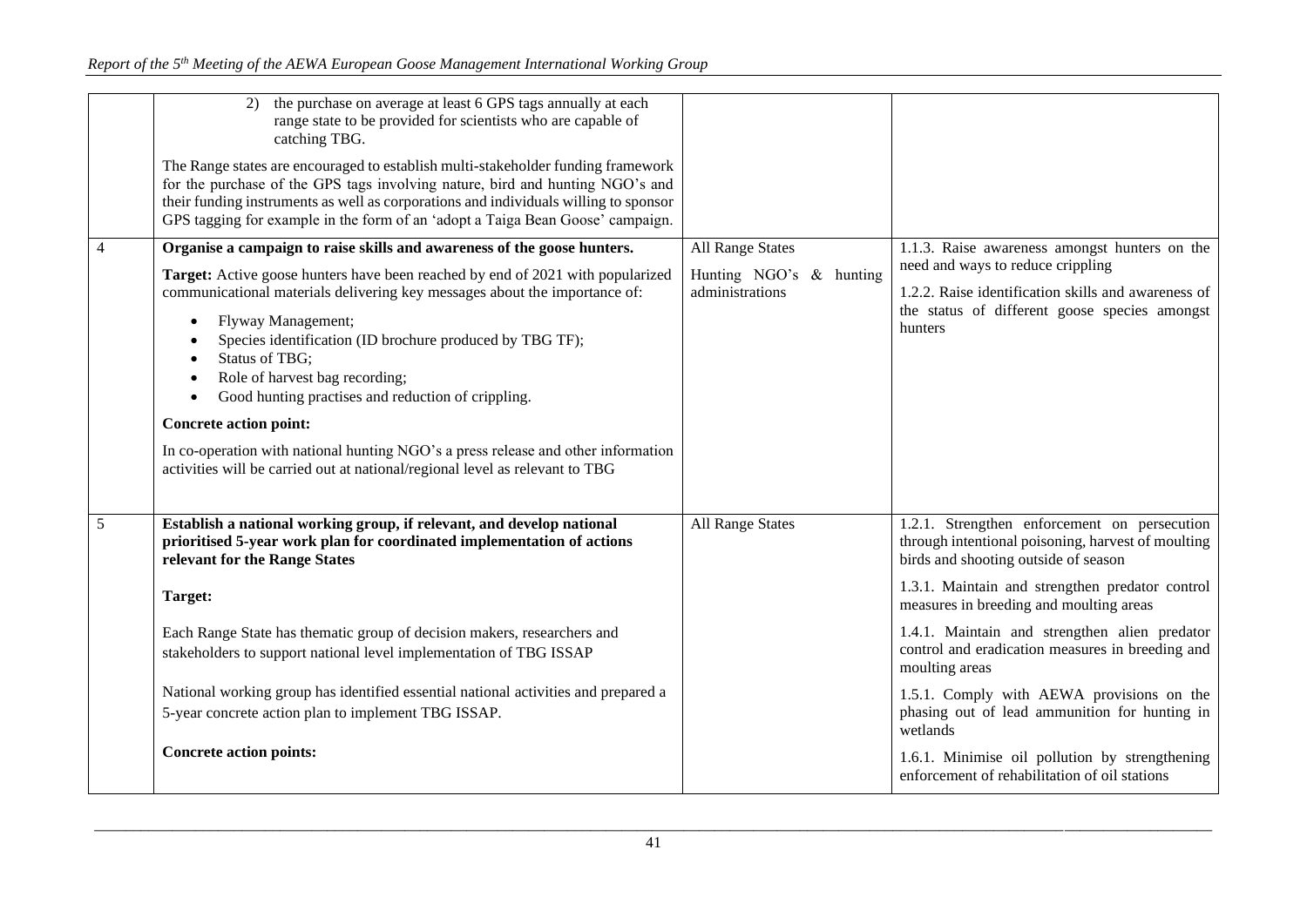| a) | National Working Group is active by end of 2020. If an EGMP National                                                                                                                                                                                                          | 2.1.1. Introduce seasonal reserve protection at key<br>staging and breeding areas                                                                                                                                                |
|----|-------------------------------------------------------------------------------------------------------------------------------------------------------------------------------------------------------------------------------------------------------------------------------|----------------------------------------------------------------------------------------------------------------------------------------------------------------------------------------------------------------------------------|
|    | Working group already exists in the Range State, activities should be<br>coordinated, and the Taiga Bean Goose discussion optimally takes place<br>in shared EGMP Working Group alongside other populations subject to                                                        | 2.1.2. Involve local stakeholders in the voluntary<br>reduction of human access to key breeding areas<br>in critical periods                                                                                                     |
| C) | international coordination.<br>Develop National 5-year action plan by IWG6 in 2021 for<br>implementation of relevant ISSAP actions, where concrete progress is<br>possible in respective range state.<br>Provide compact annual reports on the implementation of the National | 2.2.1. Maintain the unharvested-fields-for-birds<br>programme within the Common Agricultural<br>Policy (CAP) of the European Union<br>3.1.1. Continue the adaptation of forestry<br>operations to take into account wildlife, in |
| d) | plan until 2025 when TBG ISSAP is foreseen to be updated.<br>EU-countries: Active involvement of national CAP planning process to<br>include ISSAP Actions 2.2.1, 3.2.1 and 3.4.1.                                                                                            | particular Taiga Bean Goose<br>3.1.2. Continue restoring mires used by Taiga<br>Bean Geese that have been affected by past<br>drainage                                                                                           |
|    |                                                                                                                                                                                                                                                                               | 3.2.1. Maintain grassland restoration as part of<br>CAP, in agricultural policies and actions to restore<br>suitable grasslands as feeding habitat in key<br>staging areas.                                                      |
|    |                                                                                                                                                                                                                                                                               | 3.3.1. Take account of Taiga Bean Goose<br>breeding, staging and wintering habitats in the<br>planning of new oil and gas and renewable energy<br>developments                                                                   |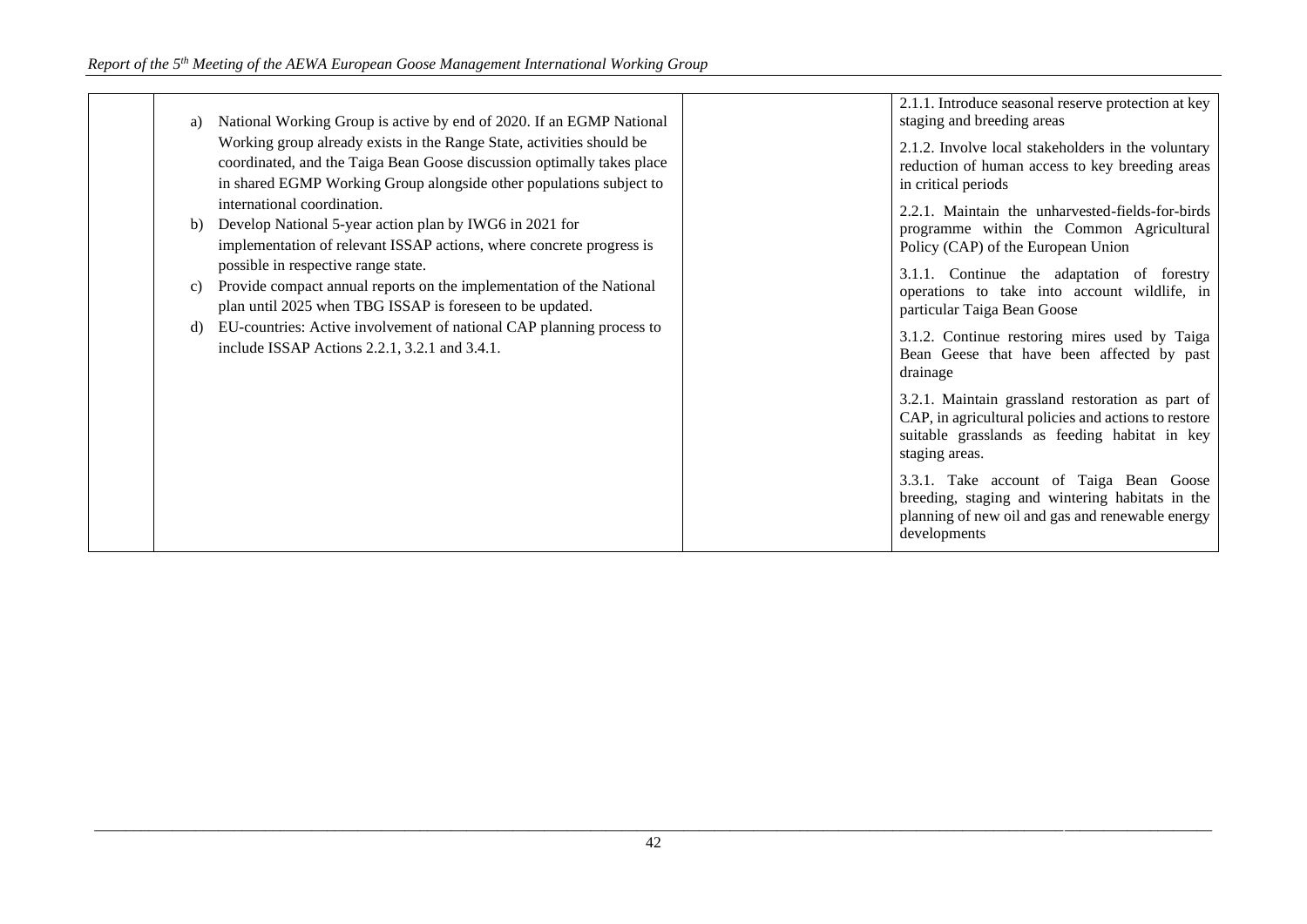$\overline{1}$ 

# **Annex 2**

# **EGMP Secretariat and Data Centre Budget for 2021**

٦

| <b>EGMP Secretariat Budget for 2021 (in EUR)</b>             |                  |  |  |  |
|--------------------------------------------------------------|------------------|--|--|--|
| <b>Object of expenditures</b>                                |                  |  |  |  |
| <b>Staff Costs</b>                                           |                  |  |  |  |
| EGMP Coordinator (100%; P2)                                  | 122,000          |  |  |  |
| Programme Management Assistant (100%; G5)                    | 80,000           |  |  |  |
| Consultants                                                  | $\boldsymbol{0}$ |  |  |  |
| <b>Subtotal</b>                                              | 202,000          |  |  |  |
| <b>Operating Costs</b>                                       |                  |  |  |  |
| Communication                                                | 5,000            |  |  |  |
| Miscellaneous (e.g. office supplies and equipment, training) | 5,000            |  |  |  |
| <b>Subtotal</b>                                              | 10,000           |  |  |  |
| <b>Implementing Partner Direct Costs</b>                     |                  |  |  |  |
| <b>SSFAs</b>                                                 | 35,000           |  |  |  |
| <b>Subtotal</b>                                              | 35,000           |  |  |  |
| <b>Travel</b>                                                |                  |  |  |  |
| Travel (staff, experts and funded delegates)                 | 30,000           |  |  |  |
| <b>Subtotal</b>                                              | 30,000           |  |  |  |
| <b>Contractual Services (Meetings)</b>                       |                  |  |  |  |
| EGM IWG meeting (catering, venue if hosted in Bonn)          | 5,000            |  |  |  |
| <b>Subtotal</b>                                              | 5,000            |  |  |  |
| <b>Total Budget</b>                                          | 282,000          |  |  |  |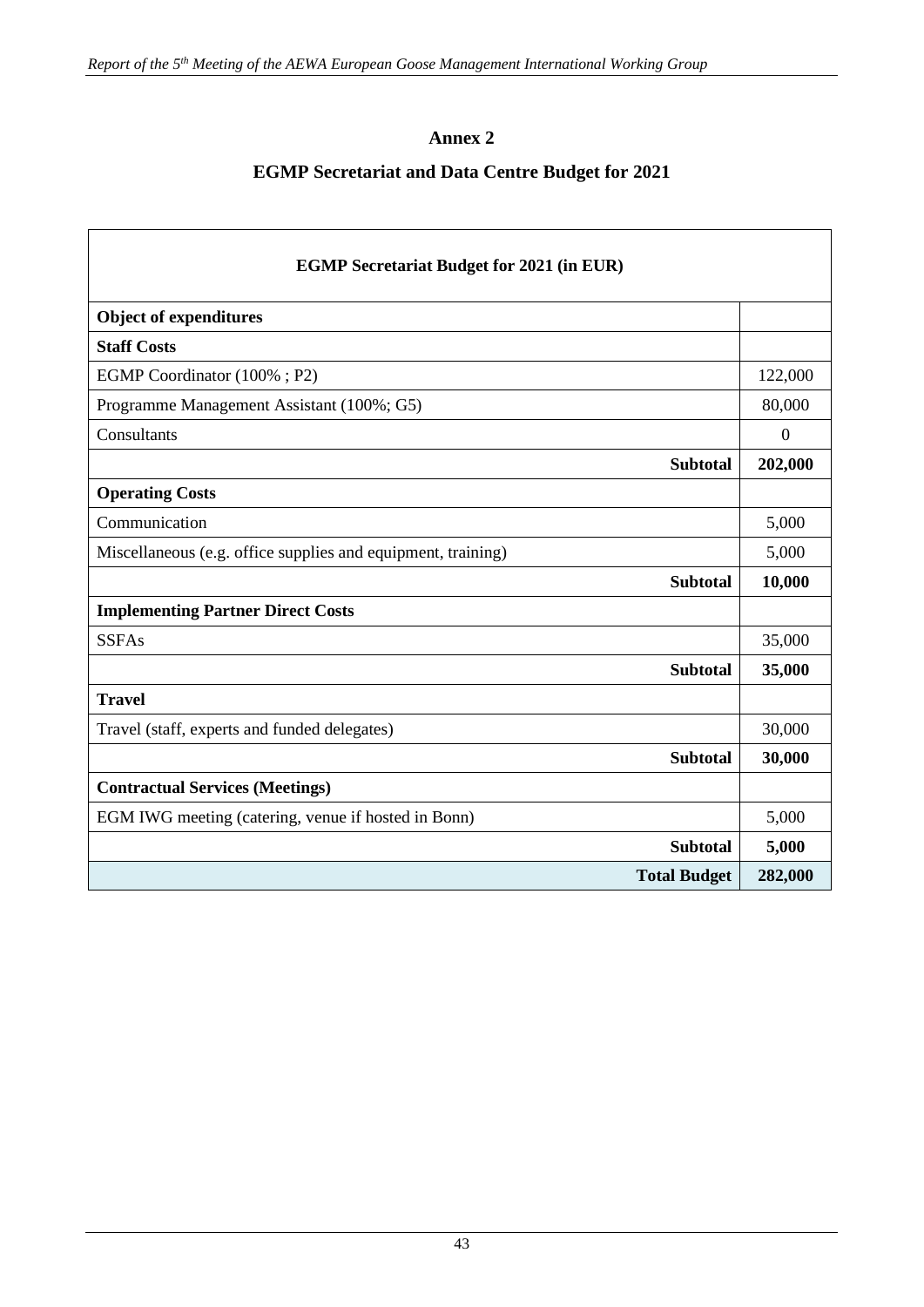|  |  |  |  |  |  | <b>EGMP Data Centre Budget for 2021 (in EUR)</b> |
|--|--|--|--|--|--|--------------------------------------------------|
|--|--|--|--|--|--|--------------------------------------------------|

| <b>Object of expenditures</b>       |         |
|-------------------------------------|---------|
| <b>Staff Costs</b>                  |         |
| Goose Monitoring Coordinator (100%) | 96,000  |
| Population Modelling Expert (50%)   | 48,000  |
| Lead Compiler (22.5 %)              | 30,000  |
| <b>Subtotal</b>                     | 174,000 |
| <b>Operating costs</b>              |         |
| Travel, meetings, miscellaneous     | 10,000  |
|                                     |         |
|                                     |         |
| <b>Subtotal</b>                     | 10,000  |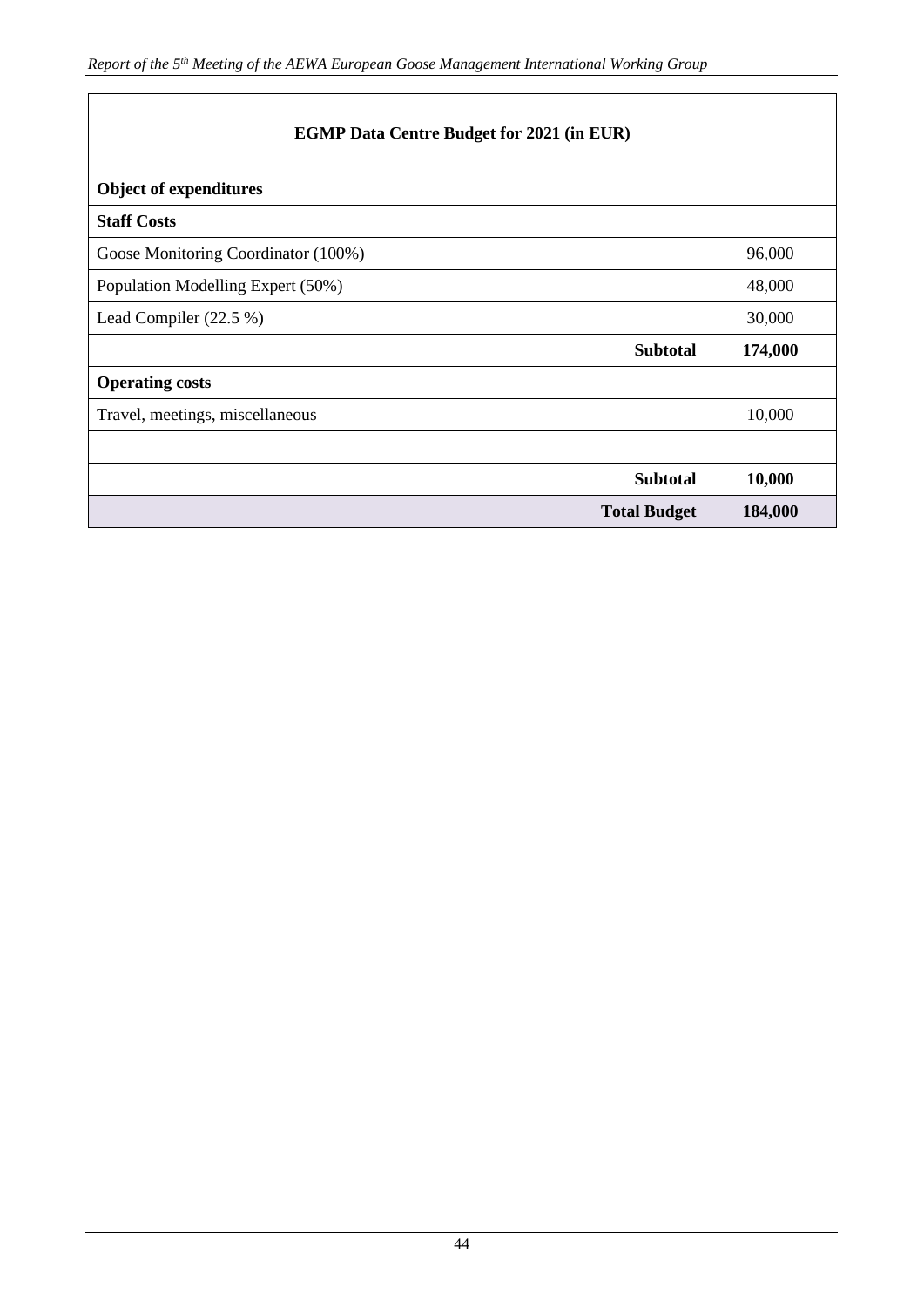# **Annex 3**

# **LIST OF PARTICIPANTS<sup>1</sup>**

| <b>Participating Range States</b>         |                                                                                                                                                          |                                                                     |  |  |
|-------------------------------------------|----------------------------------------------------------------------------------------------------------------------------------------------------------|---------------------------------------------------------------------|--|--|
| Representative                            | Position/Organisation/Institution                                                                                                                        | <b>Contact Information</b>                                          |  |  |
| <b>Belgium</b>                            |                                                                                                                                                          |                                                                     |  |  |
| Mr Floris Verhaeghe (NGR)                 | <b>Species Policy Expert</b><br>Agency for Nature and Forest<br><b>Flemish Government</b><br>Koning Albert I - laan 1/2 bus 74<br>8200 Brugge<br>Belgium | Tel.: +32 (0) 479 89 01 09<br>Email: floris.verhaeghe@vlaanderen.be |  |  |
| Dr Frank Huysentruyt (NE)                 | Researcher<br>Research Institute for Nature and Forest (INBO)<br>Wildlife Management and Invasive Species<br>Havenlaan 88<br>1000 Brussels<br>Belgium    | Tel.: +32 499 865 340<br>Email: frank.huysentruyt@inbo.be           |  |  |
| <b>Denmark</b>                            |                                                                                                                                                          |                                                                     |  |  |
| Ms Camilla Uldal (NGR)<br>(EGM IWG Chair) | <b>Head of Section</b><br><b>Species and Nature Protection</b><br>Danish Environmental Protection Agency<br>Tolderlundsvej 5<br>5000 Odense<br>Denmark   | Tel.: +45 935 879 47<br>Email: cakis@mst.dk                         |  |  |

<sup>1</sup> NGR – National Government Representative / NE – National Expert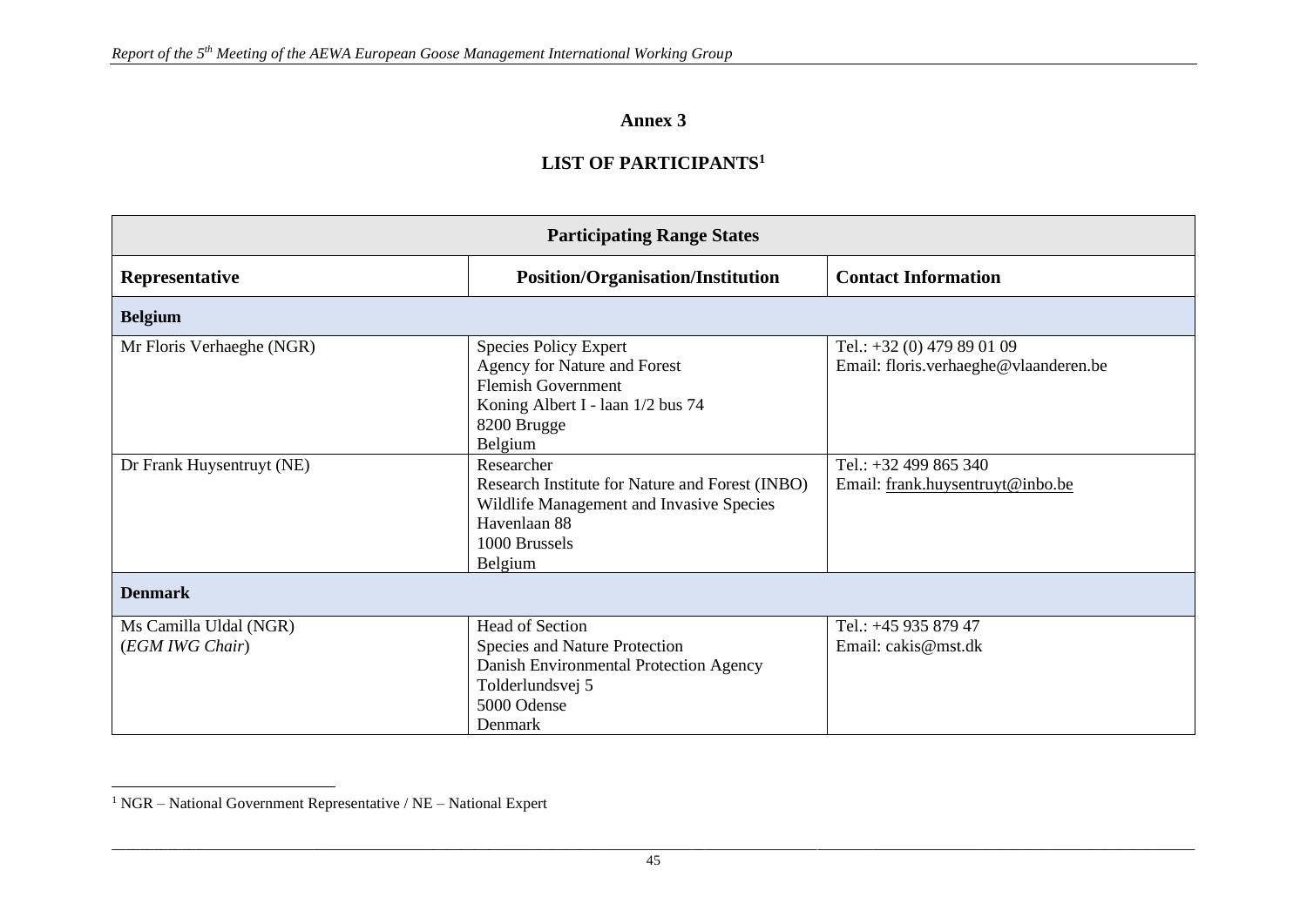| Mr Søren Egelund (NGR)     | Biologist                              | Tel.: +45 93 58 79 60                |
|----------------------------|----------------------------------------|--------------------------------------|
|                            | Species and Nature Protection          | Email: soera@mst.dk                  |
|                            | Danish Environmental Protection Agency |                                      |
|                            | Tolderlundsvej 5                       |                                      |
|                            | 5000 Odense                            |                                      |
|                            | Denmark                                |                                      |
| Prof Jesper Madsen (NE)    | Head of the AEWA EGMP Data Centre      | Tel.: +45 294 402 04                 |
|                            | Department of Bioscience               | Email: jm@bios.au.dk                 |
|                            | Aarhus University                      |                                      |
|                            | Grenåvej 12                            |                                      |
|                            | 8410 Rønde                             |                                      |
|                            | Denmark                                |                                      |
| Ms Iben Hove Sørensen (NE) | Danish Hunters' Association            | Tel.: +45 817 716 64                 |
| (Also representing CIC)    | Molsvej 34                             | Email: ihs@jaegerne.dk               |
|                            | 8410 Rønde                             |                                      |
|                            | Denmark                                |                                      |
| <b>Estonia</b>             |                                        |                                      |
| Mr Tõnu Talvi (NGR)        | <b>Senior Conservation Officer</b>     | Tel.: +3725016869                    |
|                            | <b>Environmental Board of Estonia</b>  | Email: tonu.talvi@keskkonnaamet.ee   |
|                            | <b>Nature Conservation Department</b>  |                                      |
|                            | Männimäe t                             |                                      |
|                            | 93343 Lääne-Saare vald                 |                                      |
|                            | Estonia                                |                                      |
| <b>European Union</b>      |                                        |                                      |
| Dr Micheal O'Briain        | Deputy Head of Unit                    | Tel.: $+32$ 296 87 22                |
|                            | <b>European Commission</b>             | Email: micheal.o'briain@ec.europa.eu |
|                            | DG Environment, Nature Unit            |                                      |
|                            | Avenue de Beaulieu 5                   |                                      |
|                            | 1160 Brussels                          |                                      |
|                            | Belgium                                |                                      |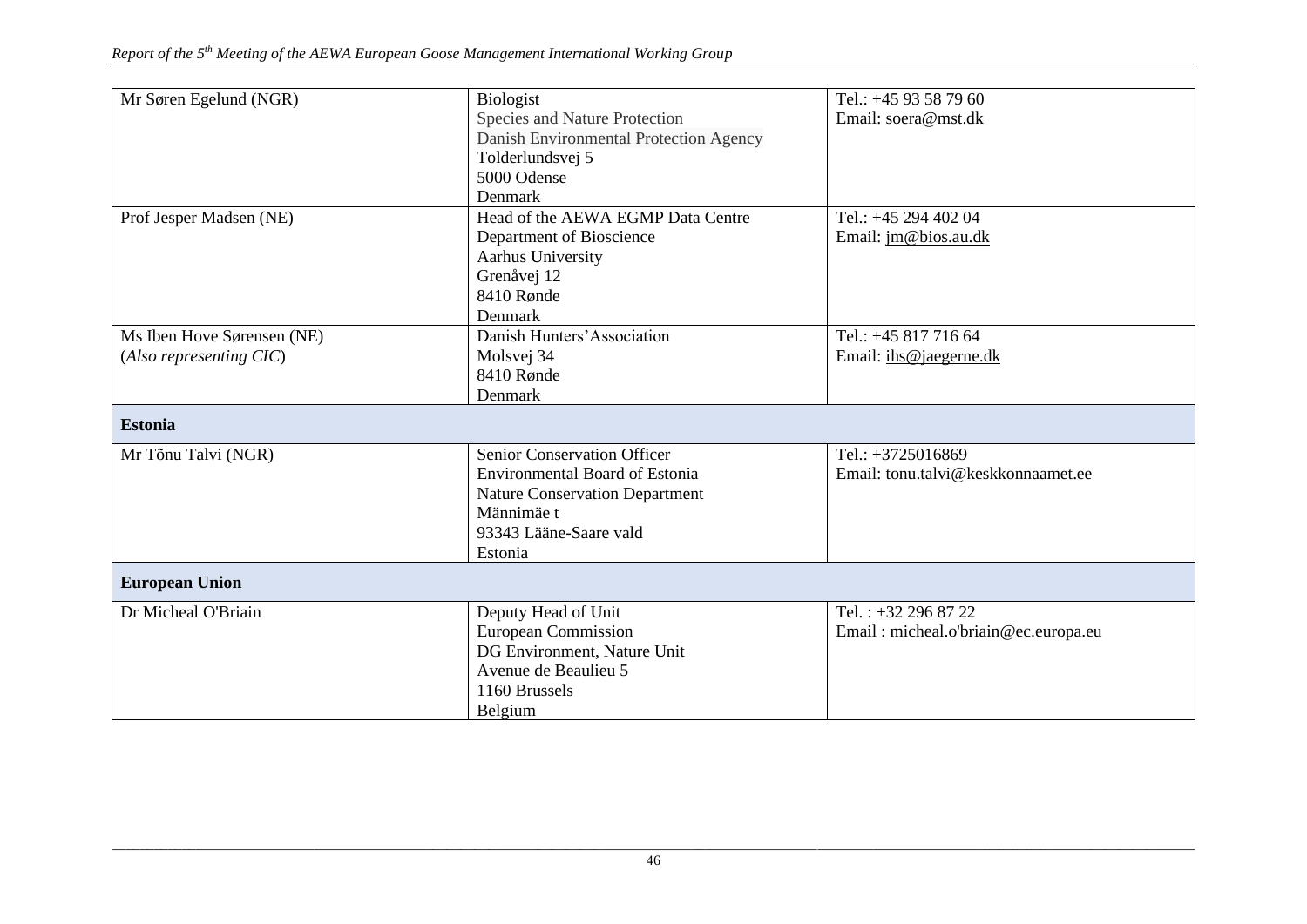| <b>Finland</b>          |                                                |                                  |
|-------------------------|------------------------------------------------|----------------------------------|
| Mr Esko Hyvärinen (NGR) | Senior Ministerial Adviser                     | Tel.: $+358400143876$            |
|                         | Ministry of the Environment                    | Email: esko.o.hyvarinen@ym.fi    |
|                         | P.O.Box 35                                     |                                  |
|                         | FI-00023 Helsinki                              |                                  |
|                         | Finland                                        |                                  |
| Mr Olli Ojala (NGR)     | Senior Specialist                              | Tel.: $+358504700907$            |
|                         | Ministry of the Environment                    | Email: olli.ojala@ym.fi          |
|                         | P.O.Box 35                                     |                                  |
|                         | FI-00023 Helsinki                              |                                  |
|                         | Finland                                        |                                  |
| Mr Janne Pitkänen (NGR) | Senior Specialist                              | Tel.: +35 829 516 2338           |
|                         | Ministry of Agriculture and Forestry           | Email: janne.pitkanen@mmm.fi     |
|                         | <b>Natural Resources Department</b>            |                                  |
|                         | Unit for Game and Recreational Fishing         |                                  |
|                         | P.O. Box 30                                    |                                  |
|                         | FI-00023 Government                            |                                  |
|                         | Helsinki                                       |                                  |
|                         | Finland                                        |                                  |
| Mr Mikko Alhainen (NE)  | Senior Planning Officer                        | Tel.: +358 (0) 509 11 12 88      |
|                         | Finnish Wildlife Agency                        | Email: mikko.alhainen@riista.fi  |
|                         | Sompiontie 1                                   |                                  |
|                         | 00730 Helsinki                                 |                                  |
|                         | Finland                                        |                                  |
| Mr Jorma Pessa (NE)     | Senior Adviser                                 | Tel.: $+358400250040$            |
|                         | Center for Economic Development, Transport and | Email: jorma.pessa@ely-keskus.fi |
|                         | the Environment                                |                                  |
|                         | Nature and Land Use Unit                       |                                  |
|                         | Veteraanikatu 1                                |                                  |
|                         | 90101 Oulu                                     |                                  |
|                         | Finland                                        |                                  |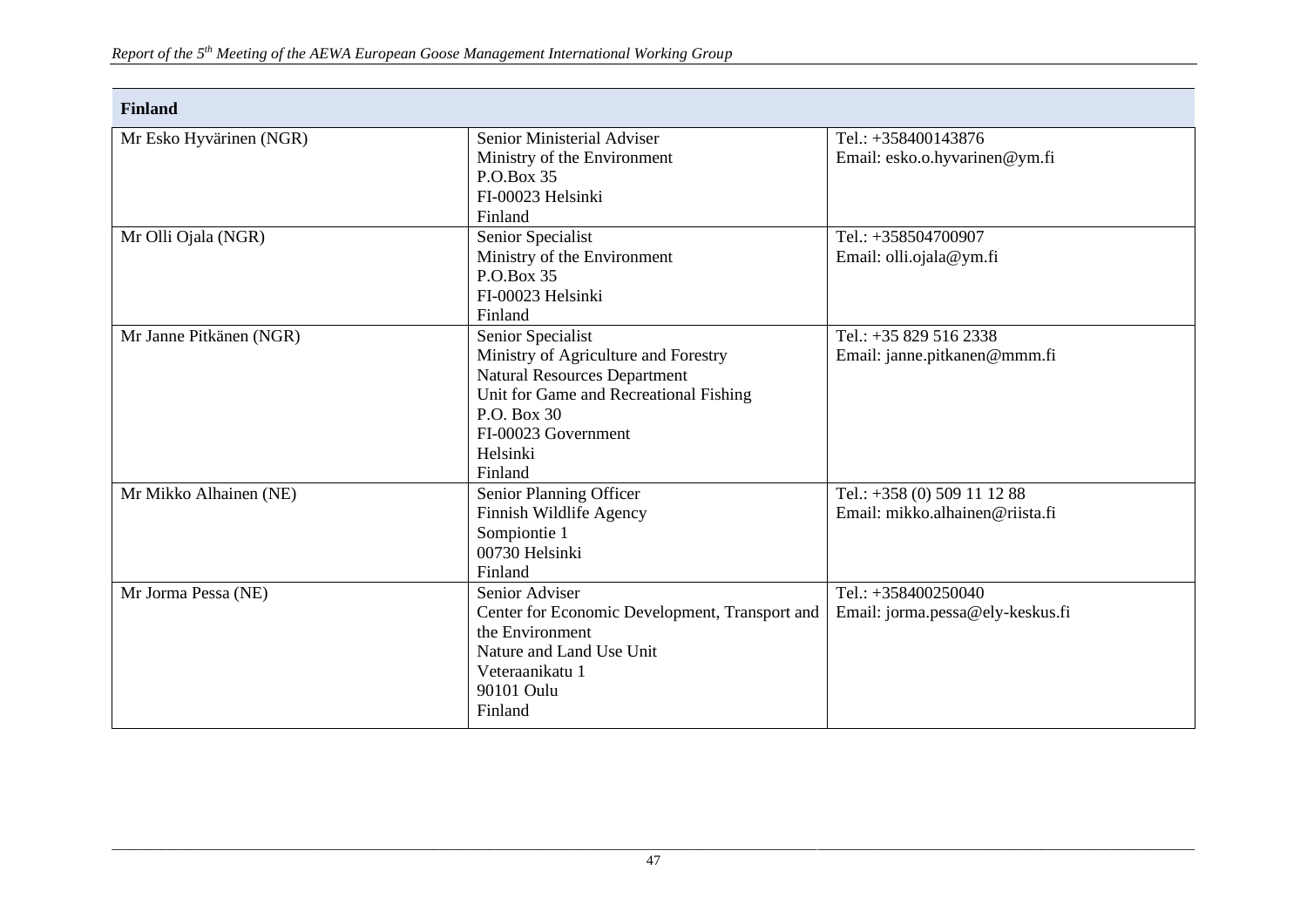| <b>France</b>              |                                                                                                                                                                                                            |                                                                                     |
|----------------------------|------------------------------------------------------------------------------------------------------------------------------------------------------------------------------------------------------------|-------------------------------------------------------------------------------------|
| Dr François Lamarque (NGR) | European and International Actions Officer<br>Ministry of Ecological and Inclusive Transition<br>(MTES)<br>Water and Biodiversity Directorate<br>Tour Séquoia<br>92055 La Défense CEDEX<br>France          | Tel.: +33 1408 131 90<br>Email: francois.lamarque@developpement-<br>durable.gouv.fr |
| Dr Léo Bacon (NE)          | French Agency for Biodiversity (OFB)<br>La Tour du Valat, Le Sambuc<br>13200 Arles<br>France                                                                                                               | Tel.: $+33(0)$ 689 18 26 63<br>Email: leo.bacon@ofb.gouv.fr                         |
| Dr Thibaut Powolny         | Tour Séquoia, Place Carpeaux<br>92055 La Défense Cedex<br>France                                                                                                                                           | Tel.: $+330984001204$<br>Email: thibaut.powolny@yahoo.fr                            |
| <b>Germany</b>             |                                                                                                                                                                                                            |                                                                                     |
| Mr Babak Miller (NGR)      | Advisor<br>Federal Ministry for the Environment, Nature<br><b>Conservation and Nuclear Safety</b><br>Division N 5 - International Species Conservation<br>Robert-Schumann-Platz 3<br>53175 Bonn<br>Germany | Tel.: +49 22899 305 2655<br>Email: babak.miller@bmu.bund.de                         |
| Dr Heinz Düttmann (NGR)    | Ministry of Environment of Lower Saxony<br>Archivstr. 2<br>30169 Hannover<br>Germany                                                                                                                       | Tel.: +49 511 120 3538<br>Email: heinz.duettmann@mu.niedersachsen.de                |
| Dr Timm Reinhardt (NE)     | Scientific Advisor<br>Federal Agency for Nature Conservation<br>Zoological Conservation Unit<br>Konstantinstrasse 110<br>53179 Bonn<br>Germany                                                             | Tel.: +49 228 8491 1433<br>Email: Timm.Reinhardt@bfn.de                             |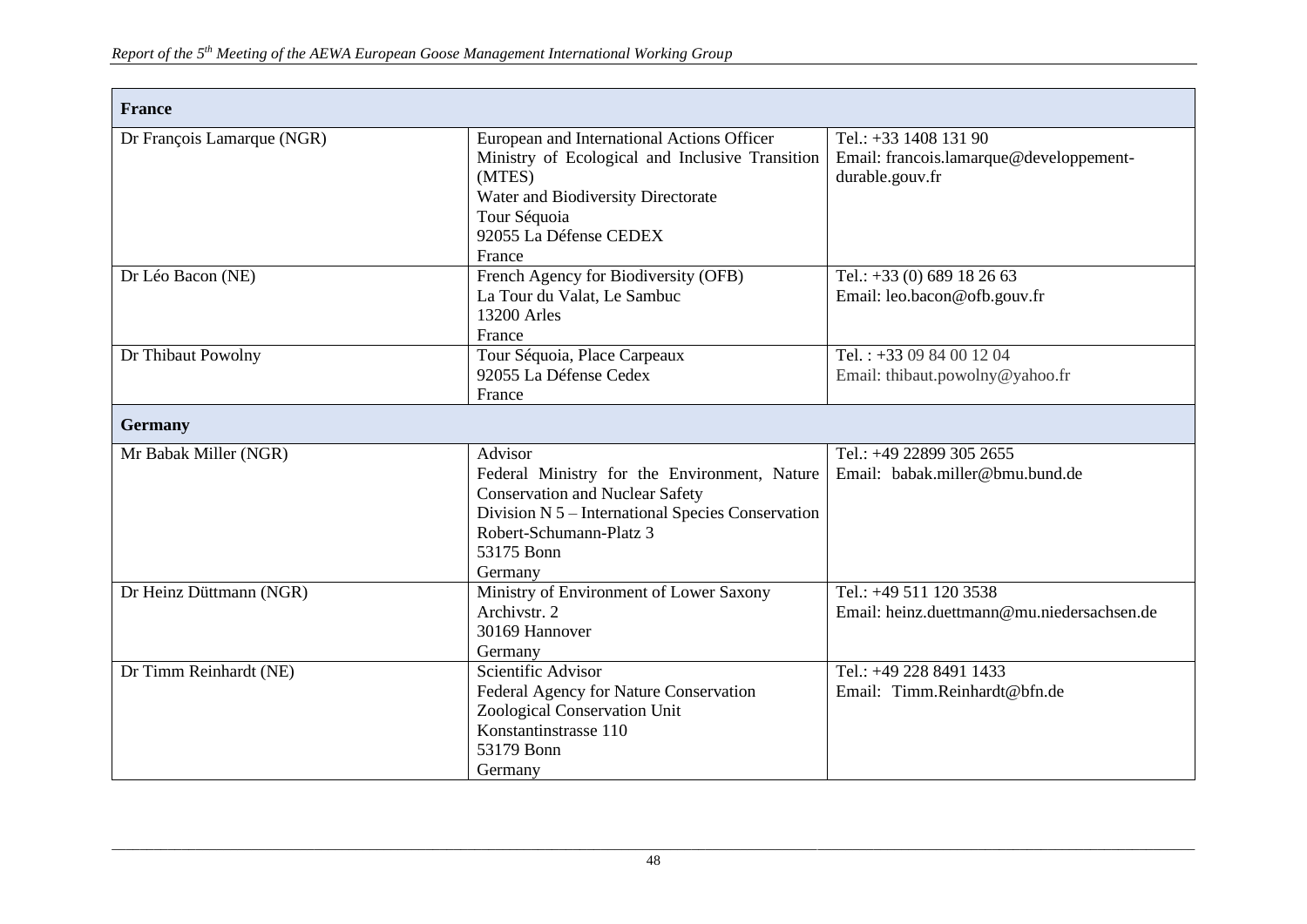| <b>Iceland</b>                   |                                                                                                                                                                                 |                                                          |
|----------------------------------|---------------------------------------------------------------------------------------------------------------------------------------------------------------------------------|----------------------------------------------------------|
| Mr Sigurdur Thrainsson (NGR)     | <b>Head of Division</b><br>Ministry for the Environment and Natural<br>Resources<br>Department of Land and Natural Heritage<br>Hjardarhagi 27<br>IS-101 Reykjavik<br>Iceland    | Tel.: $+3548402419$<br>Email: sigurdur.thrainsson@uar.is |
| Dr Gudmundur A. Gudmundsson (NE) | Ecologist<br>Icelandic Institute of Natural History<br><b>Ecology Department</b><br>Urridaholtsstraeti 6-8<br>IS-210 Gardabaer<br>Iceland                                       | Tel.: +354 5900 500<br>Email: $mummi@ni.is$              |
| Mr Bjarni Jónasson (NE)          | Advisor<br>The Environment Agency of Iceland<br>Hjallalundur 3<br>600 Akureyri<br>Iceland                                                                                       | Tel.: $+3548610058$<br>Email: bjarnij@ust.is             |
| Latvia                           |                                                                                                                                                                                 |                                                          |
| Dr Oskars Keišs (NE)             | Expert<br>University of Latvia<br><b>Institute of Biology</b><br>Miera Iela 3<br>LV-2169 Salaspils<br>Latvia                                                                    | Tel.: $+37$ 129 236 300<br>Email: oskars.keiss@lu.lv     |
| <b>Netherlands</b>               |                                                                                                                                                                                 |                                                          |
| Ms Willemina Remmelts (NGR)      | Senior Policy Advisor<br>Ministry of Agriculture, Nature and Food Quality<br>Directorate of Nature and Biodiversity<br>P.O. Box 20401<br>2500 EK Den Haag<br><b>Netherlands</b> | Tel.: $+31$ 638 825 338<br>Email: w.j.remmelts@minlnv.nl |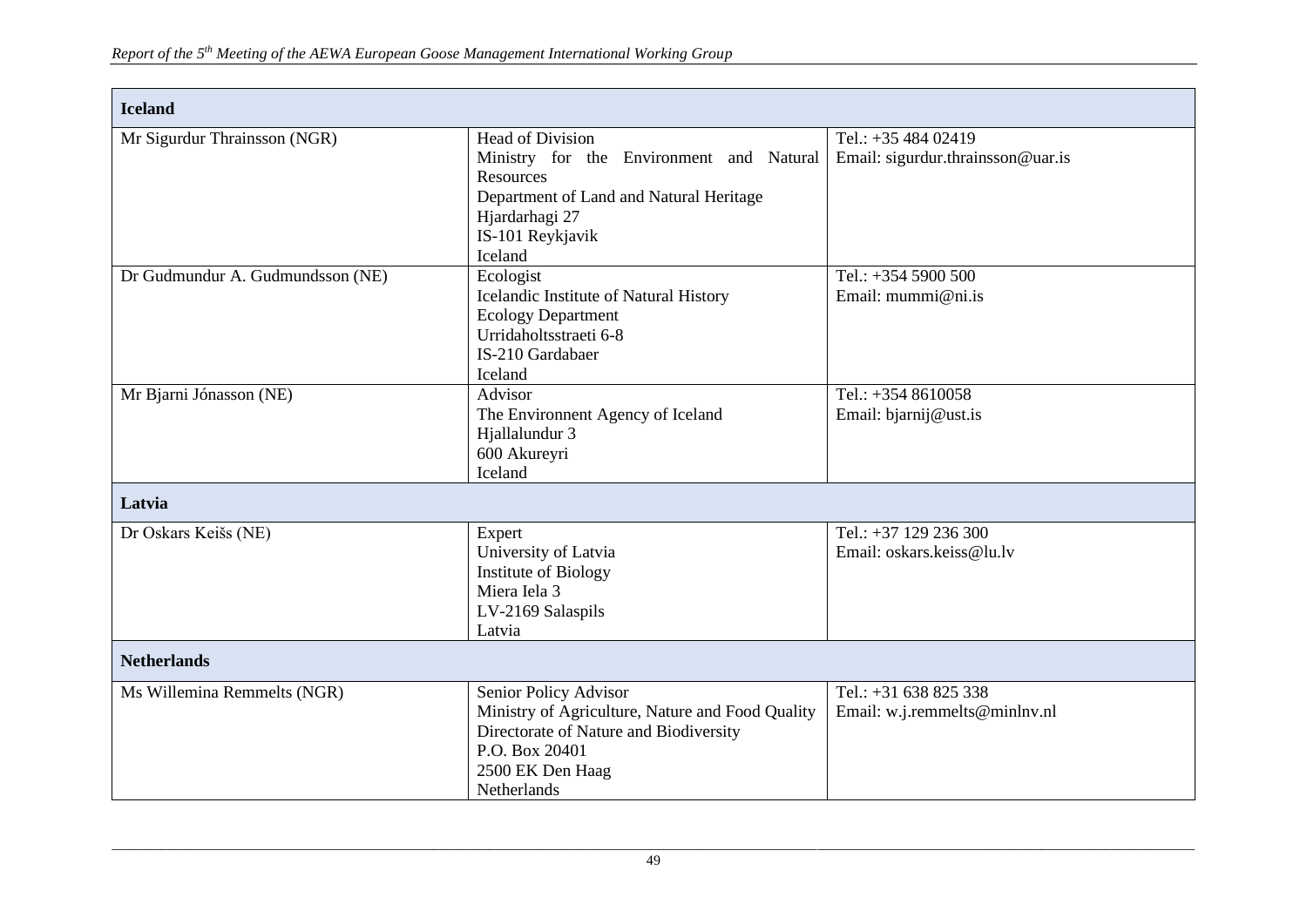| Mr Gerben Mensink (NGR)     |                                                | Tel.: +31 582 928 955                 |
|-----------------------------|------------------------------------------------|---------------------------------------|
|                             | Policymaker Ecology<br>Province of Friesland   |                                       |
|                             |                                                | Email: g.mensink@fryslan.frl          |
|                             | P.O. Box 20120                                 |                                       |
|                             | 8900 HM Leeuwarden                             |                                       |
|                             | Netherlands                                    |                                       |
| Mr Kornelis Koffijberg (NE) | Researcher                                     | Tel.: $+31$ 247 410 463               |
|                             | Sovon Vogelonderzoek Nederland                 | Email: kees.koffijberg@sovon.nl       |
|                             | Department of Monitoring                       |                                       |
|                             | P.O. Box 6521                                  |                                       |
|                             | 6503 GA Nijmegen                               |                                       |
|                             | Netherlands                                    |                                       |
| Mr Bart Nolet (NE)          | Senior Researcher                              | Tel.: $+31317473400$                  |
|                             | Netherlands Institute of Ecology               | Email: b.nolet@nioo.knaw.nl           |
|                             | <b>Animal Ecology Department</b>               |                                       |
|                             | P.O. Box 50                                    |                                       |
|                             | 6700 AB Wageningen                             |                                       |
|                             | Netherlands                                    |                                       |
| <b>Norway</b>               |                                                |                                       |
| Mr Øystein Størkersen (NGR) | Principal Adviser                              | Tel.: +47 7358 0500                   |
|                             | Norwegian Environment Agency                   | Email: oystein.storkersen@miljodir.no |
|                             | P.O. Box 5672 Torgarden                        |                                       |
|                             | 7485 Trondheim                                 |                                       |
|                             | Norway                                         |                                       |
| Mr Arild Espelien (NGR)     | Norwegian Environment Agency                   | Tel.: +47 41512396                    |
|                             | Bratsbergvegen 1008                            | Email: ares@dirnat.no                 |
|                             | 7039 Trondheim                                 |                                       |
|                             | Norway                                         |                                       |
| Dr Ingunn Tombre (NE)       | <b>Senior Researcher</b>                       | Tel.: +47 934 667 23                  |
|                             | Norwegian Institute for Nature Research (NINA) | Email: ingunn.tombre@nina.no          |
|                             | Department of Arctic Ecology                   |                                       |
|                             | P.O. Box 6606 Langnes                          |                                       |
|                             |                                                |                                       |
|                             |                                                |                                       |
|                             | 9296 Tromsø<br>Norway                          |                                       |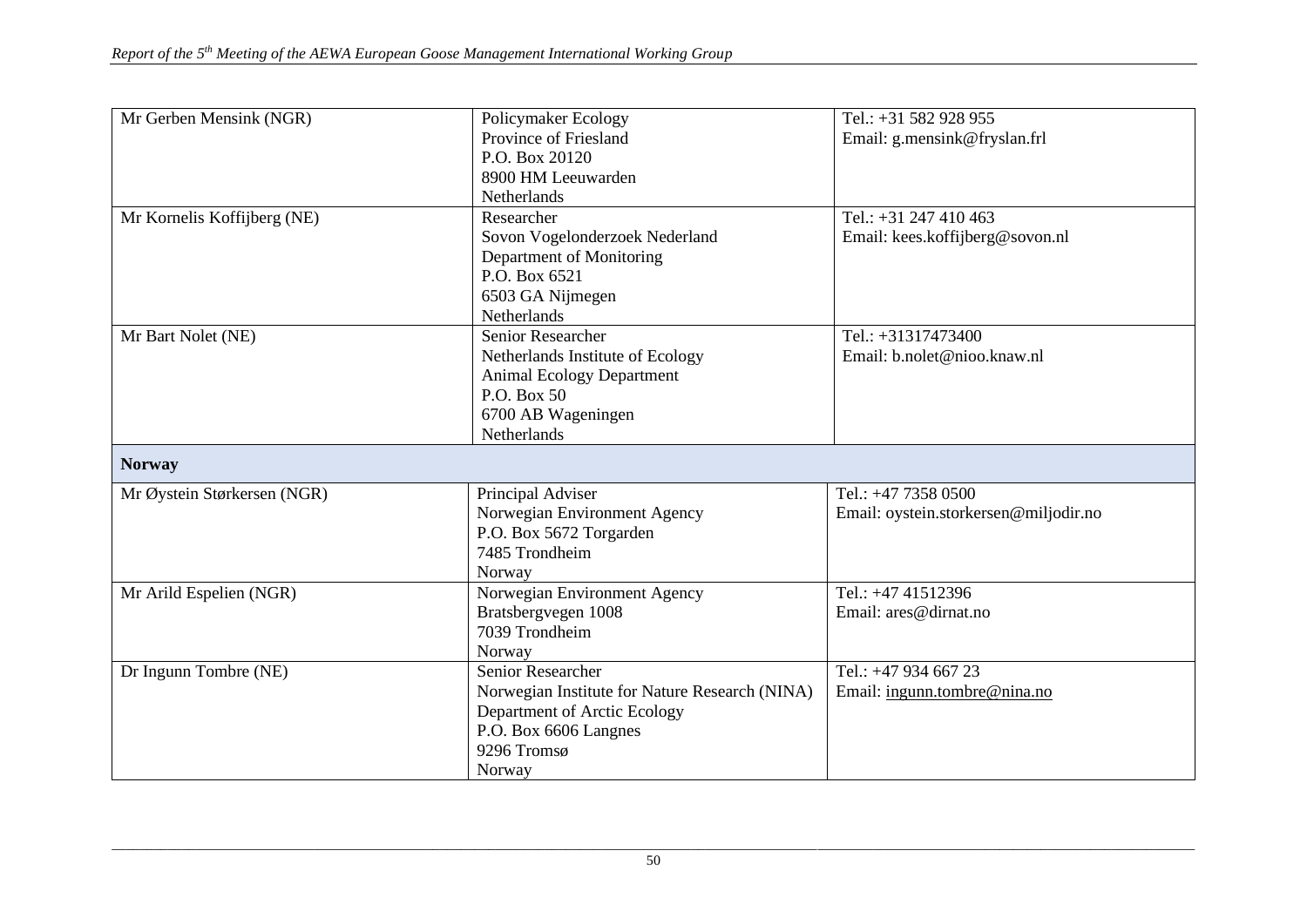| Mr Ove Martin Gundersen (NE)<br>Mr Paul Shimmings | Project Manager<br>Norwegian Farmers Union<br>Skolegata 22<br>7713 Steinkjer<br>Norway<br>Consultant,<br><b>Conservation Science Department,</b><br>Norwegian Ornithological Society / BirdLife | Tel.: +47 922 90 491<br>Email: ove.martin.gundersen@bondelaget.no<br>Tel.: +47 73841647<br>Email: paul@birdlife.no |
|---------------------------------------------------|-------------------------------------------------------------------------------------------------------------------------------------------------------------------------------------------------|--------------------------------------------------------------------------------------------------------------------|
|                                                   | Norway,<br>Sandgata 30 B,<br>$NO - 7012$ Trondheim<br>Norway                                                                                                                                    |                                                                                                                    |
| <b>Sweden</b>                                     |                                                                                                                                                                                                 |                                                                                                                    |
| Mr Per Risberg (NGR)                              | Desk Officer<br><b>Swedish Environmental Protection Agency</b><br>Virkesvägen 2<br>10648 Stockholm<br>Sweden                                                                                    | Tel.: +46 106 981 000<br>Email: per.risberg@naturvardsverket.se                                                    |
| Mr Urban Johansson (NGR)                          | Desk Officer<br><b>Swedish Environmental Protection Agency</b><br>Wildlife Analysis Unit<br>Forskarens väg 5<br>10648 Stockholm<br>Sweden                                                       | Tel.: +46 106 98 11 33<br>Email: urban.johansson@naturvardsverket.se                                               |
| Dr Johan Månsson (NE)                             | Researcher<br>Swedish University of Agricultural Sciences<br>Grimsö Wildlife Research Station<br>S-730 91 Riddarhyttan<br>Sweden                                                                | Tel.: +46 581 69 73 25<br>Email: johan.mansson@slu.se                                                              |
| Ms Christine Aminoff                              | Swedish Environmental Protection Agency<br>Virkesvägen 2<br>10648 Stockholm<br>Sweden                                                                                                           | Tel.: $+4673536037$<br>Email: christine.aminoff@naturvardsverket.se                                                |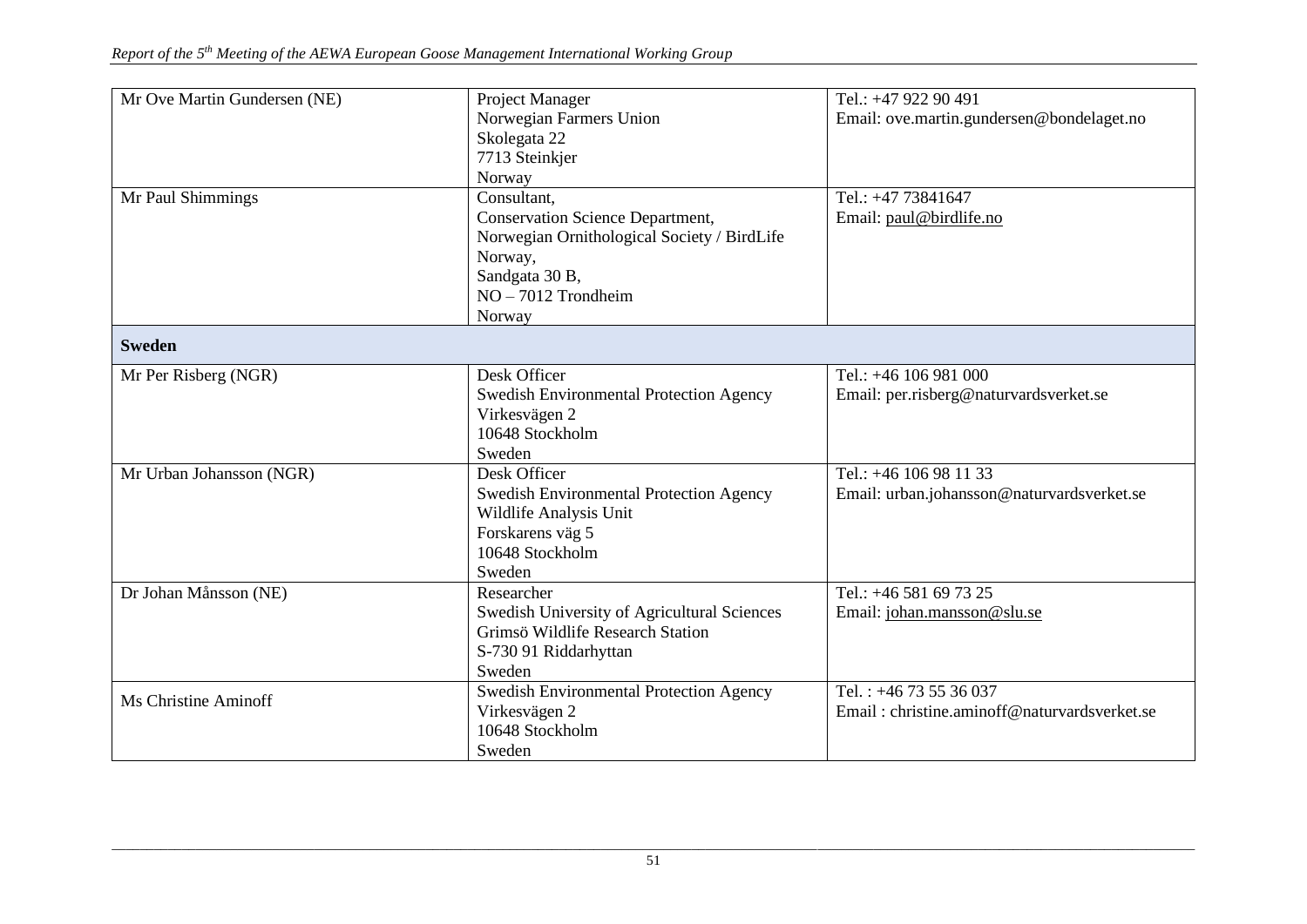| <b>Ukraine</b>              |                                                                                                                                                                                      |                                                                   |  |  |
|-----------------------------|--------------------------------------------------------------------------------------------------------------------------------------------------------------------------------------|-------------------------------------------------------------------|--|--|
| Dr Olesya Petrovych (NGR)   | <b>Chief Specialist</b><br>Ministry of Ecology and Environmental Protection<br>of Ukraine<br>Department of Protected Areas<br>Vasilya Lipkivskogo Street 35<br>03035 Kyiv<br>Ukraine | Tel.: +38 067 784 1153<br>Email: petrovych.o@gmail.com            |  |  |
| <b>United Kingdom</b>       |                                                                                                                                                                                      |                                                                   |  |  |
| Mr Daniel Heptinstall (NGR) | Senior International Biodiversity Adviser<br>Joint Nature Conservation Committee (JNCC)<br>Monkstone House, City Road<br>PE1 1JY<br>Peterborough<br><b>United Kingdom</b>            | Tel: +44 (0) 7384 836553<br>Email: daniel.heptinstall@jncc.gov.uk |  |  |
| Ms Claudia Rowse (NGR)      | Head of Natural Resource Management<br><b>Scottish Natural Heritage</b><br>Leachkin Road<br>IV3 8NW<br>Inverness<br><b>United Kingdom</b>                                            | Tel.: +44 (0) 1463 725319<br>Email: claudia.rowse@nature.scot     |  |  |
| Ms Rae McKenzie (NGR)       | Policy & Operations Manager<br>Scottish Natural Heritage<br>Wildlife Management Unit<br>Main Street, Bowmore<br>PA437JJ Bowmore, Isle of Islay<br><b>United Kingdom</b>              | Tel.: +44 1313144155<br>Email: rae.mckenzie@snh.gov.uk            |  |  |
| Ms Morag Milne (NE)         | Wildlife Policy Officer<br>Scottish Natural Heritage<br>Battleby, Redgorten<br>PH1 3EW Perth<br>United Kingdom                                                                       | Tel.: $+44(0)$ 1738 458625<br>Email: morag.milne@nature.scot      |  |  |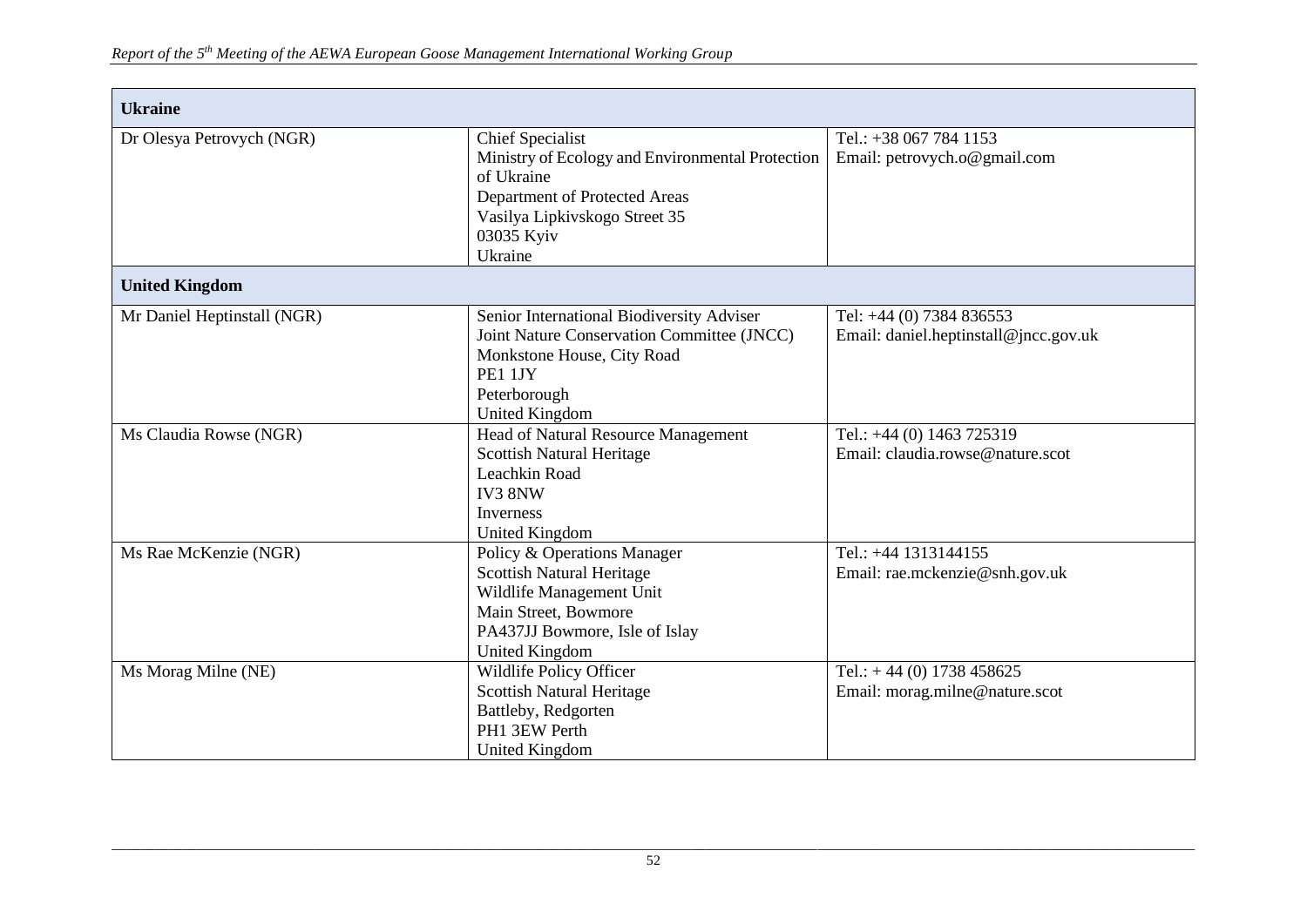| Dr Jessica Shaw (NE) | Ornithologist<br>Scottish Natural Heritage             | Tel.: +44 131 314 4187<br>Email: jessica.shaw@nature |
|----------------------|--------------------------------------------------------|------------------------------------------------------|
|                      | Stilligarry<br>HS8 5RS Western Isles<br>United Kingdom |                                                      |

| <b>Observer Range States</b>                                                                                 |                                                                                                                                                                                          |                                                                       |  |
|--------------------------------------------------------------------------------------------------------------|------------------------------------------------------------------------------------------------------------------------------------------------------------------------------------------|-----------------------------------------------------------------------|--|
| Representative                                                                                               | <b>Institution/Organization/Position</b>                                                                                                                                                 | <b>Contact Email</b>                                                  |  |
| <b>Ireland</b>                                                                                               |                                                                                                                                                                                          |                                                                       |  |
| Dr Sean Kelly (NGR)<br>(only participating in the process for the Barnacle<br>Goose E. Greenland Population) | Waterbird Ecologist<br><b>National Parks and Wildlife Service</b><br>Department of Culture, Heritage and the Gaeltacht<br>90 King Street North, Smithfield<br>D07 N7CV Dublin<br>Ireland | Tel.: +353 85 872 8714<br>Email: sean.kelly@chg.gov.ie                |  |
| <b>Spain</b>                                                                                                 |                                                                                                                                                                                          |                                                                       |  |
| Mr Guillermo Ceballos Watling<br>(observer to the Greylag Goose process)                                     | Director<br>Andalusian Hunting and Inland Fishing Institute<br>Hunting and Fishing Department<br>Manuel Siurot nº 50<br>41071 Valencina de la C<br>Spain                                 | Tel.: +34 671 592912<br>Email: guillermo.ceballos@juntadeandalucia.es |  |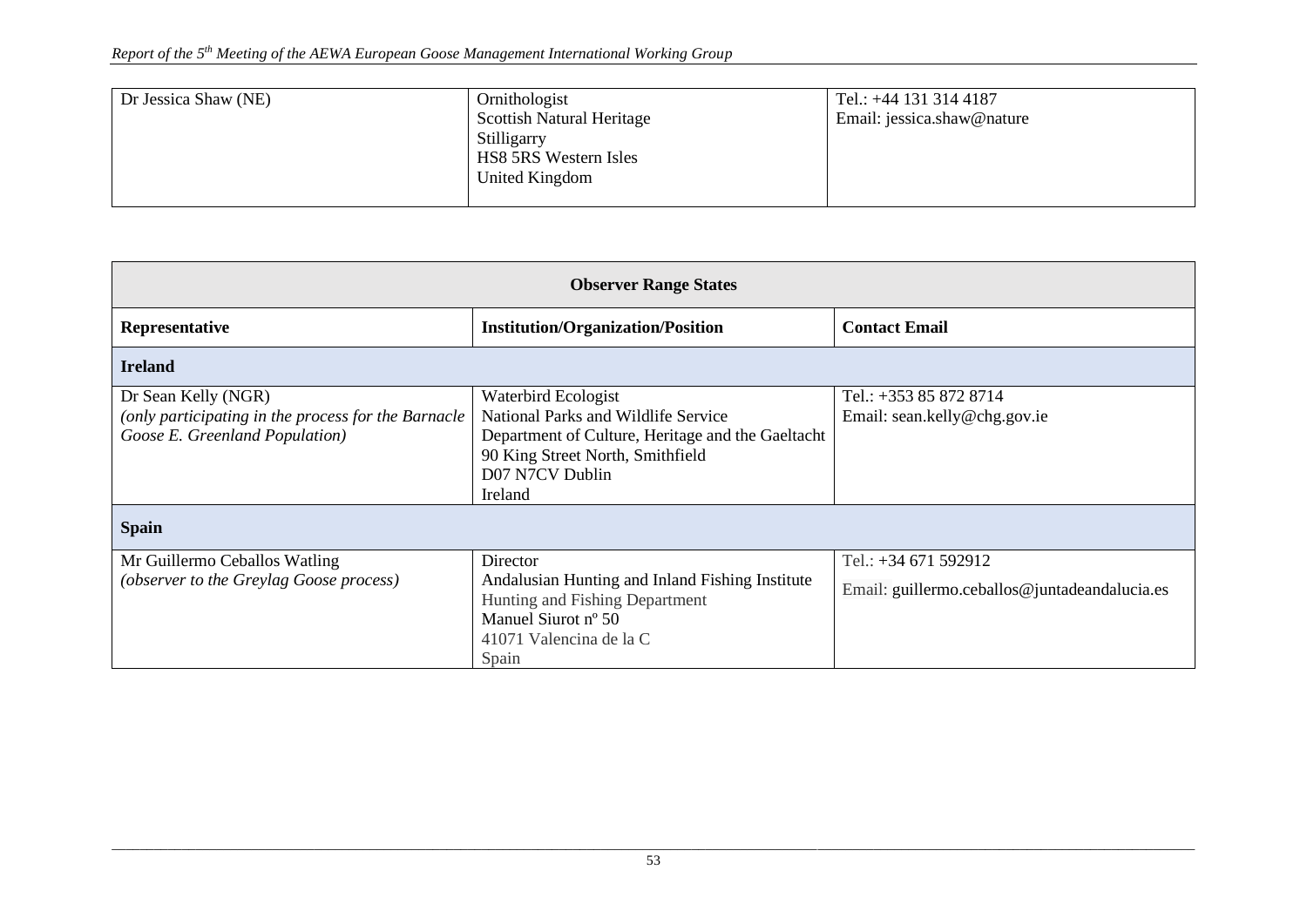| <b>Permanent Observers</b>                                            |                                                                                                               |                                                            |  |
|-----------------------------------------------------------------------|---------------------------------------------------------------------------------------------------------------|------------------------------------------------------------|--|
| Representative                                                        | <b>Position</b>                                                                                               | <b>Contact Email</b>                                       |  |
| <b>Birdlife International</b>                                         |                                                                                                               |                                                            |  |
| Mr Ariel Brunner                                                      | Senior Head of Policy<br>BirdLife Europe and Central Asia<br>Chaussee de Waterloo<br>1060 Brussels<br>Belgium | Tel.: +32 491 904 653<br>Email: ariel.brunner@birdlife.org |  |
| <b>International Council for Game and Wildlife Conservation (CIC)</b> |                                                                                                               |                                                            |  |
| Ms Iben Hove Sørensen (also a member of<br>Danish delegation)         | Danish Hunters' Association<br>Molsvej 34<br>8410 Rønde<br>Denmark                                            | Tel.: +45 817 716 64<br>Email: ihs@jaegerne.dk             |  |
| Copa Cogeca                                                           |                                                                                                               |                                                            |  |
| Mr Klaus Borde                                                        | Copa-Cogeca<br>Oldendorperstrasse 12<br>26844 Jemgum<br>Germany                                               | Tel.: $+4902915777$<br>Email: borde-oldendorp@ewetel.net   |  |
| <b>FACE</b>                                                           |                                                                                                               |                                                            |  |
| Mr Cy Griffin                                                         | Senior Conservation Manager<br><b>FACE</b><br>Rue Belliard 205<br>1040 Brussels<br>Belgium                    | Tel.: $+32$ 2 4161619<br>Email: cy.griffin@face.eu         |  |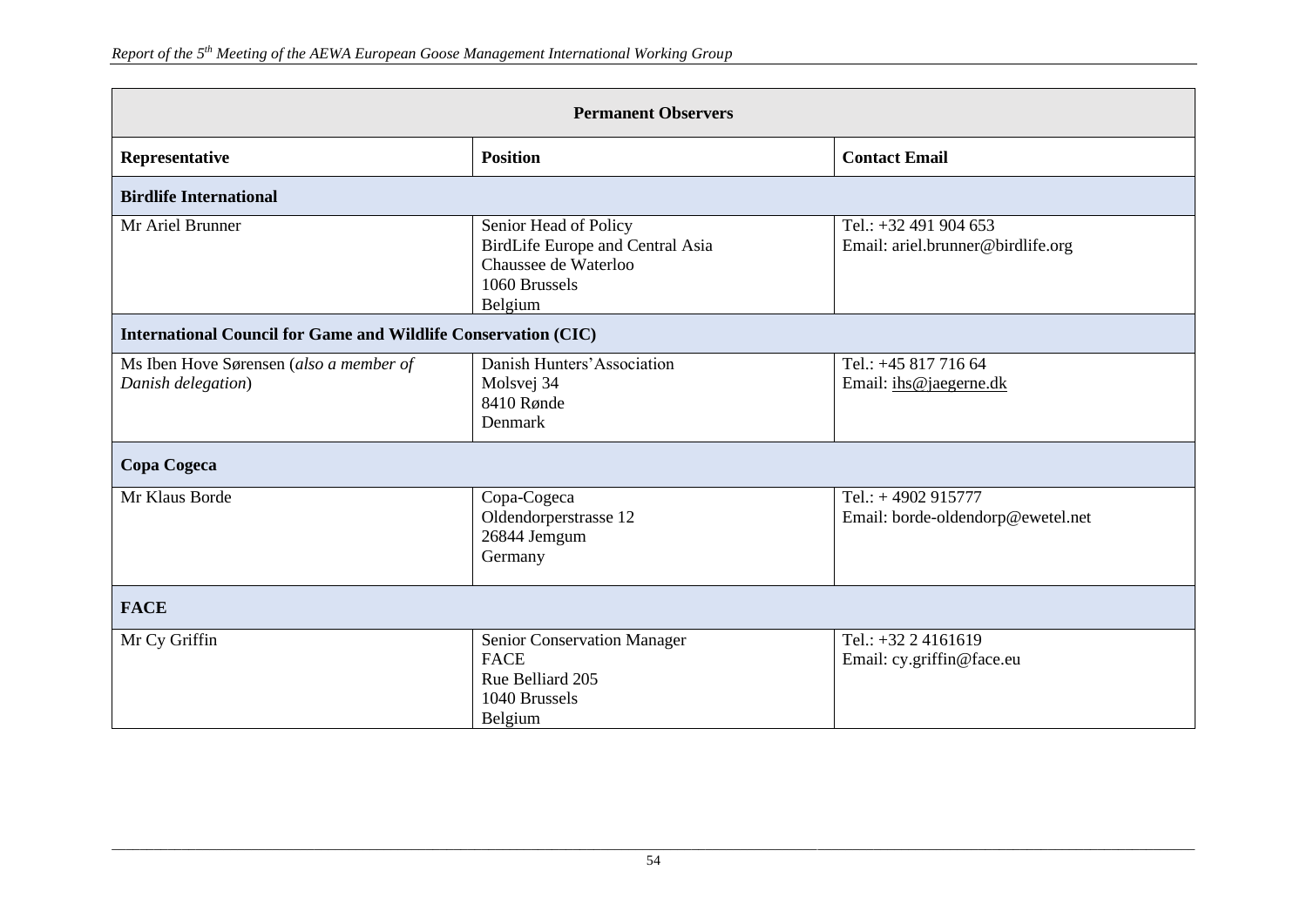| <b>OMPO</b>                   |                               |                                    |
|-------------------------------|-------------------------------|------------------------------------|
| Mr Alexandre Czajkowski       | Director                      | Tel.: $+33$ (0) 6 80 20 97 92      |
|                               | <b>OMPO</b>                   | Email: vanneau@ompo.org            |
|                               | 59 rue Ampère                 |                                    |
|                               | 75017 Paris                   |                                    |
|                               | France                        |                                    |
| <b>Wadden Sea Forum</b>       |                               |                                    |
| Mr Manfred Vollmer            | <b>Managing Director</b>      | Tel.: +49 4421 910818              |
|                               | Wadden Sea Forum              | Email: vollmer@waddensea-forum.org |
|                               | Virchowstr. 1                 |                                    |
|                               | 26382 Wilhelmshaven           |                                    |
|                               | Germany                       |                                    |
| <b>Wetlands International</b> |                               |                                    |
| Dr Szabolcs Nagy              | Senior Advisor                | Tel.: $+31$ 628554823              |
|                               | <b>Wetlands International</b> | Email: szabolcs.nagy@wetlands.org  |
|                               | Roghorst 117                  |                                    |
|                               | 6708 KE Wageningen            |                                    |
|                               | Netherlands                   |                                    |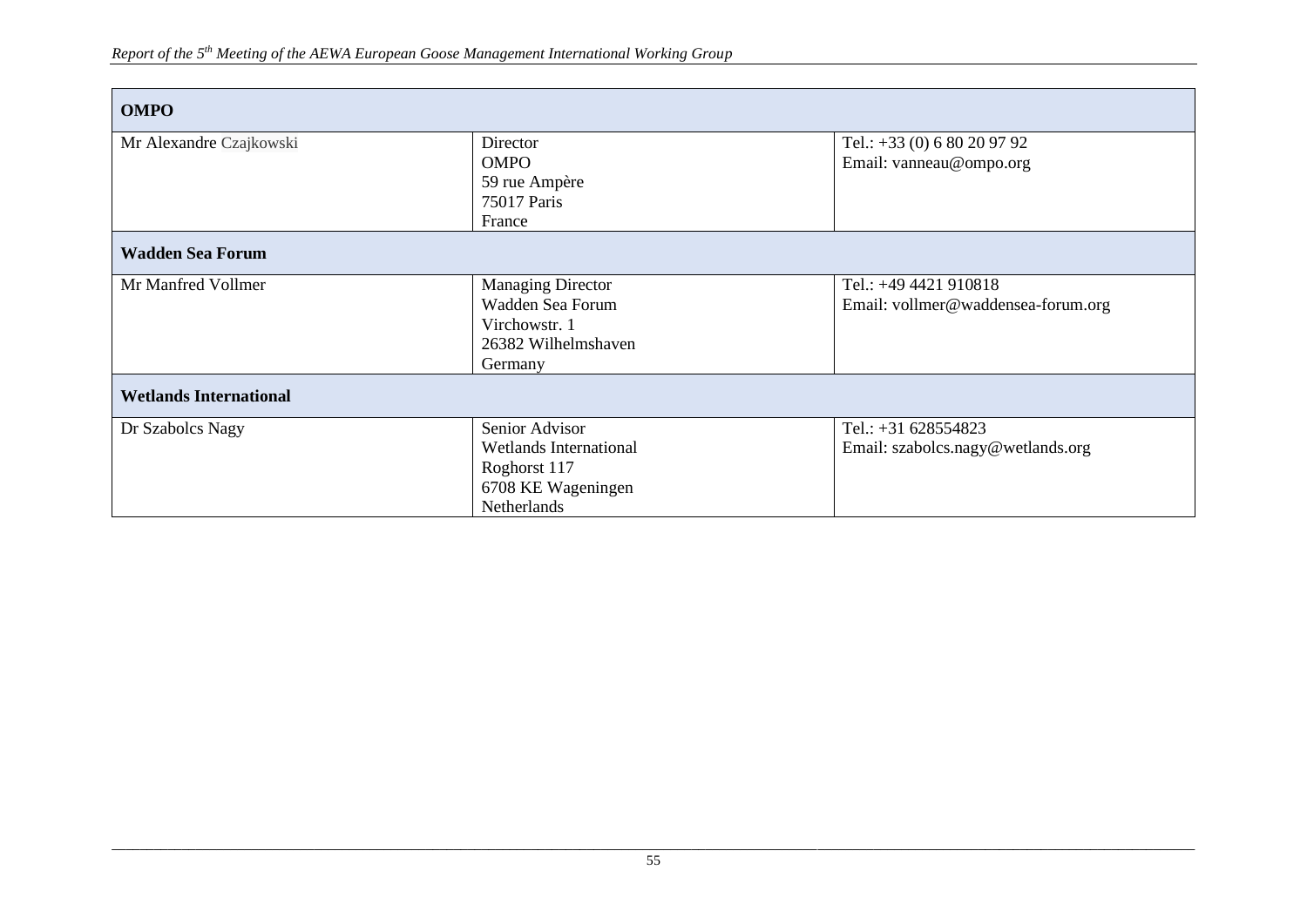| <b>AEWA EGMP Data Centre</b>                                 |                                                                                                                         |                                                           |  |
|--------------------------------------------------------------|-------------------------------------------------------------------------------------------------------------------------|-----------------------------------------------------------|--|
| Representative                                               | <b>Position</b>                                                                                                         | <b>Contact Email</b>                                      |  |
| Prof Jesper Madsen<br>(also member of the Danish delegation) | Head of EGMP Data Centre<br>Aarhus University<br>Grenåvej 12<br>8410 Rønde<br>Denmark                                   | Tel.: $+45$ 29440204<br>Email: jm@bios.au.dk              |  |
| Dr Fred Johnson                                              | Senior Researcher<br>Aarhus University<br>711 SW Truluck Terrace<br>32038 Ft. White<br><b>United States</b>             | Tel.: $+1$ 352 494 4611<br>Email: fred.johnson@bios.au.dk |  |
| Dr Gitte Høj Jensen                                          | <b>Post-Doctoral Researcher</b><br><b>EGMP</b> Data Centre<br>Aarhus University<br>Grenåvej 12<br>8410 Rønde<br>Denmark | Tel.: +45 22461504<br>Email: ghj@bios.au.dk               |  |
| Dr Henning Heldbjerg                                         | Coordinator<br><b>AEWA EGMP Data Centre</b><br>Aarhus University<br>Grenåvej 12<br>8410 Rønde<br>Denmark                | Tel.: +45 242 732 50<br>Email: $hh@bios.au.dk$            |  |